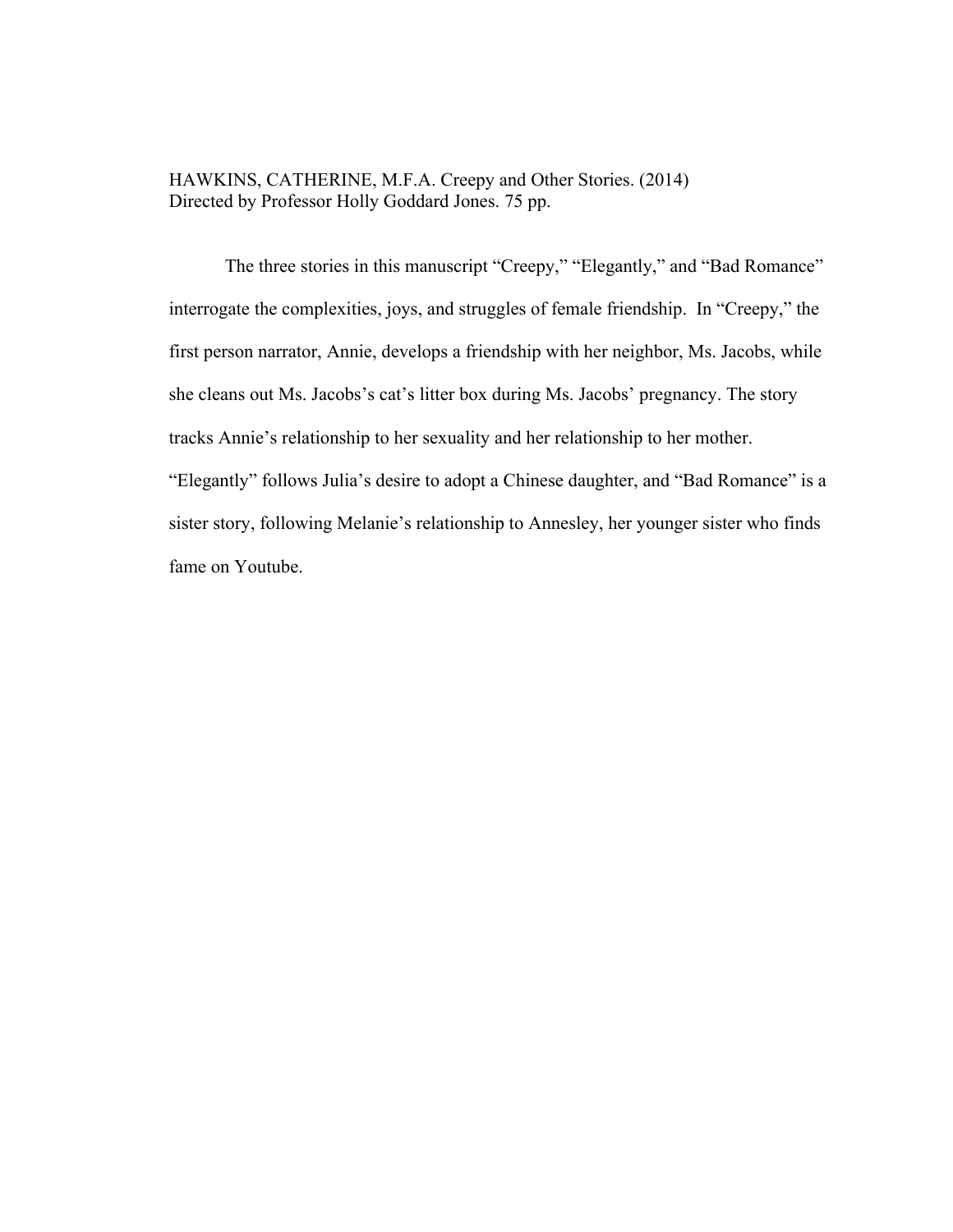## CREEPY AND OTHER STORIES

by

Catherine Hawkins

A Thesis Submitted to the Faculty of The Graduate School at The University of North Carolina at Greensboro in Partial Fulfillment of the Requirements for the Degree Master of Fine Arts

> Greensboro 2014

> > Approved by

Committee Chair

 $\mathcal{L}_\text{max}$  , where  $\mathcal{L}_\text{max}$  and  $\mathcal{L}_\text{max}$  and  $\mathcal{L}_\text{max}$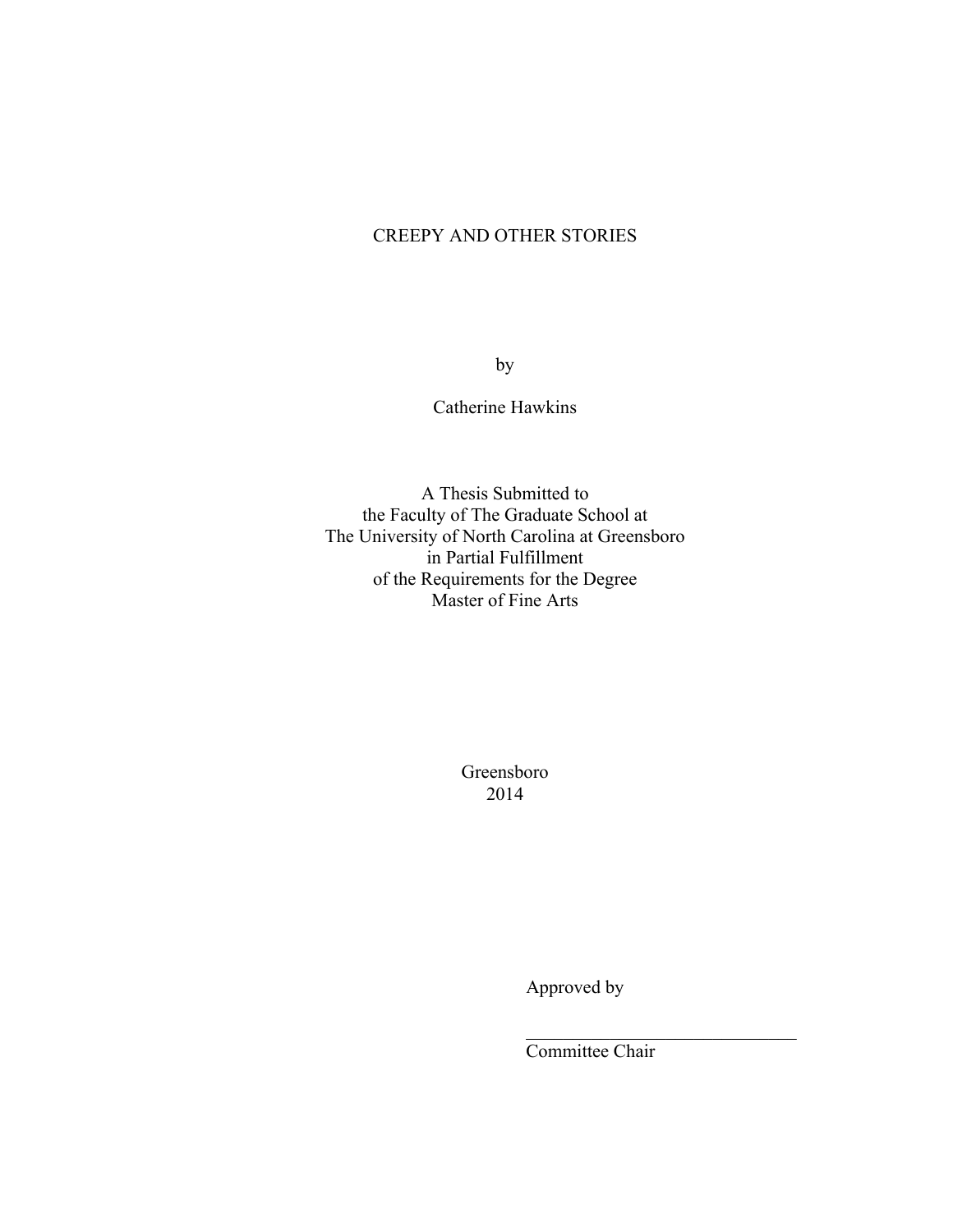### APPROVAL PAGE

This thesis written by Catherine Hawkins has been approved by the following committee of the Faculty of The Graduate School at The University of North Carolina at Greensboro.

 $\mathcal{L}_\text{max}$  , and the set of the set of the set of the set of the set of the set of the set of the set of the set of the set of the set of the set of the set of the set of the set of the set of the set of the set of the

 $\mathcal{L}_\text{max}$  , and the set of the set of the set of the set of the set of the set of the set of the set of the set of the set of the set of the set of the set of the set of the set of the set of the set of the set of the

| Committee Chair |  |
|-----------------|--|
|                 |  |

Committee Members.

 $\mathcal{L}_\text{max}$  , where  $\mathcal{L}_\text{max}$  , we have the set of  $\mathcal{L}_\text{max}$ Date of Acceptance by Committee

 $\mathcal{L}_\text{max}$  , where  $\mathcal{L}_\text{max}$  and  $\mathcal{L}_\text{max}$ Date of Final Oral Examination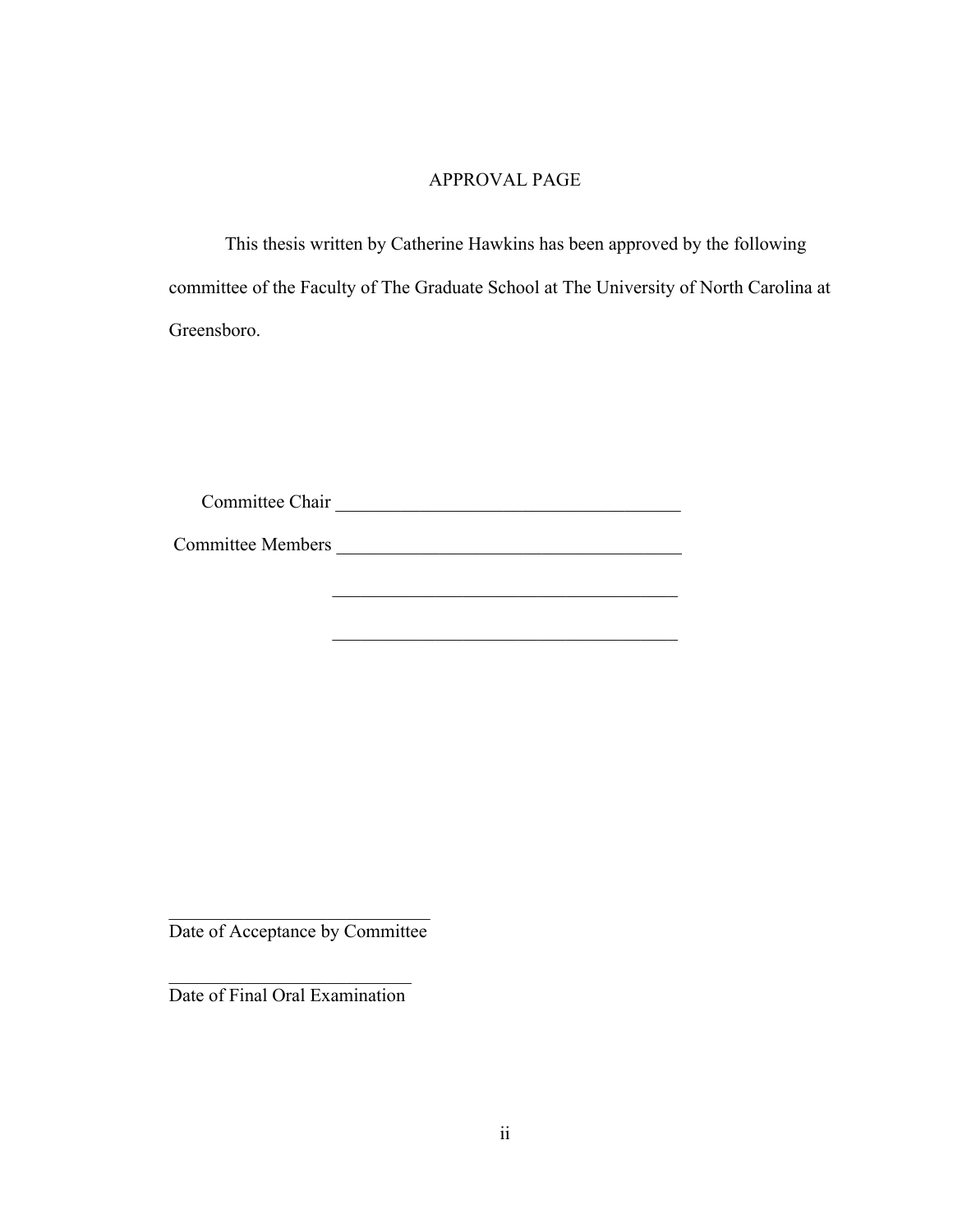# **TABLE OF CONTENTS**

Page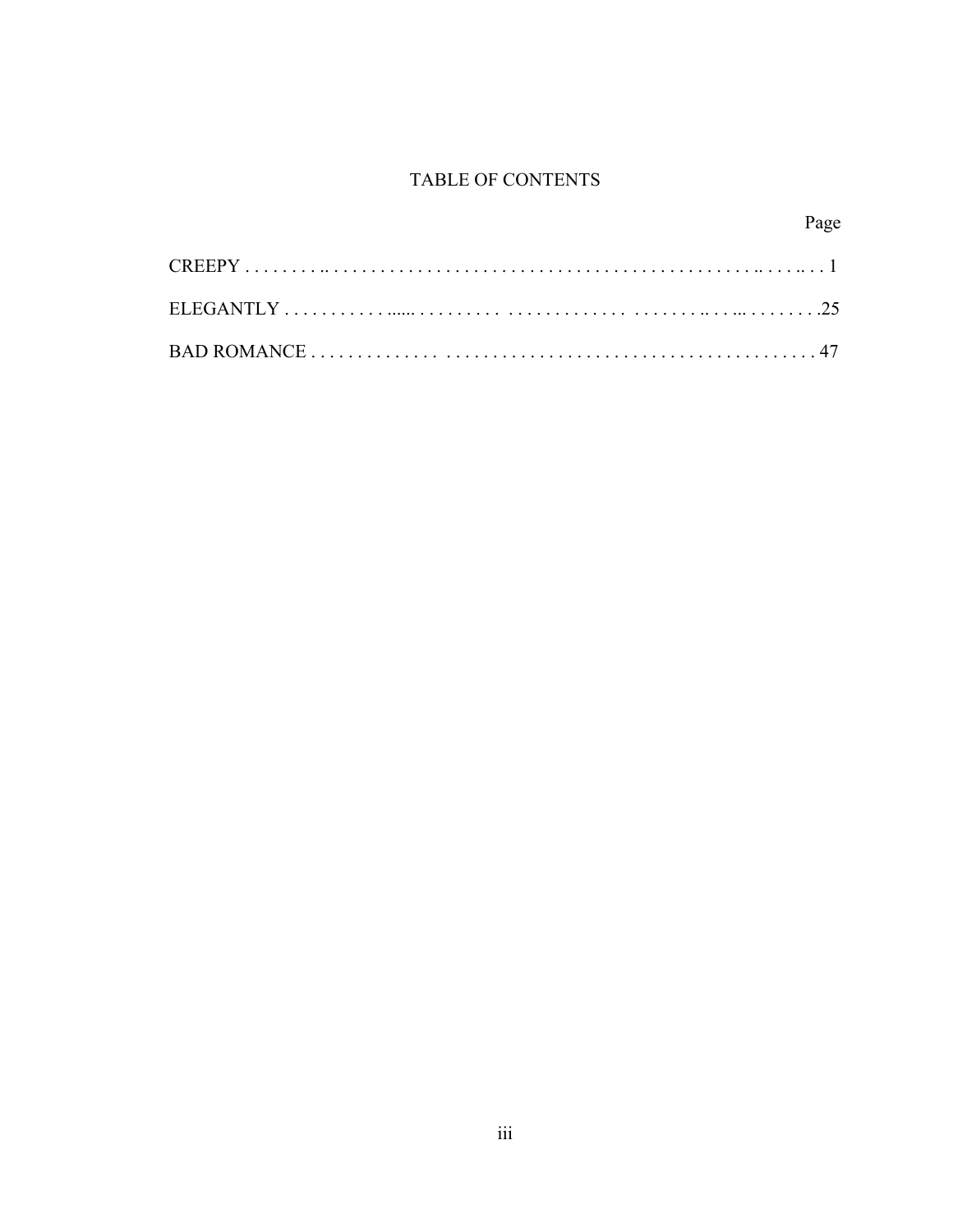### **CREEPY**

Everything with Ms. Jacobs happened back when I thought of myself as creepy. In September of ninth grade, my mother handed me a note from Ms. Jacobs, and she stood close to me, watching me read. She twitched with jittery excitement. Ms. Jacobs asked if I'd help clean out her cat's litter box, because she could no longer do it herself. She didn't use the word "pregnant" specifically, but my mother had heard about it through someone in her book club who worked in the same building as Ms. Jacobs who'd overheard the people in Ms. Jacobs lab discussing how it would affect their projects, and so she must have figured we knew. That was like Ms. Jacobs: never apologizing for anything or taking the time to explain herself. I jumped back and forth on each foot, like how I waited at a stoplight during a run.

"How long will I have to do it for?"

"Annie," my mother said. "I think you can figure that one out."

"So you have read it?"

My mother frowned, fishing in her purse for her phone.

"You'll make good money."

"I'll think about it."

I had to be careful not to act too interested. I pulled my tennis shoes off and walked upstairs. Once, a girl at school told me I had intense eyes. I was watching her sit down across from me, and her hands, the precision with which she placed her binder on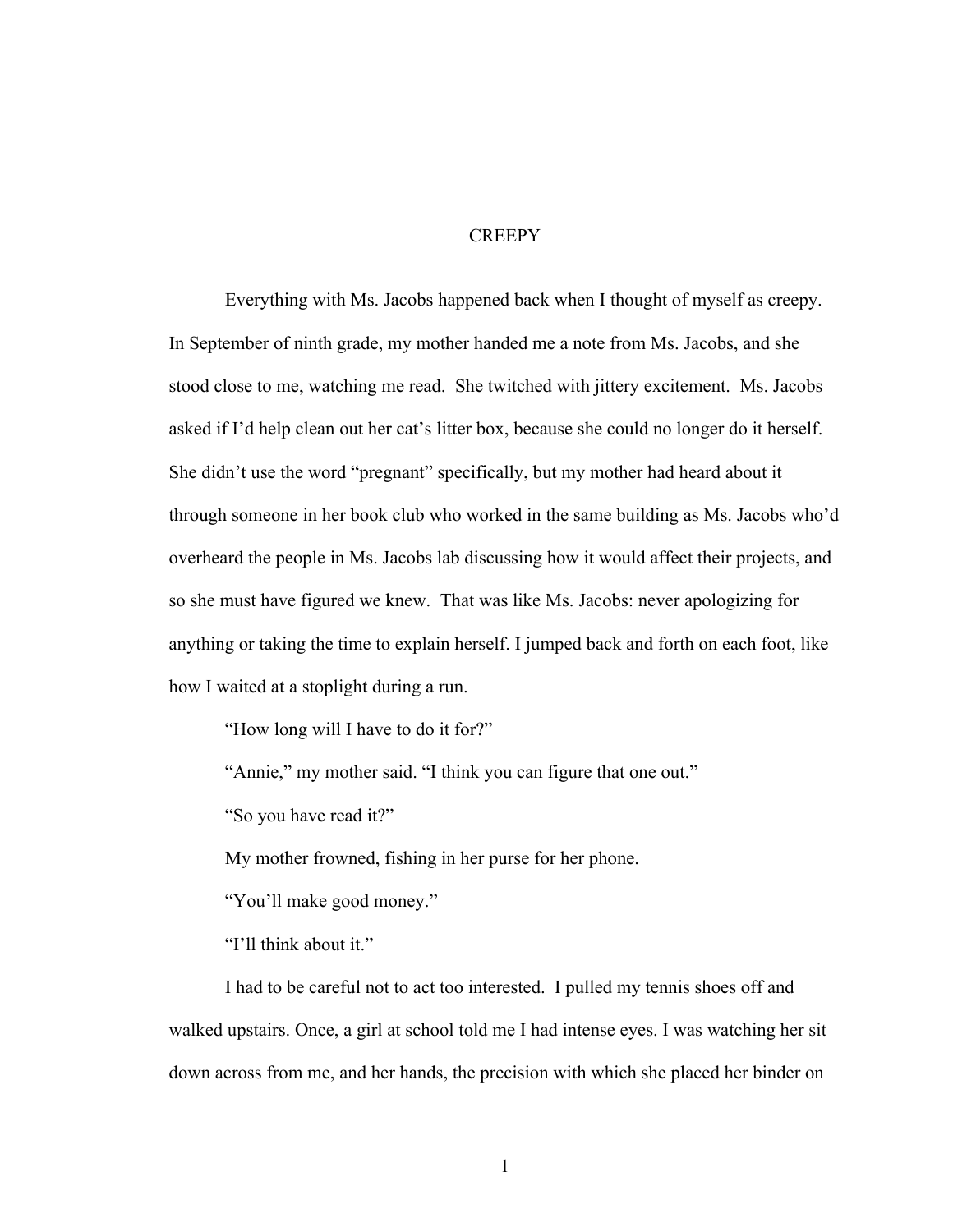her desk, and her chin, which made a delicate droop towards her neck, and then her shoulders, which tensed up along with her neck when she saw me watching her. She began to laugh, the uncomfortable kind, and she stopped talking to me in the halls. My mother was probably already on her phone, texting someone about Ms. Jacobs or searching her contacts for the right person to call. She used gossip to reel people in. I peeled off my sweaty socks and threw them on the floor right outside my bedroom and went into my brother's bathroom. He'd left for college the year before, and so there was no one to know about my obsession, and so it became larger in my head.

Ms. Jacobs wasn't there. She usually wasn't, but I'd spent hours watching her backyard anyway. If I squeezed into the space between the toilet and the wall, I could see into her living room window. You left the living room and walked outside to a boring cement patio, which you walked down a few steps to get to the small, rectangular yard. Once, a family of cardinals pecked at the yellow grass. Over the winter, during our one snow, there appeared a snowman with a scarf around his neck and no face. Last month, I caught her sitting outside on the wooden bench with a younger blonde woman. I watched them talk. Ms. Jacobs took her shoes off, and her friend sat on the ground with her back against Ms. Jacobs' knees, and she absently scraped at the cement with a twig. They drank beers. I took a picture, deleted it, and then took another one. The nauseating shame of what I was doing roiled inside me like heartburn. I allowed myself to feel it. There were men that watched me sometimes, my Dad's friends usually, and when I walked into the room, a few of them started at my chest, then moved in a quick motion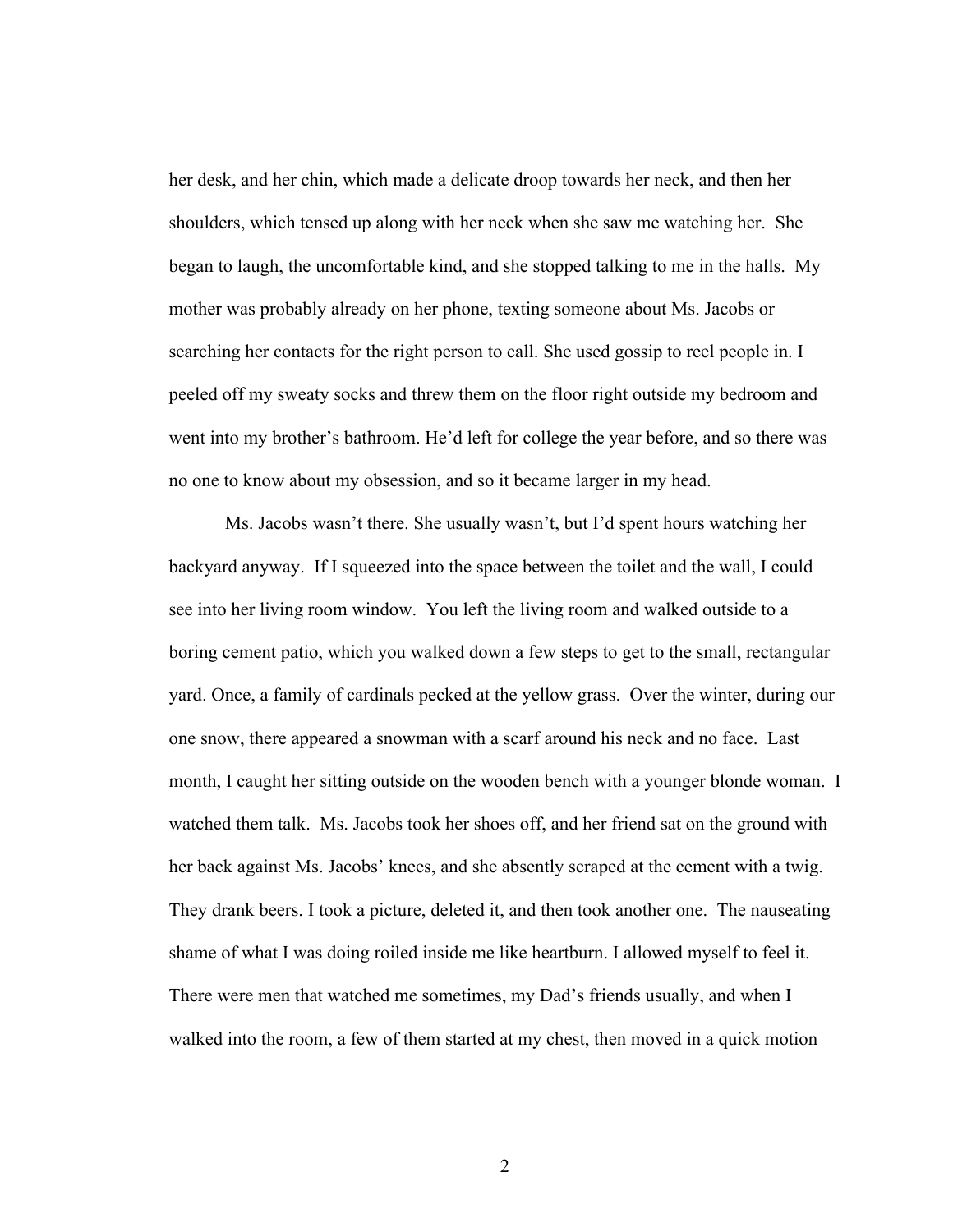down to my shoes, and then they swept their eyes back up me, slowly, until they found my face.

We shared a double driveway with Ms. Jacobs, and sometimes our cars would be parked so close together that, to exit the car, I'd have to crawl out of the driver's seat. When Ms. Jacobs and my mother talked, I'd lean against the car or pretend to fiddle around with something in my backpack. Ms. Jacobs might be carrying groceries in from the store. She'd be wearing a gray or black suit, tall high heels. She wore her hair down in a frizzy, curly mess. It was unruly like mine, but I always kept mine up. Ms. Jacobs ran a biology lab at the National Institute of Health, and my mother said she was high up on the totem pole. White powdered doughnuts, Poptarts, giant cartons of Goldfish squeezed out of the green recyclable bags she used. Ms. Jacobs was overweight, not like us. She responded to my mother with a concentrated distance I wished I could emulate. She said, yes, yes to a woman who did it all and made everyone else's business her own, and she kept walking. She asked quick questions, like how my brother was doing in college or how my dads' restaurant was going, and she took the first few words out of my mother's mouth as sufficient enough answer, and she moved towards her door, which was painted red. A huge iron lion held the circular doorknocker in its mouth like a chew toy or a bit.

On the way to the gym, my mother pressed me again. "Did you decide to do it?"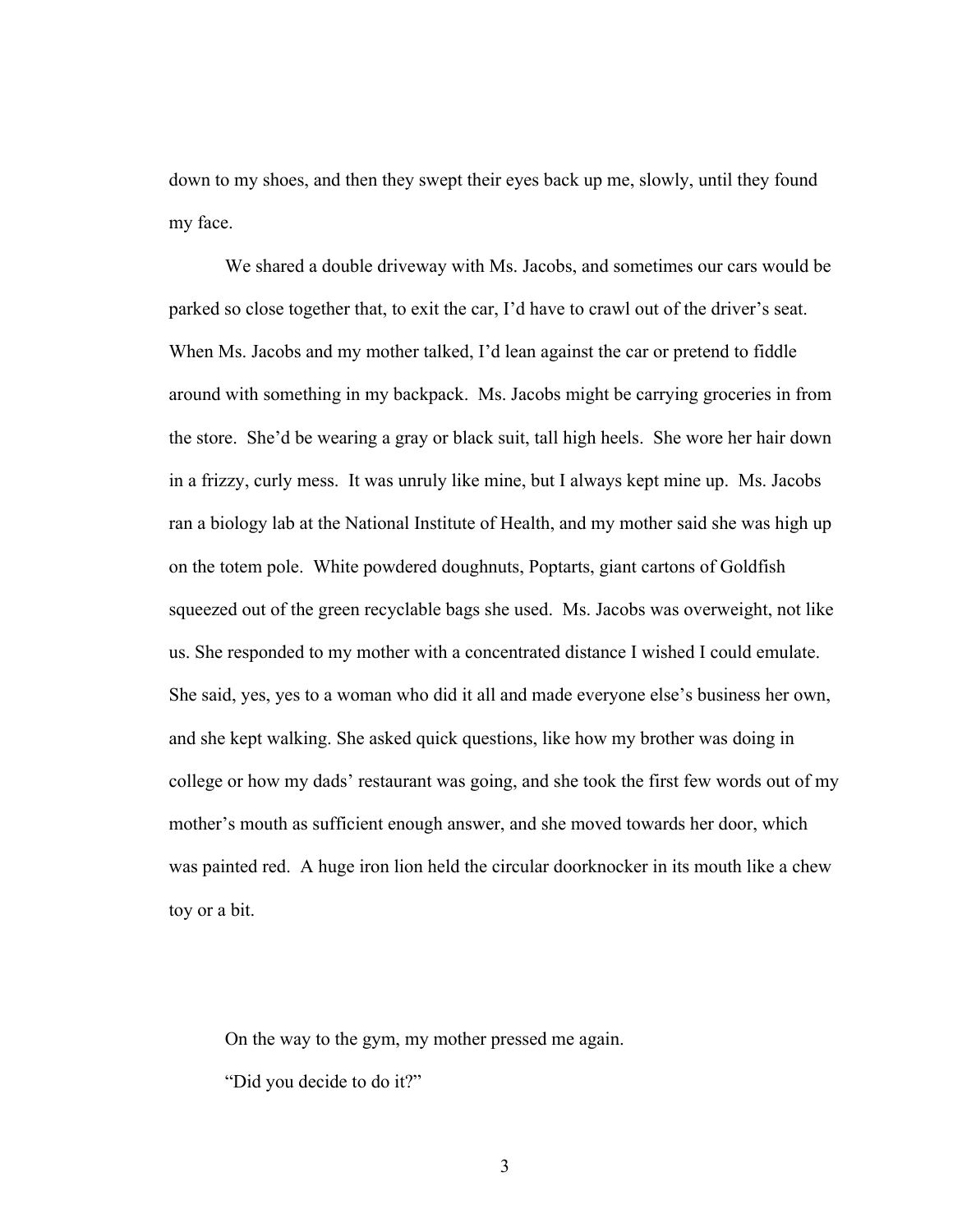"Not yet."

That summer, my mother and I had started going to the Curves for Women. Mom wanted to lose ten pounds, and she said my motivation could inspire her. It was also something she could brag to people about: look how close we are. At first, I just went as cross-training for cross country, but I'd found that being at the gym— adding more and more weights to the machines, watching the women next to me on the treadmill and upping my speed, pumping myself towards a hazy happiness full with endorphins bought me the most prolonged distance from my head.

I saw my mother walk up to Mrs. Livingstone, the mom of a guy in my grade. When she got closer, Mrs. Livingstone stepped backwards, almost tripped on one of the fitness balls behind her, gave my mother a quick, pursed-lips smile and walked off.

By then, I'd discovered that my mother was not the kind of woman other women loved. She grew up rich and in Atlanta, and we lived in the suburbs and were just normal, and I thought that might explain how the mothers of my classmates turned away from her at the first chance they got, before the conversation even started, repulsed by a less than subtle snobbery. But, there was something loud and annoying about her, too. She talked too much. She grated on you, gossiped with an almost manic diligence, like she was waiting for just the right moment to pounce. In eighth grade, when I waved her pillbox of Lexipro self-righteously in front of her face, she begged me not to tell anyone. I didn't have anyone to tell, but, still, I fantasized about my mother without it. Maybe, she'd let other people's opinions affect her a little more, and she'd be better.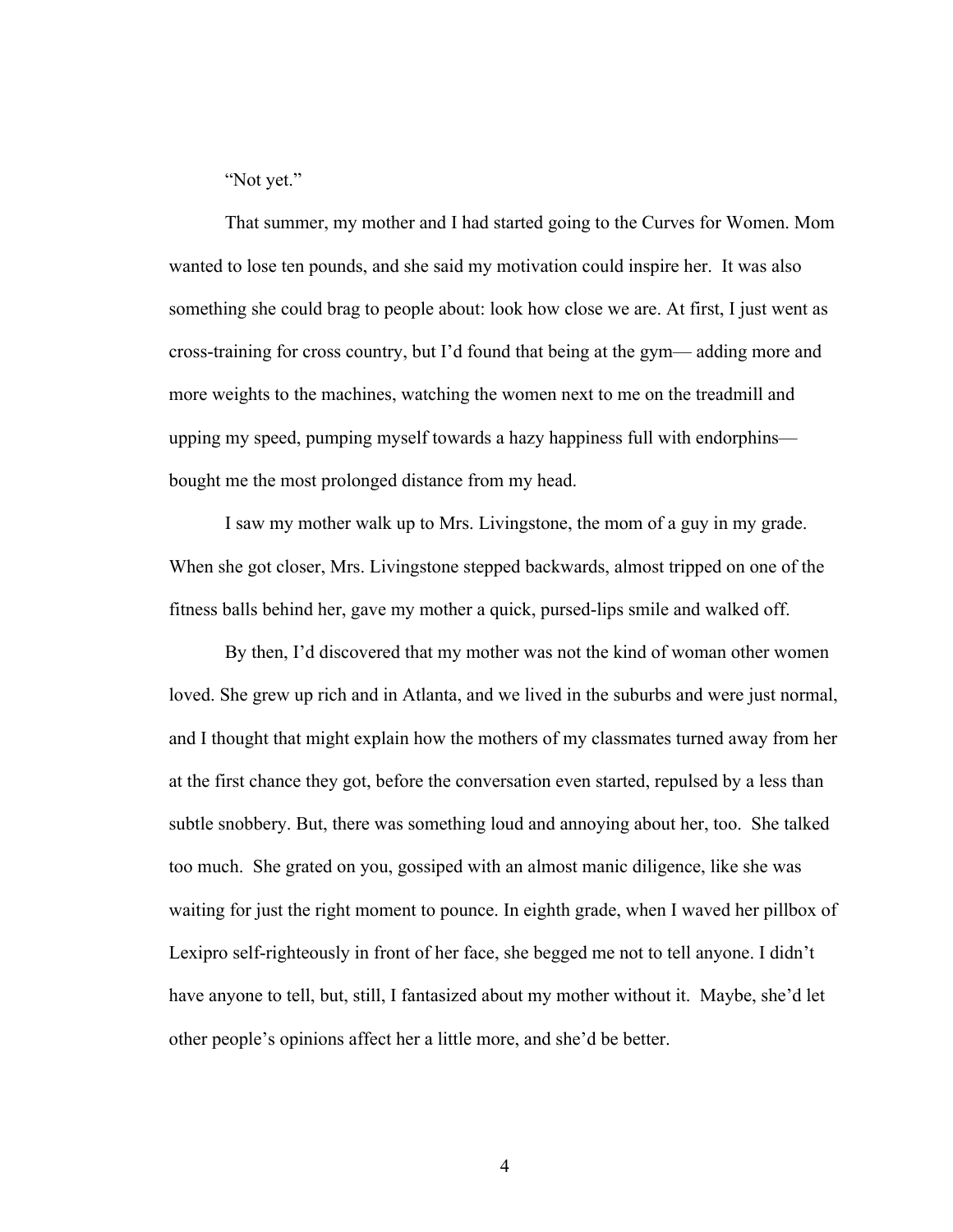Yet, my mother was the sweat and bones behind every parent-teacher night, PTA auction, lecture series at the church, Wednesday night supper, church volunteer trip, and middle school soup kitchen visit, and she held several secretarial positions for various organizations around our area, and so, if people wanted to criticize her, they did so only in subtle ways and behind closed doors, and to me, they spoke of her enthusiastically, and they said what an incredible person she was. The women spoke of her, yet they did not talk to her. They stood together in clumps, the way the cool girls in my grade hung out in Mr. Koch's office, and they avoided her until they needed a favor, and then they asked her for her help, probably feeling good about themselves for including her.

"I'm going to do it," I said leaving the gym.

My mother didn't put a shirt over her sports bra even when we went outside. Her nipples were hard. Her face was a bright, splotchy red. I saw her check out her new body in the car's reflection.

"Good, Annie. You'll be a real help. Can you imagine what it would be like to be in her circumstances?"

"I'm not going to fucking spy, mom."

"Annie!"

"I'm just saying that so you know."

I could be direct with my mother and not with anyone else. At school, I was reserved, not exactly a loner, but not cemented in a group of friends either. I felt like I was doing my mother a favor, telling her directly what other women only said behind her back.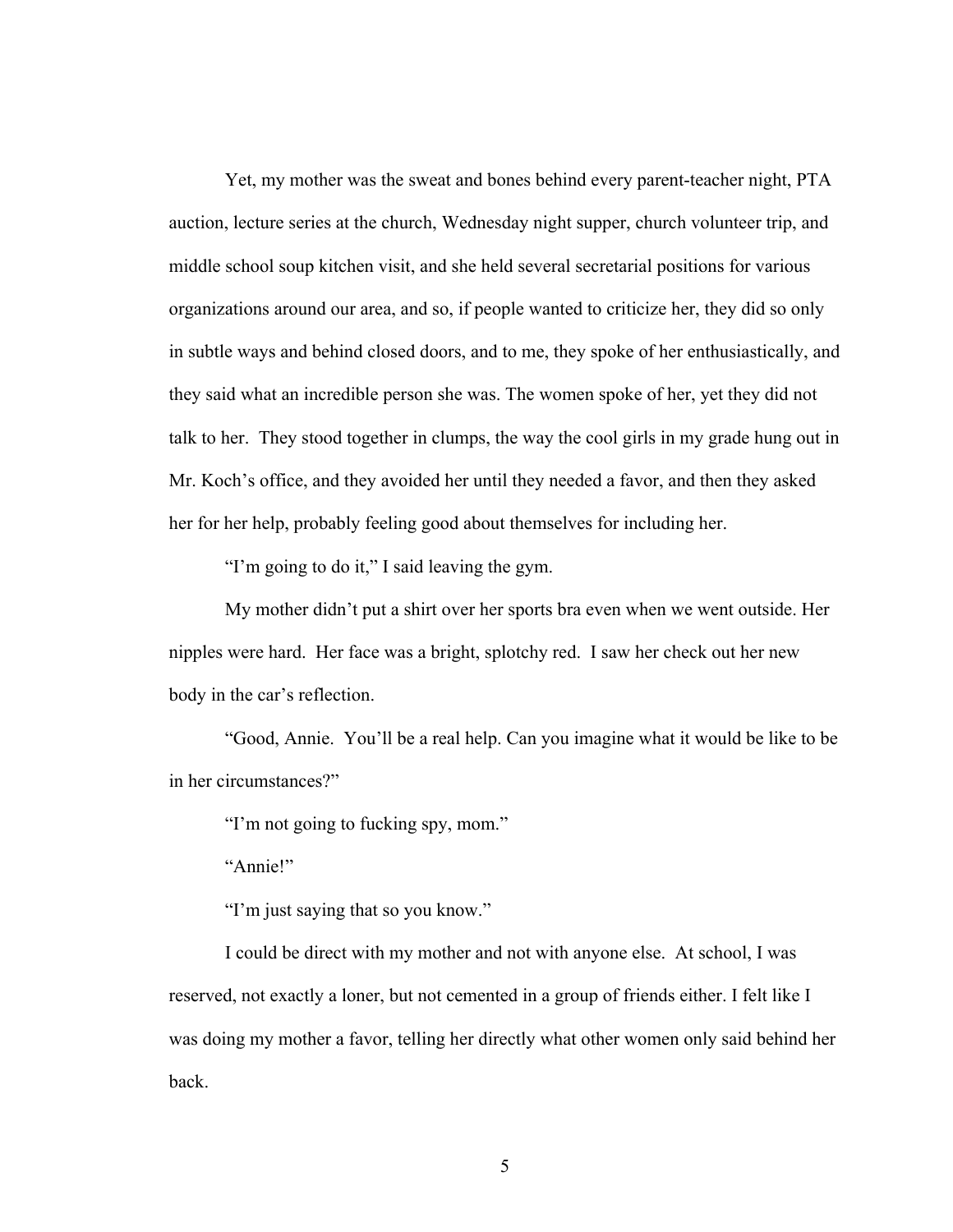The teakettle was screeching.

"I have chamomile, ginger, and a nice green," Ms. Jacobs said.

\*

When I paused, she said, "or, do you want more of a fruity one?"

She began to rummage in her pantry, and soon, she held up a box of apple cinnamon.

"I knew I had this somewhere. I also have hot chocolate."

Hot chocolate would have been lame. She handed me the apple cinnamon. I tried to wrap my hands around the whole mug, but I burned myself, and so I took the handle. We walked to the couch. She put a plate of three Oreos on the coffee table in front of us. I sloshed some tea on the floor when I sat down.

"Is this the weirdest request you've ever gotten?"

Ms. Jacobs asked the question like it was an order, like there was only one acceptable answer—something cute or witty that said 'yes of course it was.'

"No," I said. I looked around. I'd been in the inside of her house when I was a kid—a Christmas party here or there—but her house was different than I'd thought it would be. The room was clean and non-cluttered. The color scheme was plain—browns and whites with a few dark green and blue accents—but the décor was modern, so unlike my mother's classic traditionalism next door. The couch was "S" shaped and curled around nearly the whole room. The two coffee tables were unevenly placed and low to the ground. On one wall hung three massive black and white photographs—a white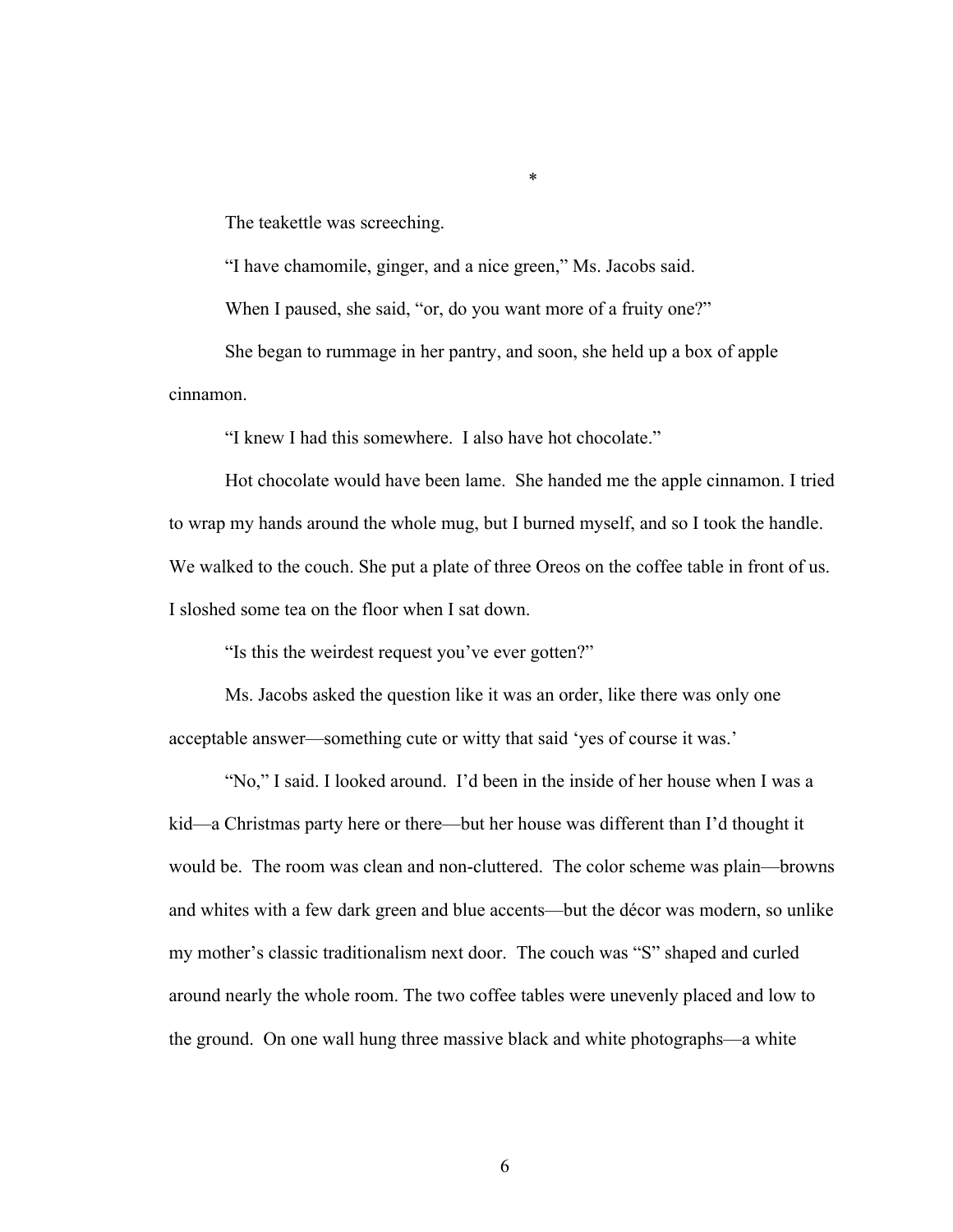woman in an Indian sari, a group of people, probably a family, on a bright white beach, and a close up of an enormous elephant, the wrinkles of his trunk at the foreground.

The cat rubbed up against my leg. She was all gray except for a white patch of fur, like a mustache, around her mouth. I had recently started shaving, and I liked to rub my hands along my new legs, to feel their smooth and womanly variety.

"What's her name again?" I said, kneeling next to the cat

"Bobbie."

"Now I remember."

"So, the baby's due in early April. I'll just need you until then. I really appreciate it. I'd completely forgotten about the whole pregnant women, litter-box thing, until one of my friends reminded me."

Ms. Jacobs showed me the litter box, which was in a closet in the living room, and she showed me how to scoop the poop into plastic bags and the green trashcan outside where I could throw the bags afterwards. She gave me a key to her house, and she told me she'd pay me on Sundays and that she'd leave the envelope on the counter if she wasn't there, and that of course, I should do this on my own time, so I should just come in whenever. I thanked her, lifting up the trash can lid and throwing the shit inside on my way out.

For the first couple of weeks, I went over there right when I got back from crosscountry and before she got home from work, so I could explore her house. I wanted to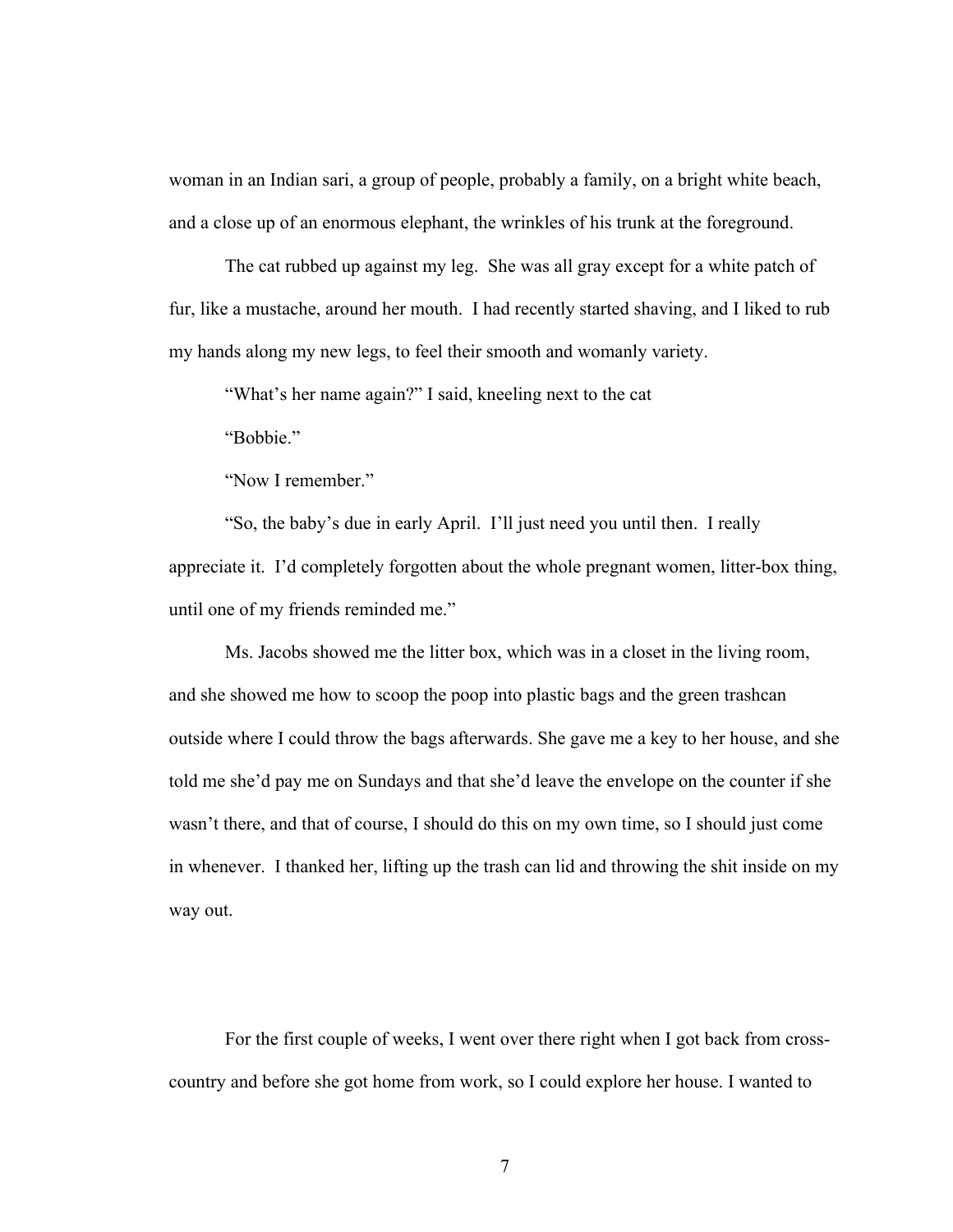figure out how she got pregnant. I was tentative about it at first, assuming at any minute she'd walk in and know what I was doing. On the fifth day, I got up the courage to go into her bedroom. Her mattress was on the floor, pressed up against a corner, and she had huge, brightly colored pillows pushed against both walls. The bedspread, sheets and a fuzzy white blanket made a lumpy mess at the end of the bed. A sheer, light yellow curtain with small silver diamonds hung from a hook on the ceiling above where she slept. I stood in the doorway. The curtain shivered with dull afternoon light. I went to stand under it. I stared up. I remembered being inside the parachute during P.E. when I was five or six, before I popped out of the hole in the middle and waved my hands excitedly. I stayed still, swooped up by an intense and marvelous aloneness. On the outside, my classmates sat heavy on the edges, and soon, one of them batted at the parachute, sending gigantic ripples across it, screamed at me to hurry up already.

I stopped looking around Ms. Jacobs' house for a week, but eventually, I started up again. When mother asked me what it was like over there, I usually said, "normal," and once, I snapped: "honestly, she's the least interesting person ever. It's creepy you like her so much." My mother looked at me funny and turned back to her baking.

At night, I created stories. Imagining Ms. Jacobs getting inside of her bed, feeling her growing stomach, snuggling up on the floor, I decided Ms. Jacobs was pregnant because she'd been raped. The wooden four-poster bed she recently rid herself of because pain is often palpably remembered, and Ms. Jacobs had been leaving the mall when two black men held a gun up to her head and got into the car with her, made her drive them to her house, and there, they raped her on her wooden bed, one after the other,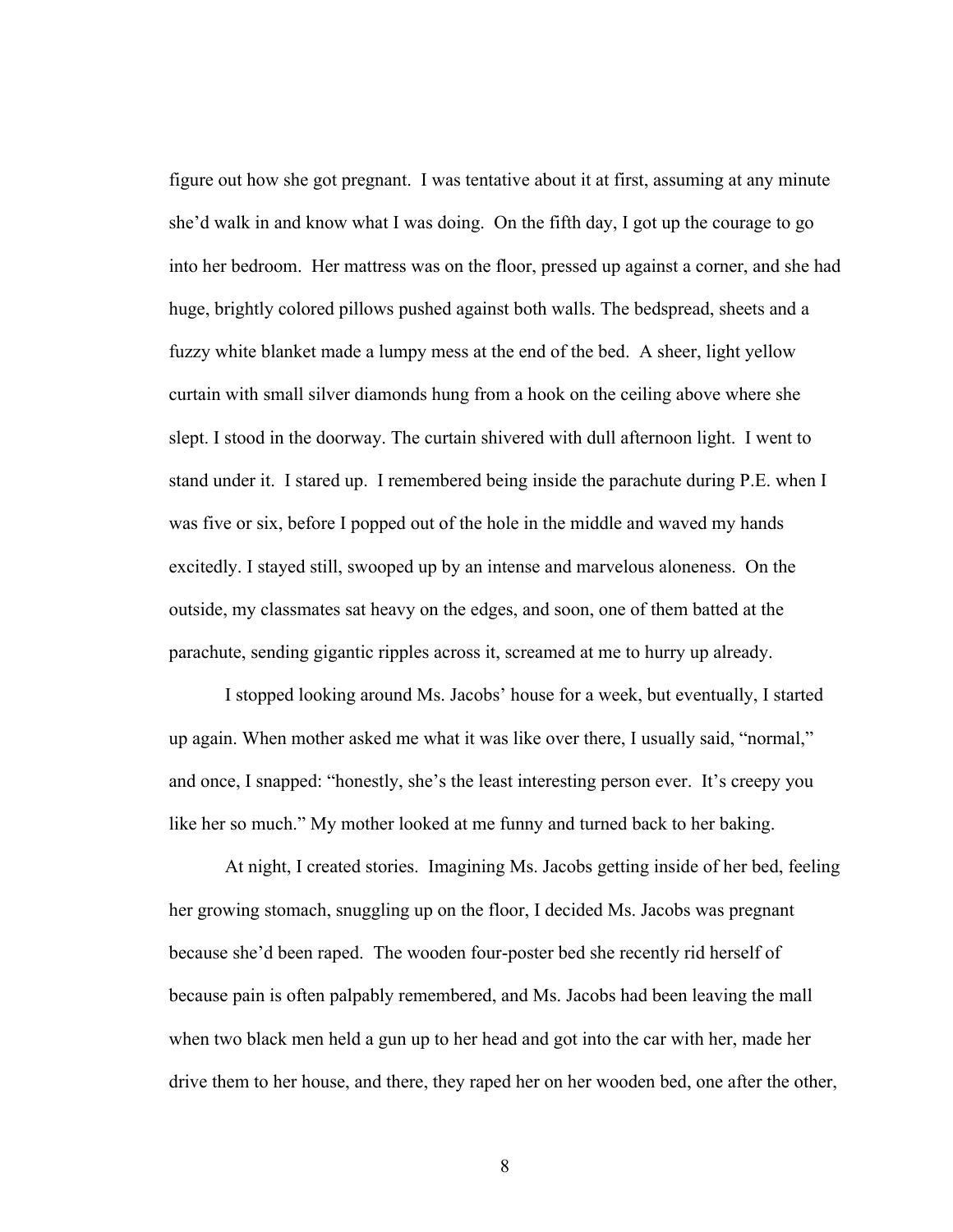stole a few pieces of her jewelry and then left. Because Ms. Jacobs was such a strong person, she'd decided to make something beautiful out of something ugly. One day, when her child would ask about her father, Ms. Jacobs would figure out a way to spin the story, focus on the deep sadness in her father's beautiful, brown eyes.

Once, I opened a journal that was on the floor by her bed. I slammed it shut, yet I'd unmistakably seen the name "Jake," and for a while, he became an ex-boyfriend she'd run into at a high school reunion. She'd been drunk, and although rarely horny, there must have been something in the punch that night, and they'd had sex in his car, and now, she was trying her hardest to keep the news from him, because he was married, and plus, he told her to her face she'd gotten fat. Afterwards, Ms. Jacobs cried in the bathtub, but drying herself clean, she'd moved on, until of course, a month later, when she truly realized what the night had meant.

There was my favorite fantasy, one I only tried on late at night, right before I'd drift into sleep, at one of those holy points during the day when vulnerability and honesty can talk, even if you'd rather them not, even though you'd rather they would. The conclusions I'd come to would be nearly lost by the morning, meaning that I was safe, therefore, to engross and enchant myself with visions of a secret life I both feared and hoped Ms. Jacobs had. I trailed into thoughts about cross country and running behind Jessica, the way her shorts sort of caught and rode up between her legs until she realized and pulled them down. Ms. Jacobs— maybe she was what I only sometimes knew. I savored hazy, pleasurable visions about the blonde woman she'd been with that day. I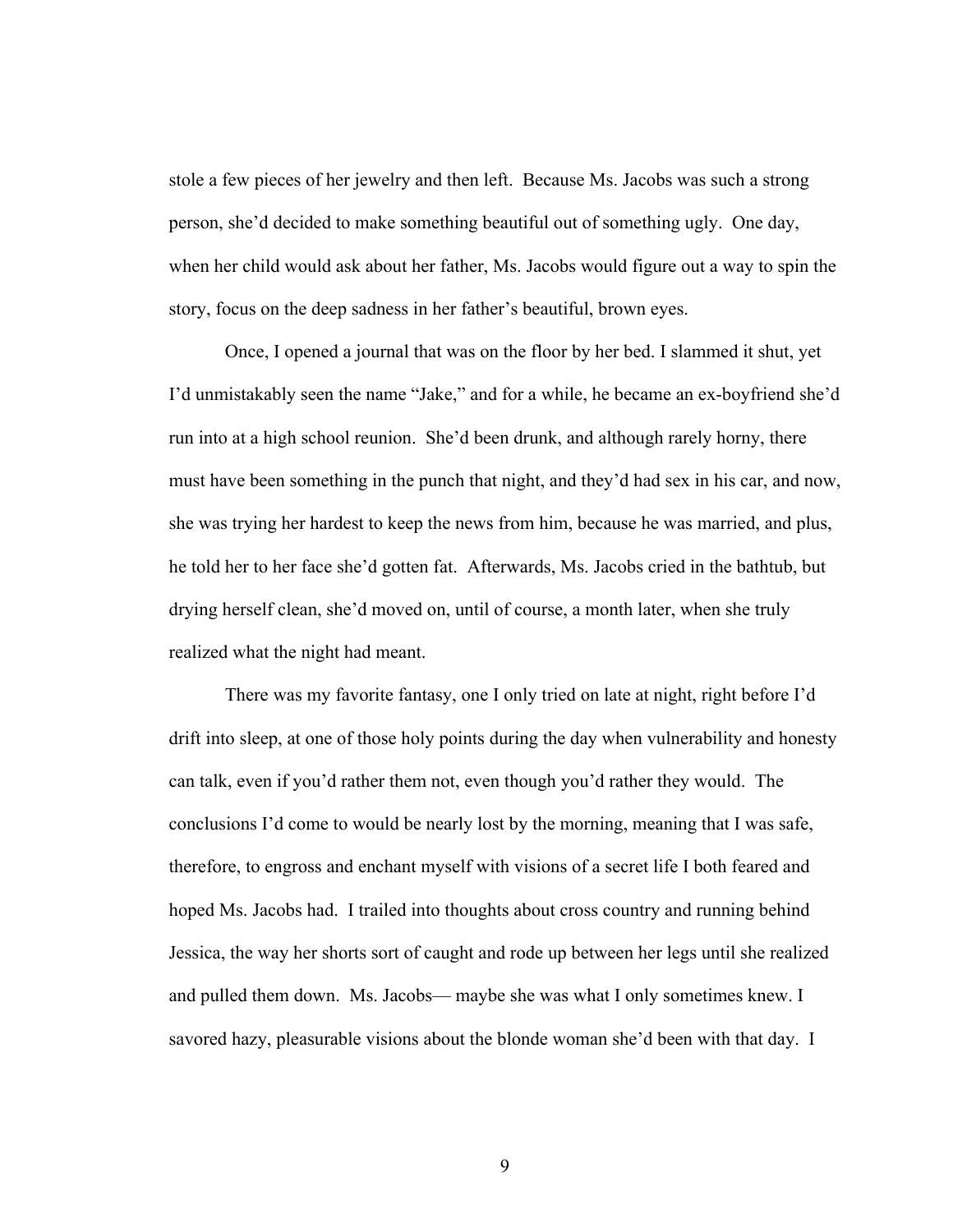saw her reach over and extend gathered fingers into a wider circle around Ms. Jacob's knee. The surprise of it rippled over my body, spreading.

About two months into the job, I was in the shower when I realized I'd missed the interval of time when Ms. Jacobs was working. It was almost six. I threw on some sweatpants and twisted my hair up into a towel turban and ran out the door.

I could smell Ms. Jacobs' cooking from the hallway.

"Who's that?"

I walked into the kitchen. Ms. Jacobs held a knife in her hands, not erect exactly, but maybe like she'd spontaneously grabbed it. She put it down.

"I was late today."

"You're all good," she said, taking a deep breath in. She was chopping vegetables. "I just thought you were someone else. Nice hair-do."

I pulled the towel off, and my wet hair dripped down my back. Her stomach was growing larger, and it looked ugly to me, swelling out under a shirt so tight that the cotton was stretched out, and little slivers of her skin were visible underneath. She looked tired. I put the wet towel on her coffee table, then on the floor next to it, and walked towards the litter box and knelt down.

"I'll be out of your way in just a second."

"Would you like to stay for dinner?" Ms. Jacobs was standing over me, licking the sauce off a wooden spoon.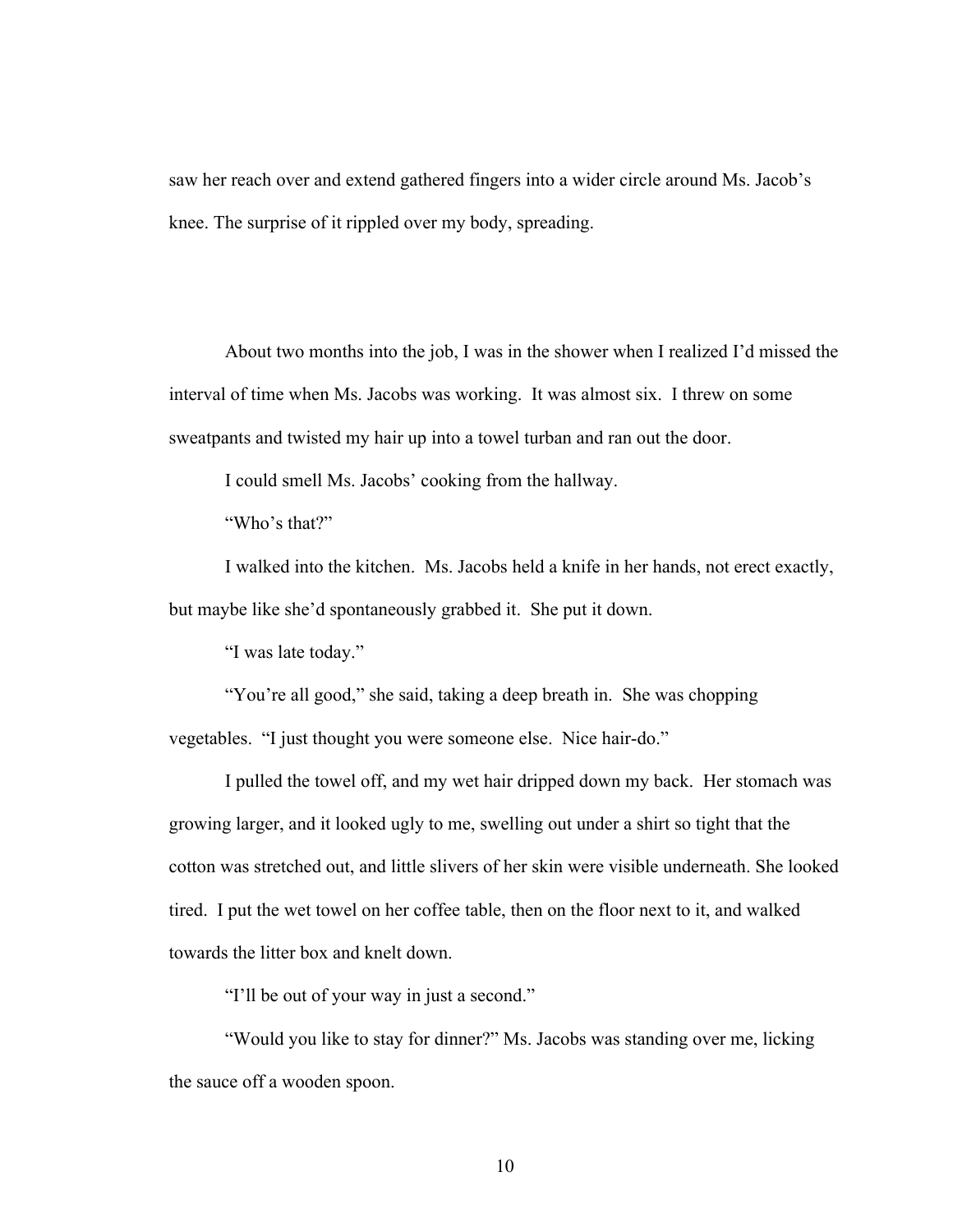"I made spaghetti. I made way too much of it."

"My mom's already made dinner."

"You could go ask her."

I wasn't the person you thought of when you wanted someone next to you at dinnertime. I came back half an hour later with a plate of three homemade brownies my mother redistributed from a tray of brownies she'd already made for some fundraiser. My hair was brushed and dry. I'd changed my shirt.

"Your mother does it all, doesn't she?" Ms. Jacobs said, unpeeling the tin foil and taking a look at the brownies, grabbing a pinch of one and popping it into her mouth.

"You have no idea," I said, rolling my eyes, and we laughed.

We sat on the couch next to each other like old friends. The spaghetti sauce was spicy, and I had to take huge gulps of water between bites, but Ms. Jacobs didn't seem to notice. She put her feet on the coffee table, and I sat cross-legged with the bowl between my legs. I felt strangely comfortable there in her house, next to her, eating her food. There was no one in the world that knew what I was doing, and no one in the world to care. Somehow, at school, I'd begun to feel like the stalker character in a movie. I stole looks at your ass when you walked away from me. I hid behind the menu at the diner, took steady peeks at the table across the way where the hot girls sat—talking to each other, eating hash browns, flipping at their hair. I wore a twisted grin on my face. You told your friends I made you feel weird, or you didn't admit it.

Bobbie sat across from us and watched us eat.

"Does he always do that?"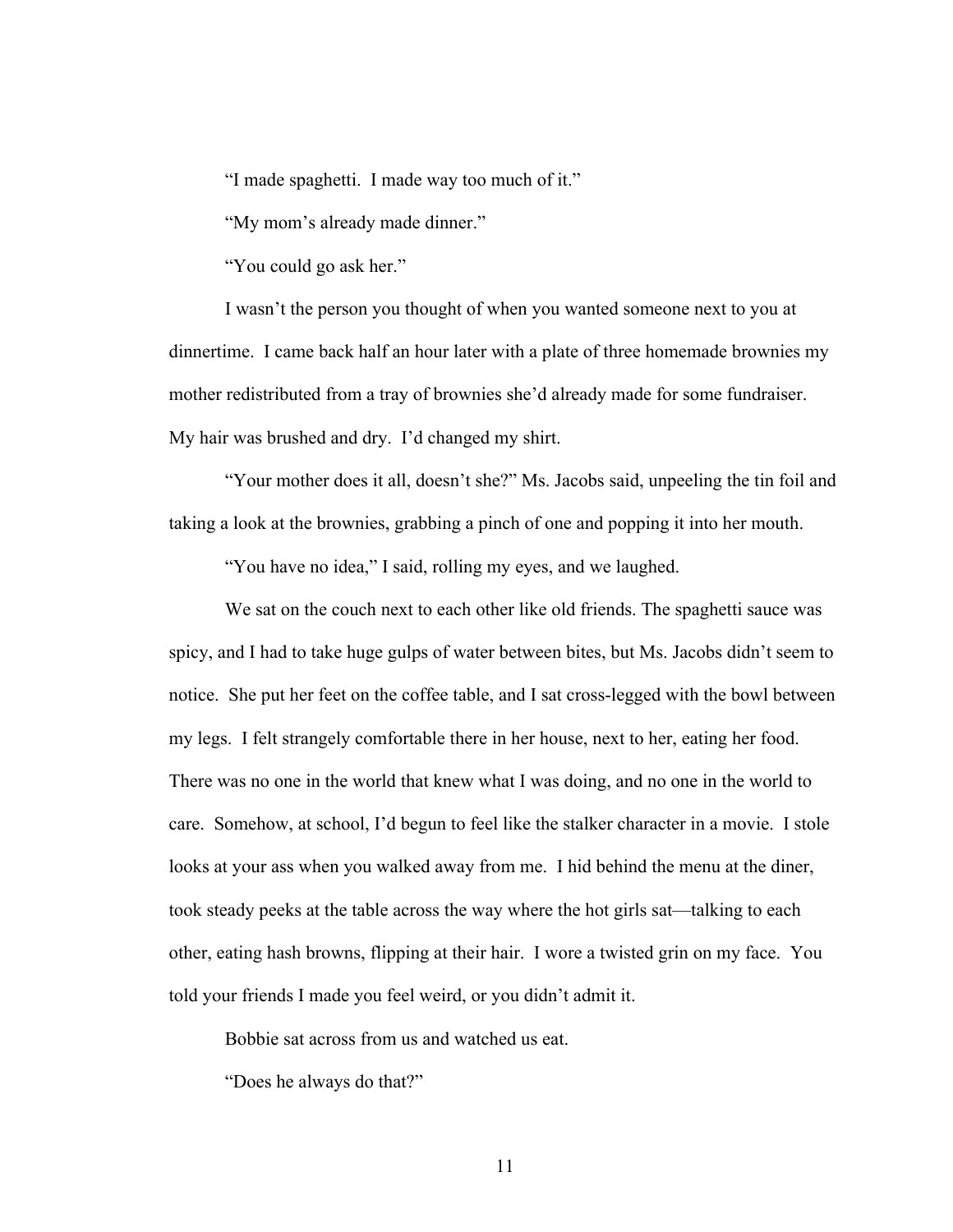Ms. Jacobs laughed. "That's the thing I love about Bobbie," she said. "He wants to be involved."

"Have you thought about names for your baby?"

"I have a few, but I'm not telling."

"If it's a girl, it could be Bobbie Junior."

"If it's a boy too."

We laughed. I sunk further into the couch. Ms. Jacobs stretched out, pressing her back against the sofa, pointing her toes.

"Where did you grow up?"

"Boston."

"Does your family still live there?"

"My dad and his wife."

"Will they come for the birth?"

"They'll come afterwards. Dad's not really the person you want holding your

hand."

"You don't want anyone in there with you?"

"My friend from work. Lynda."

I felt the blood in my face. I saw Ms. Jacobs' hands, pressed hard against

Lynda's boobs, and together, they rushed the covers away with their feet. Together, their bodies made soft gorgeous curves, like the hand on the breast in a painting. When I looked up, Ms. Jacobs was staring, twirling her fork through her pasta. My eyes began to sting. I put my bowl on the coffee table.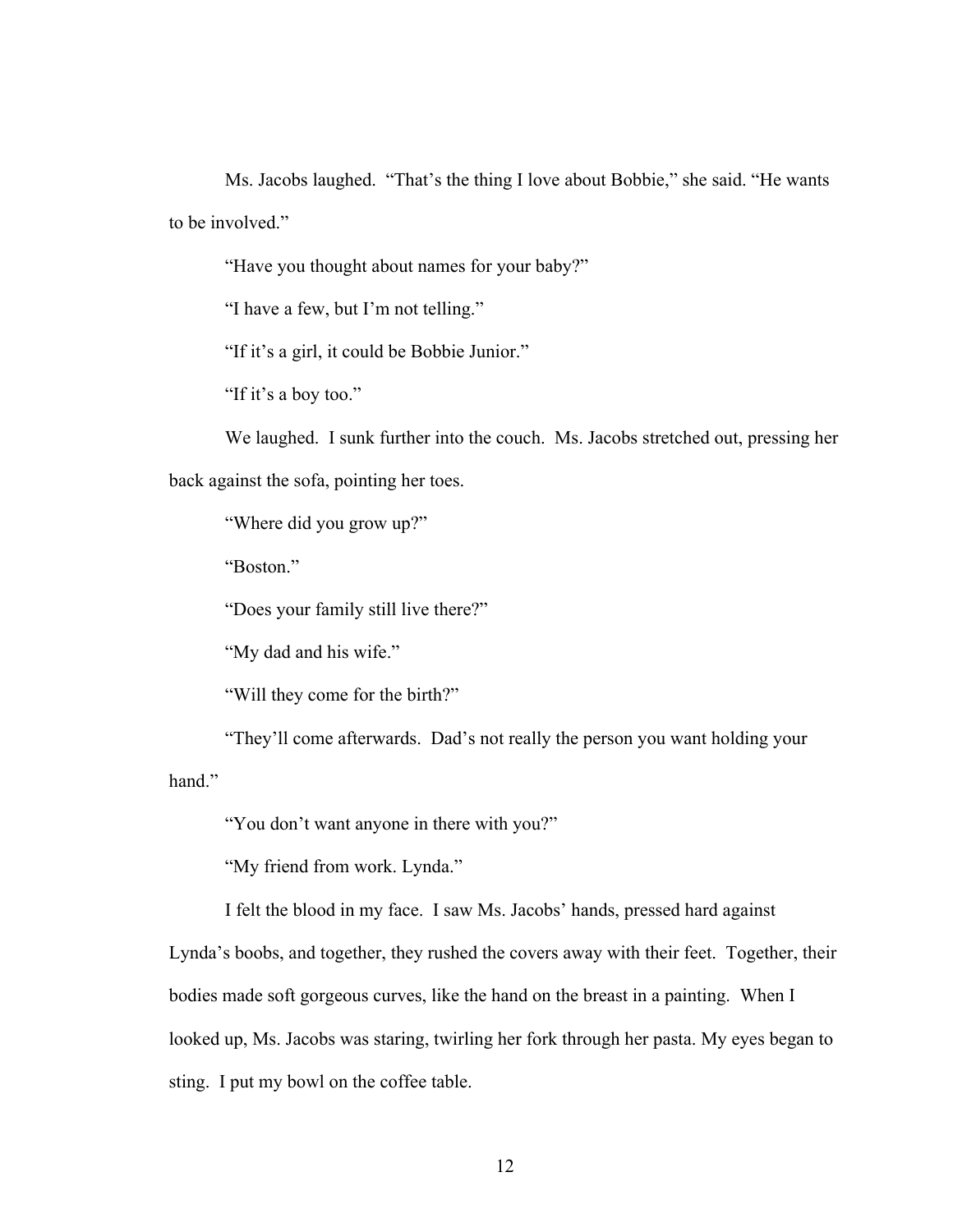"She and her husband have three kids. She knows what childbirth feels like."

"That will be good," I said, softly.

"Yes," she said. "Yes."

We ate in silence.

And yet, silence suited us. The longer we sat, my creepy awkwardness became a symptom of a blurry, confused past, not a characteristic of my present, here. Lynda disappeared. Ms. Jacobs had forgotten about her too.

"What's your favorite subject?" She eventually asked me.

"French."

"Hmm. Is it because of the teacher or do you just like languages?"

I paused to consider her question.

"I guess you're right that it's probably the teacher."

"It's amazing how much teachers can make or break the experience. It seems like they shouldn't have all that power, but I think they do. My favorite was Ms. Davis. Seventh grade algebra. She was so excitable, with this strange little laugh and all these jokes to herself. I learned so much."

I nodded. I wanted to hear more, and so I asked. What was your school like? What was your family like? What were your friends like? What do you mean by that?

Ms. Jacobs was generous with me. She talked about growing up in freezing Boston, about her annoying sister-in-law who was always sending her Christian chainemails, about how she'd rescued Bobbie from the side of the road after getting a flat tire, about her mom's death when she was twenty-seven. At the funeral, everyone kept asking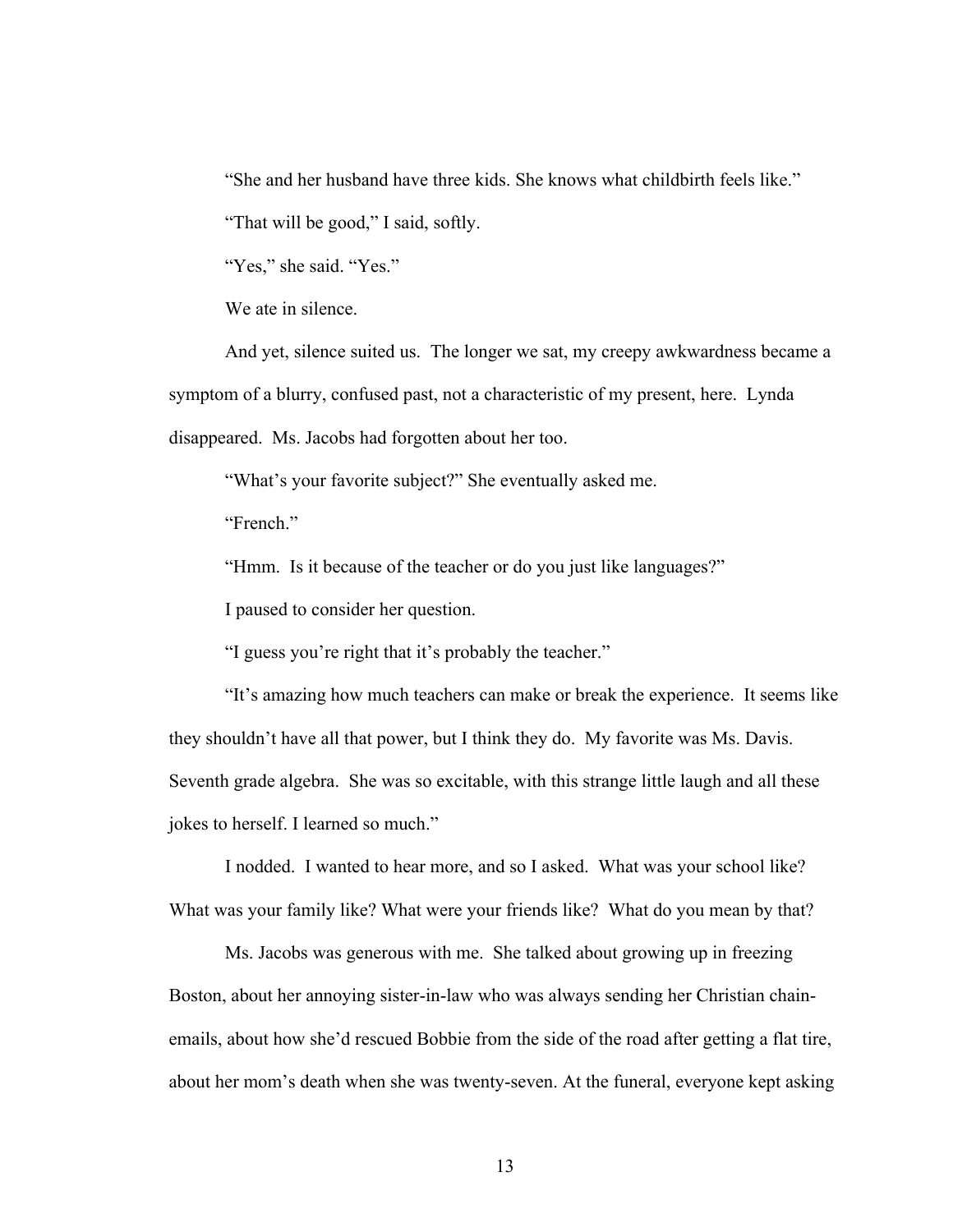Ms. Jacobs if she had a boyfriend, and finally, just to shut them up, one of her work friends agreed to act as a stand-in. Ms. Jacobs laughed vigorously at that memory, and I made it into something else.

At the end of dinner, she invited me back the next week, and then, the week after that too. I was doing something right. When Ms. Jacobs asked about me, I flipped the answer, so I could ask something about her, anything, and I began to fill in the details of her life little by little, and she became more full, like school notebooks that spilled over papers during the semester, like my muscles. We started our own version of Wednesday Night Supper, and it was exciting to revise a church tradition and to make it our own. When I wrote my English papers on her couch, I finished in half the time. We watched boring science documentaries together, sorted through her junk mail and had contests for the weirdest coupon, made milkshakes with her fancy blender.

I began to see Ms. Jacobs for all the things my mother wasn't. Before latching on, my mother's words evaporated in mid-air in front of me. I began to treat her like my father or my brother, with a sort of 'yes, yes, I hear you because I have to' attitude, not any sort of real hearing, just hearing based on how it pertained to me, like where my laundry was in the cycle or what time we were leaving for school. My mothers' questions about Ms. Jacobs' repulsed me, especially since my fantasies about her pregnancy had all but ended. She was a person now, a friend, but I respected the tenuous nature of our friendship, knew some questions were off limits, was too nervous to ask others. Mainly, they didn't matter anymore.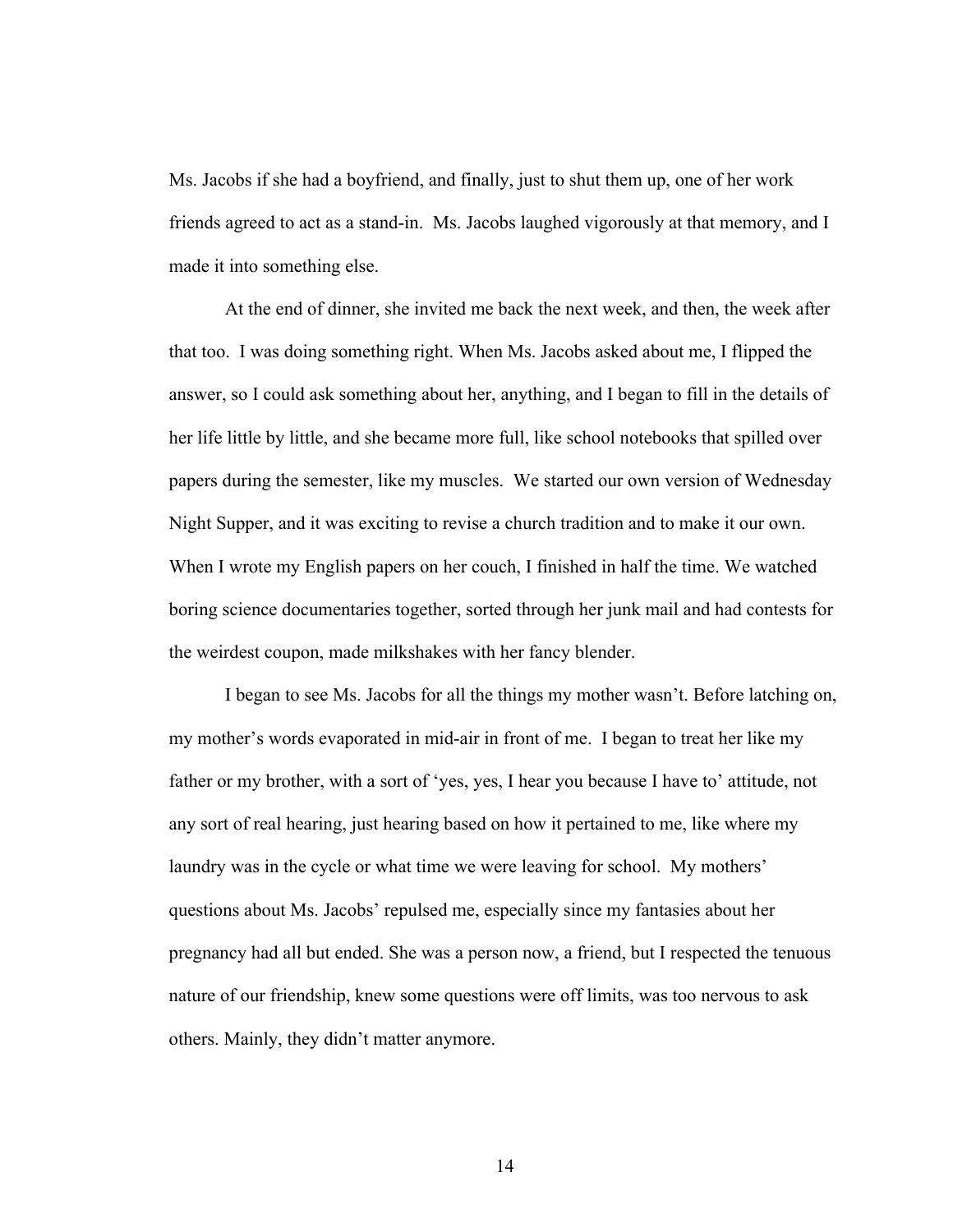I think it was the way Ms. Jacobs talked to me that surprised me the most. Like I was just one of her friends, and we could consider life together. Ms. Jacobs let me be nostalgic for the moments in my life that were happening to me right then, and there was something in that permission that made me feel safe, like there was an impermanence to my life as it was now, like there was a hope in its future.

In February, my mother and I were in the parking lot leaving the gym. It was dusk. Past the trees at the edge of the lot, the sun was setting, coloring the sky a soft orange in the space between the trees and the dark gray of night that pressed down above it. It was not brilliant. I wore a sweatshirt and ear muffs. My mother swung her keys back and forth in her hands, and they made an obnoxious clicking noise. When the clicking noise began to irritate me, when I could hear nothing apart from it, I looked over at my mother so that she would see me and stop.

When she didn't notice, I slowed down. Finally, she turned around. I knew what that girl at school meant when she said I had intense eyes. My mother stepped backwards, startled. My eyes tattletaled, exposing to my mother the dark anger I'd so fiercely forced into hiding. She stared at the ground to get away from me. She still clicked the keys, and the sound synched with my grating anger. I held my gaze. When she looked up, it seemed she'd regained something, strength maybe, and she stepped closer. Our eyes connected, like she was meeting my match. She squeezed the keychain tightly. The clicking stopped.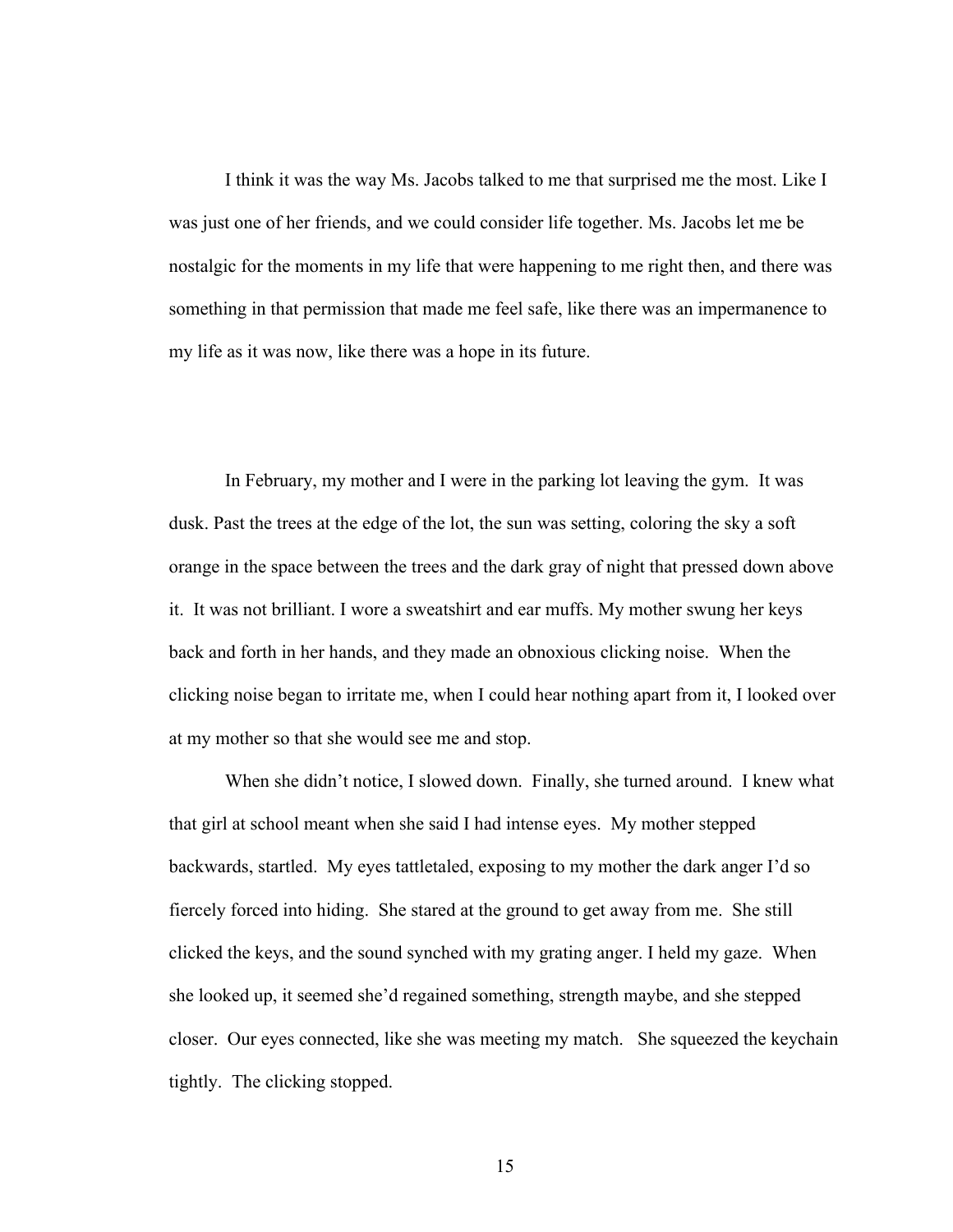On the ride home, one of her fingernails broke off. She gave out a muted gasp of pain. The nail fell on her lap, and she unrolled the window and threw it outside, the cold air rushing through the drying sweat on my scalp.

I over-heard my mother on the phone. It's just weird, she was saying. It's just weird that a woman of her age wants to spend that much time with my daughter.

The next day, she stood in the doorframe, blocking me. I picked at the chipping white paint by the strike plate.

"Stop," she said. I freed a large piece and threw it on the ground.

"Stop," she said, batting at my hand.

"Stop," I said.

"Why don't you change the litter while she's at work?"

"I just forgot."

"You never do anymore."

"What's it to you?"

"You know that women can change their own litter if they buy a mask."

There was something calculated in her voice, like she'd been sitting on this

information and waiting for the right time to punch me with it.

"You're the one that wanted me to help her out."

"Guard your heart," my mother said. She arched her back to take up more space in the doorframe, as if to say I couldn't leave. She popped her pelvis out towards me and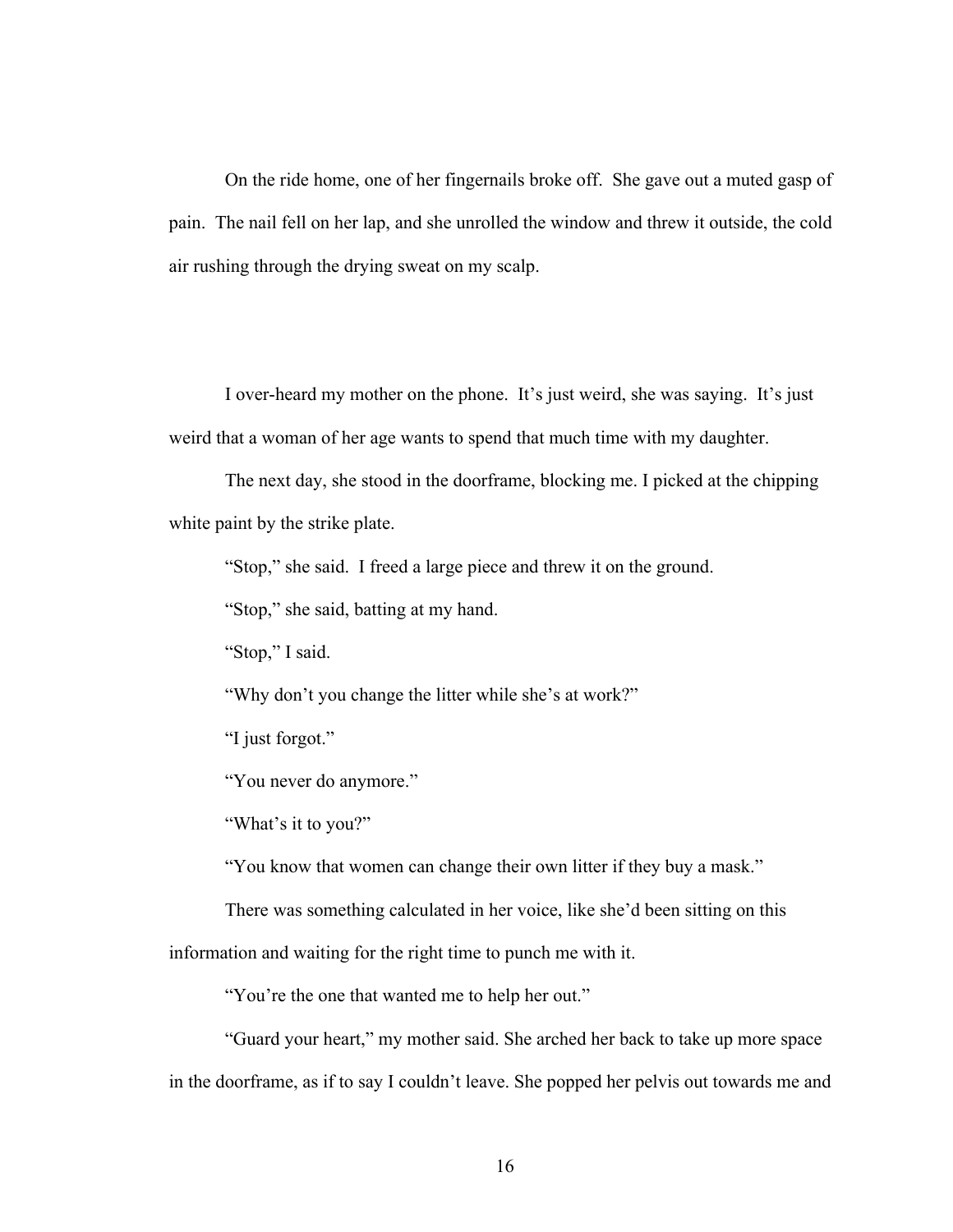tightened her jaw muscles, which prompted a severity of face I hadn't seen, made her look almost like a man. Am I allowed to say there was something sexual I saw in her that day? Mother animals freak when someone threatens their offspring.

"What in the world does that mean?" I said.

"Just be careful," she said.

I pushed her hand away and stormed out of the house.

"Hey," I said to Ms. Jacobs, out of breath.

Ms. Jacobs was stirring a huge pot of soup.

"Hello," she said. When she looked up, I wondered if she'd been crying.

"Are you making that for Wednesday night supper?" I said, trying to sound casual about it.

"I can't do tomorrow." Ms. Jacobs said. "Would the next one work?"

"Yes," I said. I bent down to collect the litter, feeling my hot face.

I think Ms. Jacobs could tell I was about to cry, and she walked me to the door.

"I'm sorry I've been aloof Annie," she said. "I'm super distracted right now."

"I'm here if you ever want to talk," I said, pathetically.

The next Wednesday, I knocked on the door, but no one came. I checked my phone. I was a few minutes early. Maybe, she was at the grocery store. I sat on the left side of her stoop, out of my mother's vision, and I waited. After about ten minutes, I knocked again. When no one answered, I decided to use my key and wait inside.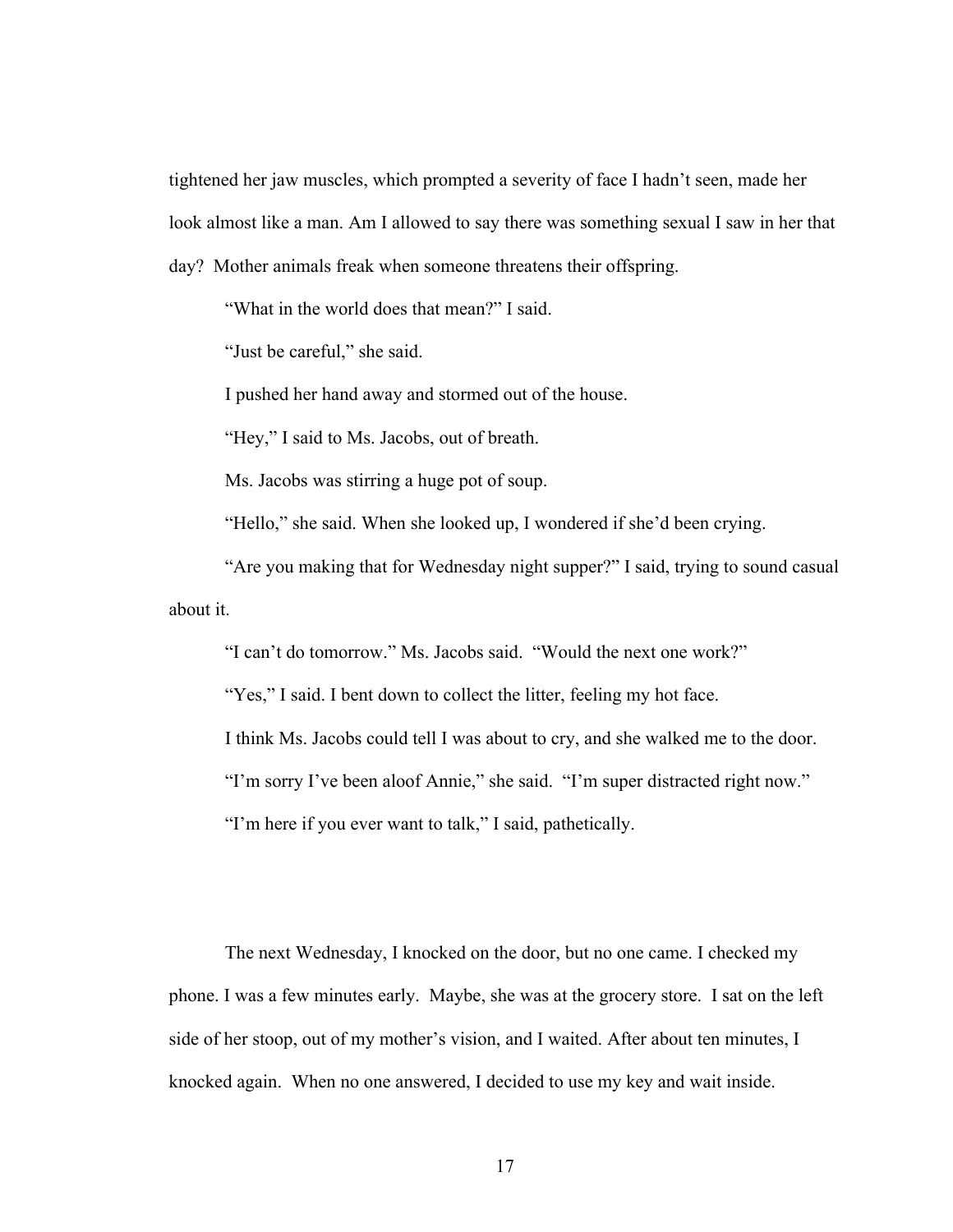A brown skinned man was in her living room, walking towards the couch, holding a bag of popcorn.

"Who are you?" he said.

He was not fat, but he was pudgy, especially around his face. The room smelled like the chemical butter of popcorn, which he ate straight from the bag. He was not much taller than I was, probably around 5'6 or 5'7, and he had a giant light-colored birthmark on his neck that crept up onto his cheekbone and the left side of his face. He wore a navy blue sweatshirt that said *Calvin Klein* in white block letters across the chest and wrinkled khaki pants and faded dark brown loafers.

"Who are you?" I said. Feigning control, I stepped closer, feeling in my sweatshirt for my cell phone.

"I'm just waiting for Jennifer to get home," he said, holding the popcorn out to me as if he already knew I'd take it. "We're old friends."

"No thanks," I said. "I'm supposed to be coming over for dinner."

"What is she making?" He stepped closer.

Up close, he wore a warm twinkle in his eyes, like he knew I'd cave and eventually answer whatever it was he asked. Even with little worldly experience with men, I intuited that this charm had gotten him places with women like me, women who might look past his height and chubbiness and allow themselves to notice, mainly, his handsome face, women who weren't used to being looked at in this way, women who weren't used to being specifically craved. Perhaps, this was what I had needed all this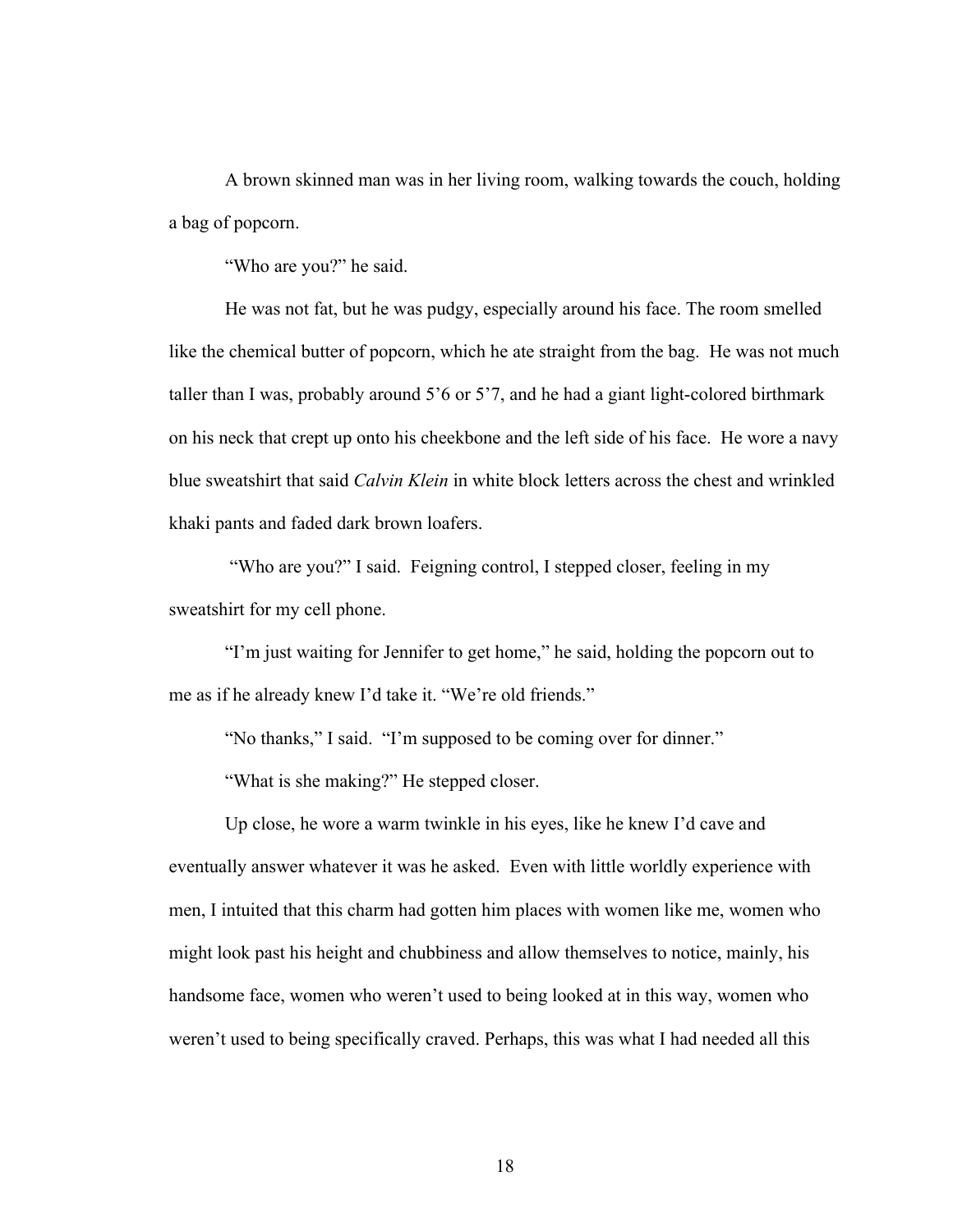time: not those dark fantasies at night, just a man who'd look at my face like it meant something.

I did not answer the question.

"How do you know Ms. Jacobs anyway?" I said.

"So formal." He was flirting with me. I could have reached out my hand to touch his face.

"How do you know Jennifer?"

"That's so much better."

"How do you know her?"

"We go way back."

"You've already said that."

Then, it clicked. I was surprised I hadn't known all along. What else was a man doing in her kitchen eating her popcorn like he owned the place? I began to feel woozy, irrational. Ms. Jacobs hadn't actually been sharing herself with me at all. I hadn't been in on it. What were his plans? I knelt down by the litter and began to scoop at it, spilling some of it on the mat, lazily brushing it behind the litter box with my sweatshirt sleeve. I paused, stopped scooping. Did she know? Had she invited him? Had he climbed in from the back window? I saw the blonde woman flick an ant off Ms. Jacobs knee. Ms. Jacobs brushed the woman's hair behind her face.

The plastic bag made a crinkling noise when I added the shit to it. I heard him talking above me. "Why are you doing that?" He was repeating. "You should really tell me who you are." He was using that righteous, pleading voice I recognized from men that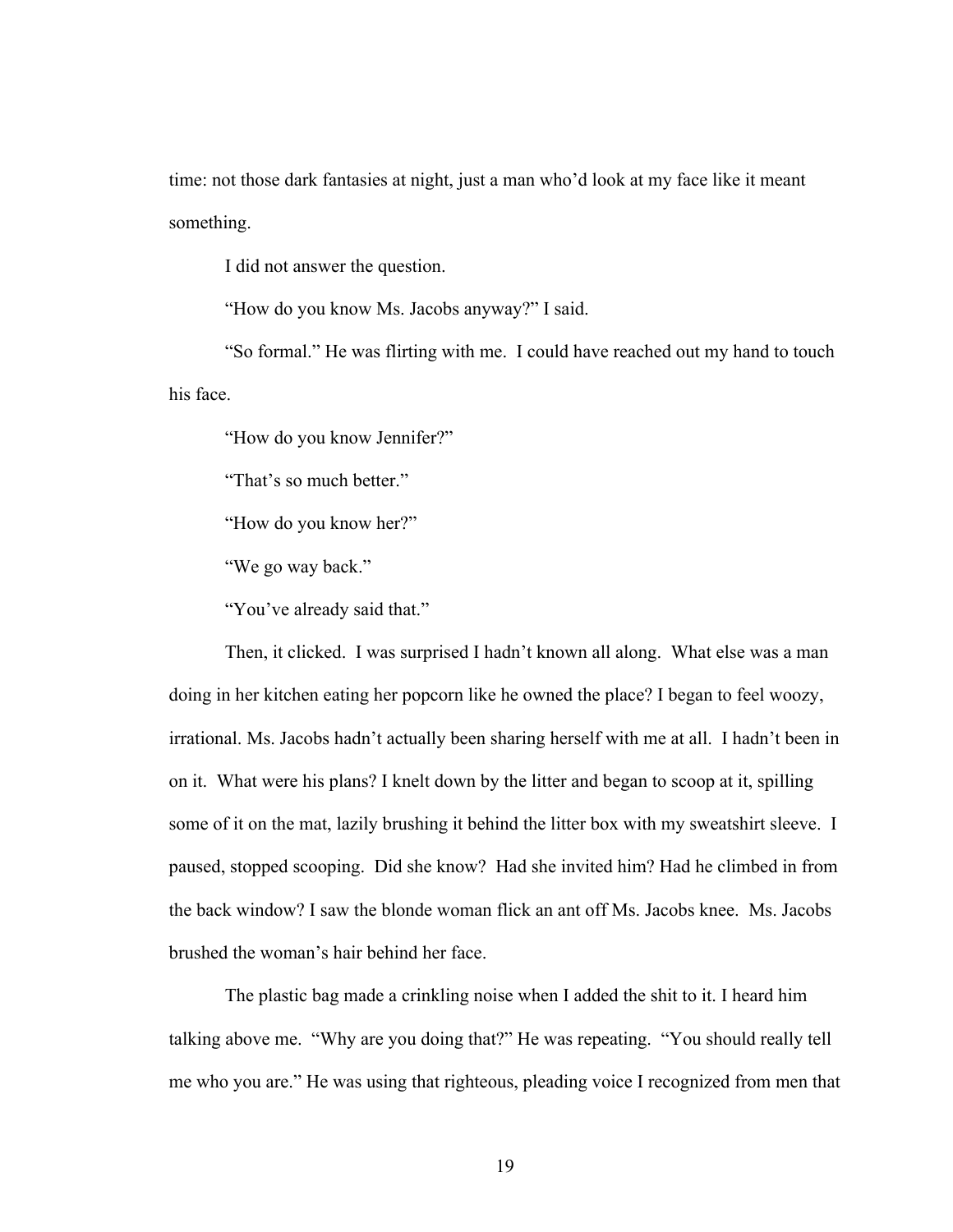didn't understand why you weren't giving them what they wanted. My brother used it on my mother when she made stir-fries. Once, he threw one in the trashcan right in front of her.

I needed her. I needed my mother. I allowed myself to feel it, and the nauseating shame roiled inside of me like heartburn. The man stepped away from me when I stood up, but not before the side of my body brushed against his arm. I walked quickly, pausing for a moment to nod at the elephant photograph on the wall, finally seeing it for how ugly it was.

She was sitting at our kitchen table writing nametags. I paused to watch the meticulous way she wrote, how she imagined the spacing of the word before she put the pen to the page. My mother was simple, spending so much time on the things that didn't matter to please the people that judged her.

"Mom," I said. "There's someone that's broken into Ms. Jacobs house."

Right away, she stood up, and she was already past me and out the door before I could catch her up. "Did you see him?" She threw the question behind her.

"Yes." I said. "Wait."

"Did he try to hurt you?"

My mother was already opening the door to Ms. Jacobs house, like she was already prepared for whatever might happen. I watched the back of her legs, which were smaller than I'd remembered, and I realized she'd been picking at her food, taking the smallest bites.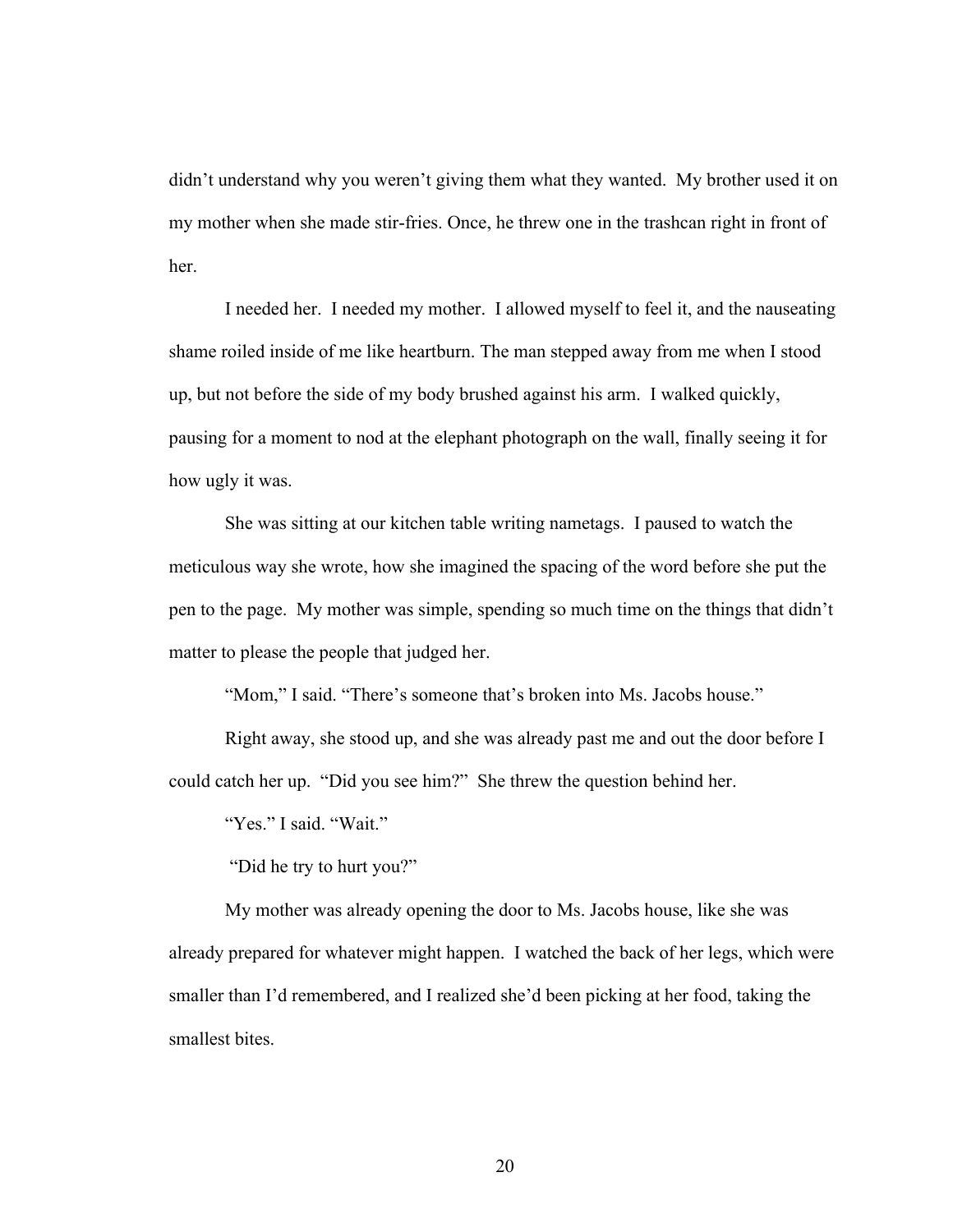The man was sitting on the couch, his propped legs next to the empty bag of popcorn on the coffee table.

My mother pushed an open palm behind her, telling me to stay back.

"Who are you?" she said.

The man stood up and held his hands out in front of him in melodramatic selfdefense. "Slow down lady, slow down," he said. "I'm a friend."

Don't speak to her like that, I thought. Don't call her lady. I moved forwards a step to form a line with her.

"You don't look like it," my mother said.

"And what the hell does that mean?" He said.

"You haven't explained yourself."

"Your little girl never gave me the chance."

"Well, now's your chance."

"I've been to a few conferences over the years with Jennifer. I wanted to surprise her."

"Well, how did you get in?" I said.

The man looked relieved when the door opened. Ms. Jacobs was suddenly in the room. We turned around to face her. She looked first at me and then at my mother and then at the man. My mother grabbed my hand, creating a barrier between Ms. Jacobs and the stranger. We waited for her to speak.

"Akshay?" She said, like she wasn't sure she was seeing him. She slid her hand down her stomach.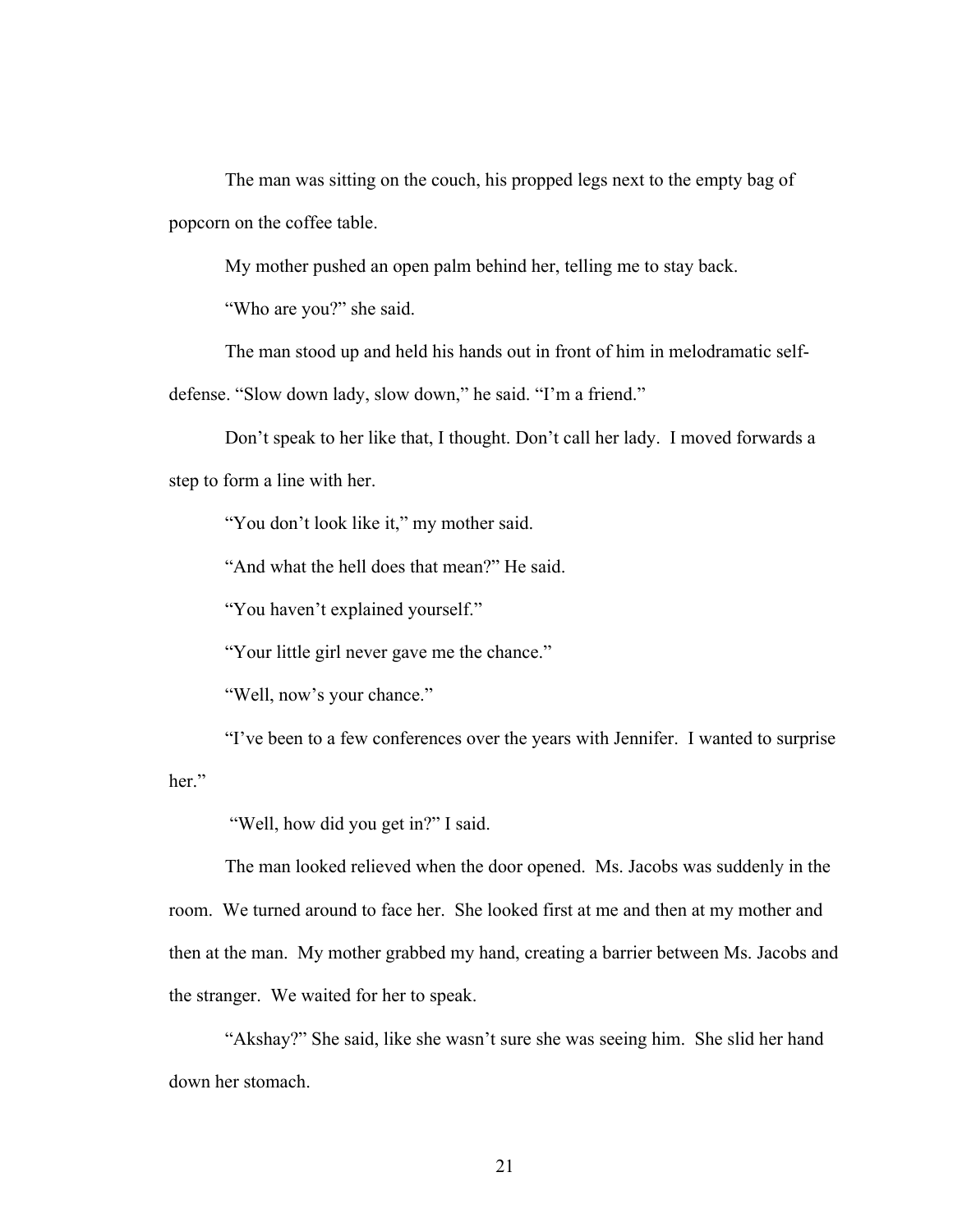I let go of my mom's hand and stepped back, so I could see both of them at once.

His face had gone pale. He moved the zipper on his sweatshirt up and down in a frantic motion. She took her ponytail out, was fixing a new one. He didn't look directly at her stomach, but at her face. She stared down at the top of her stomach, which was so big it could hold a plate. He zipped the zipper all the way up to his chin and then yanked it down. A finger was in the way. Ms. Jacobs was watching him intently. He held up a bloody finger to her, as if in gentle offering. "Here," Ms. Jacobs said softly. "Let me help you." He walked towards her, staring at her eyes, as if we were not a barrier, as if he didn't see us at all.

When I heard "don't touch her," I came back into the room. My mother's voice was the strong, commanding one I knew, the brave and terrifying one that demanded I guard my heart at all costs. She was taller than he was. She flexed her body, swiftly rotating so that she stood in his way. She was statue still, looking him straight in the eyes. Whatever softness I might have previously seen in the man's face was gone. He stood taller too, and he stared aggressively down at her, like he might disappear her with a simple flick of his wrist.

Yet, she kept her stare. All those women that have shunned her, I thought, staring into her face, watching her eyes, unwavering. Perhaps, the real beauty of my mother was that she never noticed what other people saw, not their judgments of her, not their judgments of me, not the tenderness between Ms. Jacobs and this man, nothing but what she believed was in front of her.

Ms. Jacobs softly nudged my mother's shoulder.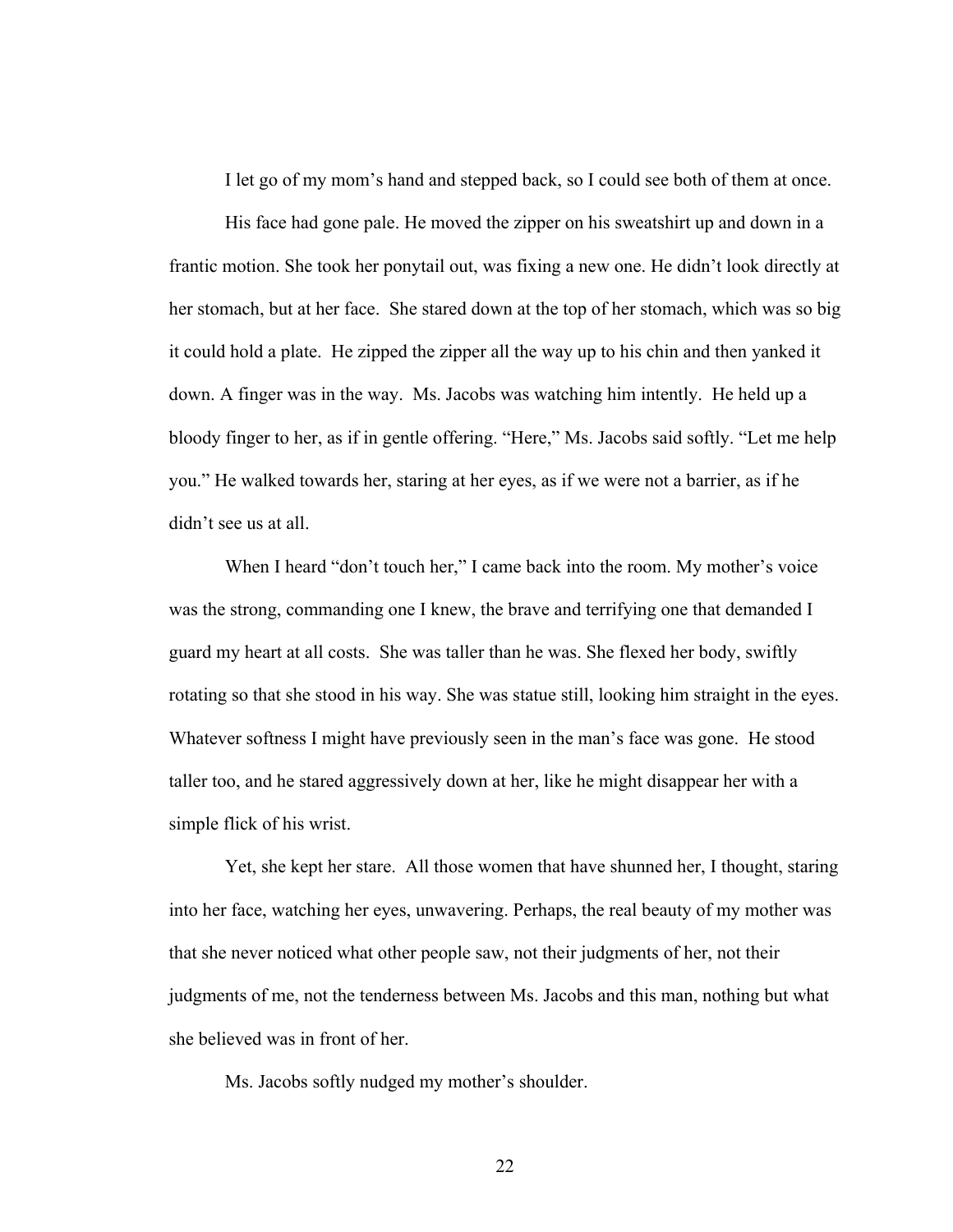"Please back off, Dorothy," she said.

"I've got this Jennifer," my mother said, not turning to face Ms. Jacobs but pushing Ms. Jacobs away with her hand. She got even more in his face. They were so close they could have been kissing.

In a flash, I saw him bring his hand level with his face and wind it up behind his head. Right before he slapped her, I came in from the side and shoved him down. When he fell and banged his head against the coffee table, Ms. Jacobs rushed towards him. He sat up, looking confused. The cat rubbed against my leg. My mother stared at me. Ms. Jacobs touched his head. "Get the hell out of my house," she began to scream. "Both of you."

There was no flinch in my mother's eyes.

"Do not scream like that in my daughter's presence," she said, coolly, turning to face Ms. Jacobs. "I will not have it."

"I feel bloody sorry for her," Ms. Jacobs said, a bit softer now. "Having a meddlesome freak for a mother."

To this day, I'm still not sure why the energy in the room suddenly landed on me. Perhaps, there was something soft or strong or cutting in my voice, or maybe it was the surprise of what I said, the way it didn't fit within the chaos of the room. Even the man watched me, holding his head. No one spoke after I said it, and my mother and I left Ms. Jacobs blowing on the man's forehead, and we nearly tiptoed out of her house.

"I'm sorry."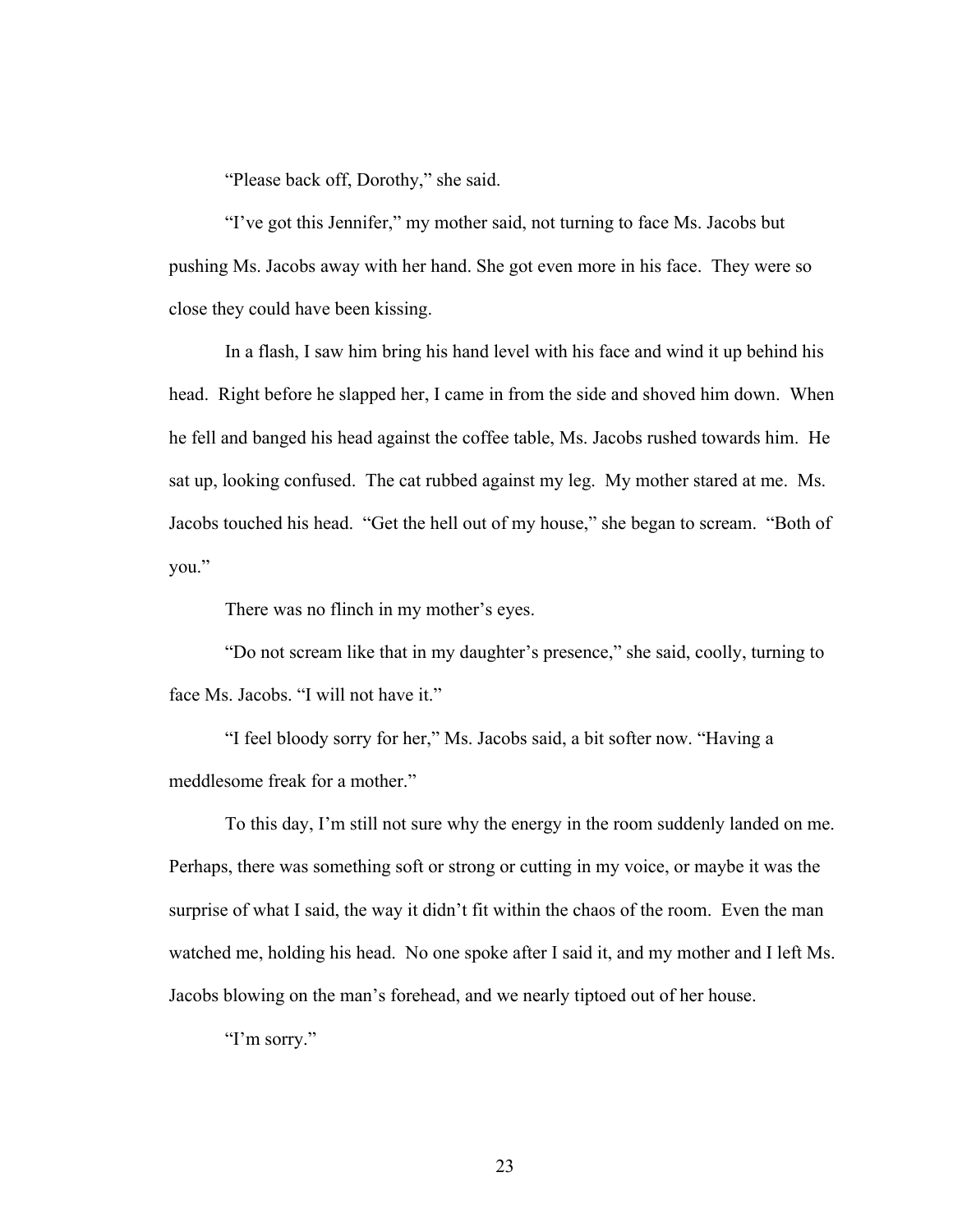It pricked at all of them, shut us up. I'm sorry for pushing you down, but she was just a young, ugly thing trying to protect her mother. I'm sorry for pushing him down, but you were just jealous of him. I'm the only friend you've ever had. I'm sorry you heard her say that about you, that you're a freak and a bad mother. What you don't understand, honey, is that I'm used to it. You'll learn to be too.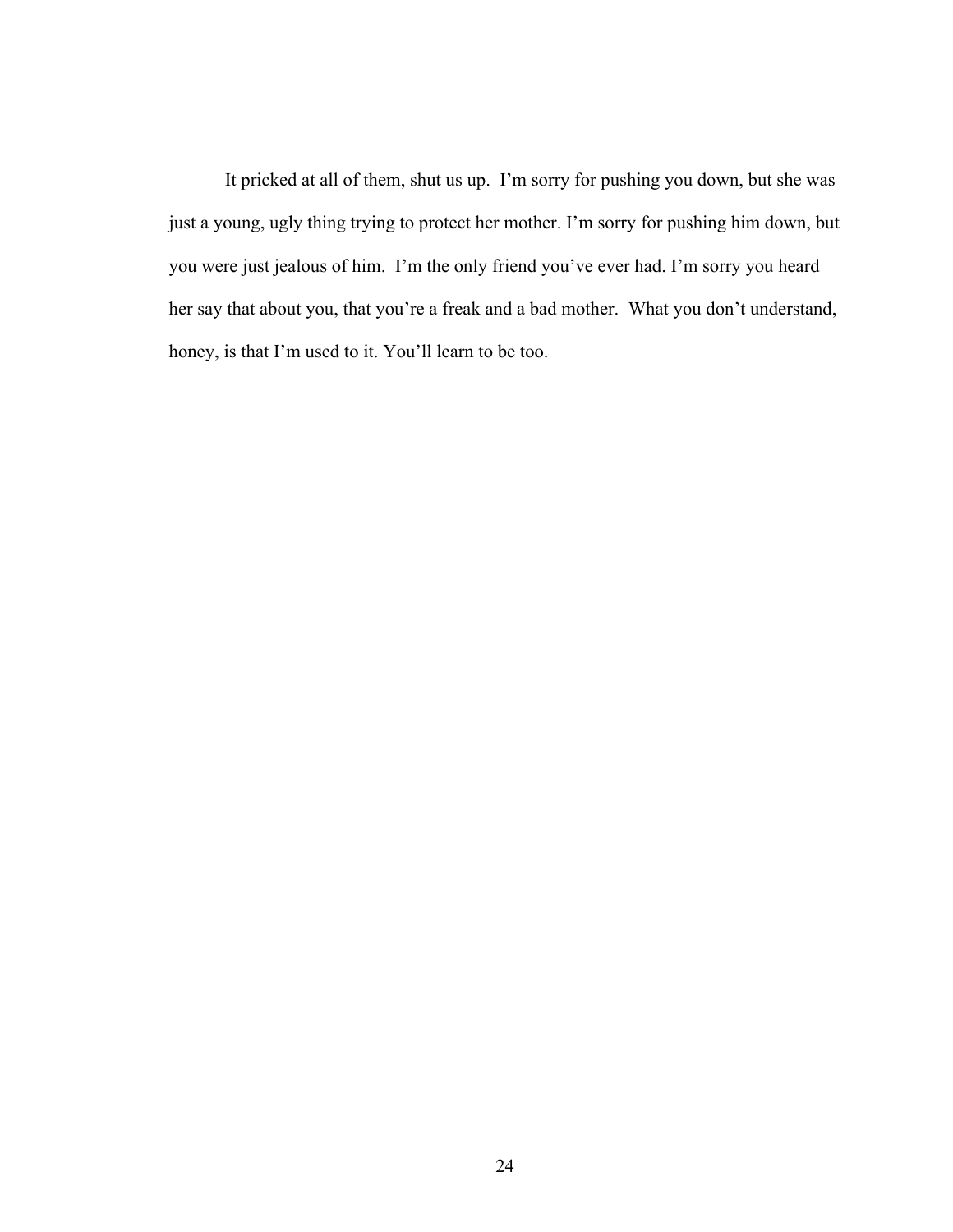### ELEGANTLY

Julia knew who the child was immediately. She felt a ringing in her ears from the abrupt discovery of it. She reached out, without noticing she did so, and she placed her fingers on the computer screen, and she touched the child's black hair. The ringing in her ears had grown louder now, and she turned away from the screen in a frank and stunned disbelief. She remembered the way she felt when she held her son Andy for the first time, as if the whole scene had been so delicately and so perfectly set-up by the Lord himself. His decided effort shone through and within the objects in the room, through her new baby's skin, through the white hospital bed, which, in this new light, appeared almost metallic, as her baby's eyes had too… The ringing in her ears, no, but that was the lawnmower at the Henderson's, where a man, seated in a plastic orange seat, made lines back and forth across the grass. The sun reflected off the seat, and what was a blunt orange appeared almost neon, more vibrant, which was how Julia felt too. The child in the photo looked around seven. The text said she was eight, and she did not stare directly at the camera, but rather, away from it, as if she were not considering the device at all. Julia's friend Caroline had forwarded her the email. It was an adoption website, older girls in China that needed homes. She clicked on the picture and zoomed in closer. The child had a flat button nose, and her eyes looked half-shut, thin like they are haven't seen the sun in a really long time and don't know what to do with themselves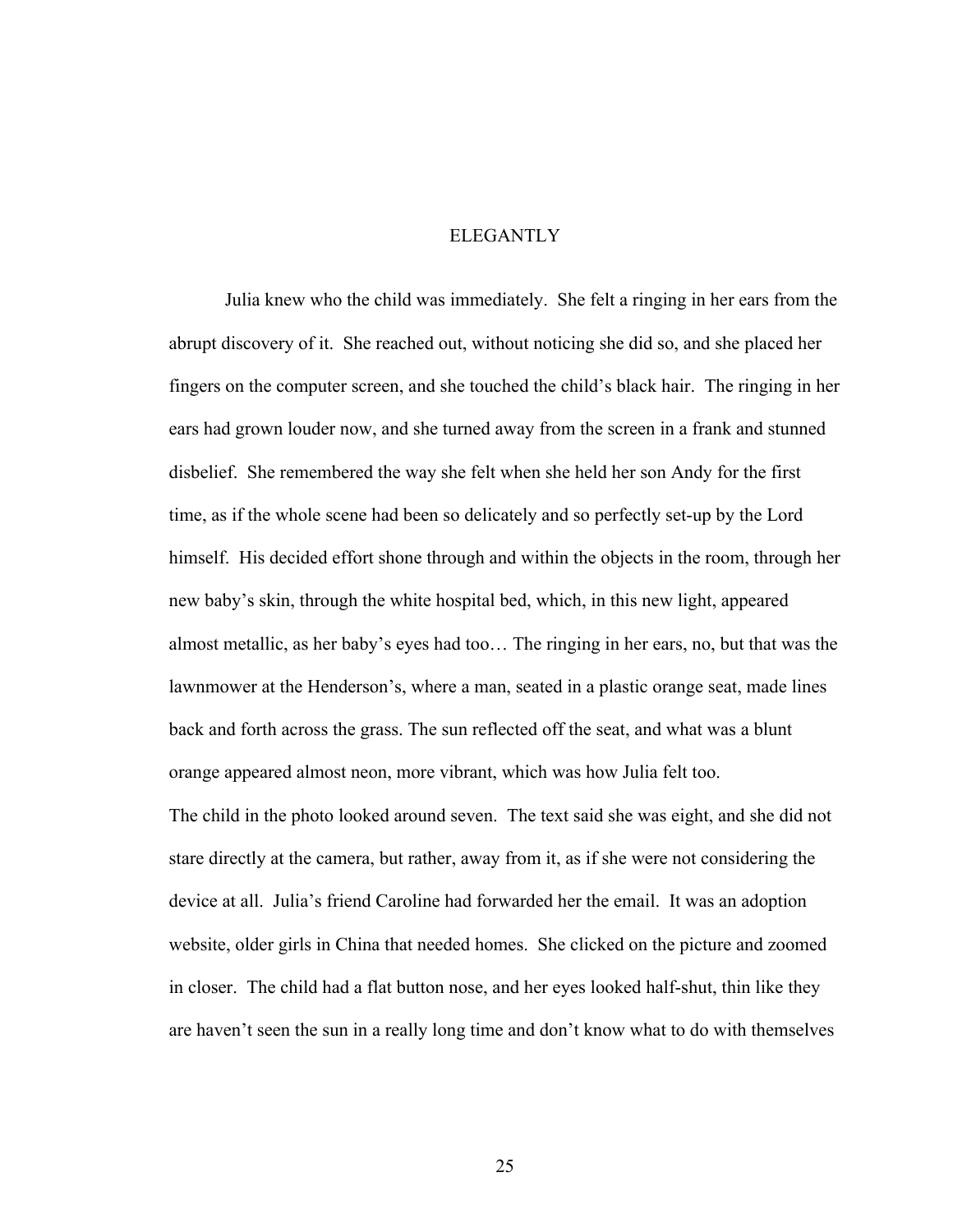straight lines, and her legs—she had club feet, the email said; she was born that way, and she'd stay that way, too, without surgery—sprawled out in front of her, looked normal at the leg and then, excruciatingly unnatural when, at the feet, they faced inwards at a ninety degree angle from the thigh.

Her feet were at the foreground of the shot, made up nearly half of the picture, which seemed to be the photographer's intention. Yes, to the outside, her feet would be the most relevant thing about her, like Downs syndrome or albinism, a soldier at the airport, visuals you can't separate from the person underneath. Whenever Julia saw a soldier, she instinctively looked away, not knowing what to do with the powerful experiences they'd had they could lord over her, not knowing how to thank them, her eyes watered over.

Frances was calling for the third time. Seeing her name, Julia was jolted out of her head, and she came back into the space of her home. She looked down at her phone, silenced it, and then, out the window at the Henderson's lawn again. "So many illegals working there," her husband Greg would complain, "It's like I'm back in Mexico." Greg would stare blankly at the Henderson's house, as if remembering a better, more perfect time. In college, he studied abroad in Mexico, leaving Julia on campus to invite her nonthreatening (according to Greg) male friends to sorority functions. Her phone was still vibrating. Normally, Frances would just walk over, so the phone calls probably meant something. Grief glues people down, and Frances was likely stuck to the couch. Julia picked up her phone to answer, but then decided against it. She needed to think about her own life right now. She'd call Frances back later.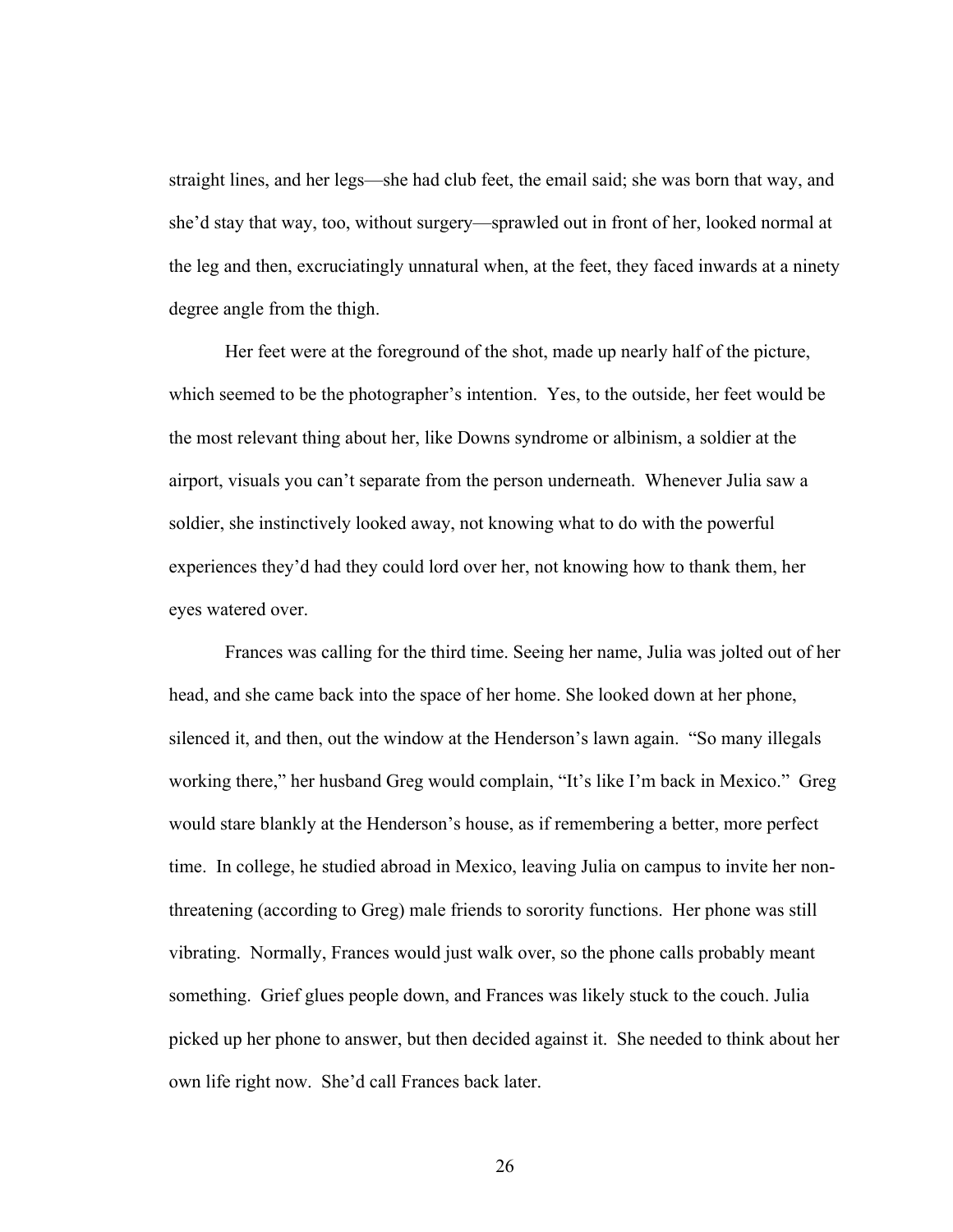Now, she thought of running her hands, the backs of her palms across this child's feet, of giving them attention and kisses all over, of telling the child over and over again that her feet were beautiful despite the rest of the world's nasty opinion. This child was going to be their daughter. Her hair was in a buzz cut, short and black and uneven on her head. It did not suit her. Julia had never worn short hair in her life. Had her daughter cried when some orphanage lady did this to her, or had she relaxed into the soft "ahh" of the human touch on her scalp? The generosity of a hand on the head; the quiet hum of the shaver in her ear.

Julia zoomed out to see the picture in full. What was the wallpaper? Baby ducks? Crayons? The paper was faded, and so were her daughter's clothes. Oranges more like yellows, blacks like soft grays. Julia rubbed her hands against her khaki pants, pulled her shirt down over her stomach. She would have to really think this through. She'd get to the bank, call the agency. She'd get a room ready. Andy's room would work better than the guest room. Oh, yellow would be so perfect, and she was sure Andy wouldn't mind. Andy hadn't stepped foot in that room for years.

Julia believed that her husband would see this as she did. He would have to. This was their answer to the Lord's question in heaven one day: what have you done with your lives? Greg would be next to her in that shining place, or somewhere close, and they would feel humbly certain that they'd done enough. Eternity would be sweet. The Henderson's story… it was ripe and recent in their memories. Frances's only son had either jumped or fallen off of a balcony while drunk. He'd had a drinking problem for years, but the Henderson's hadn't taken control, or they hadn't known what to do, or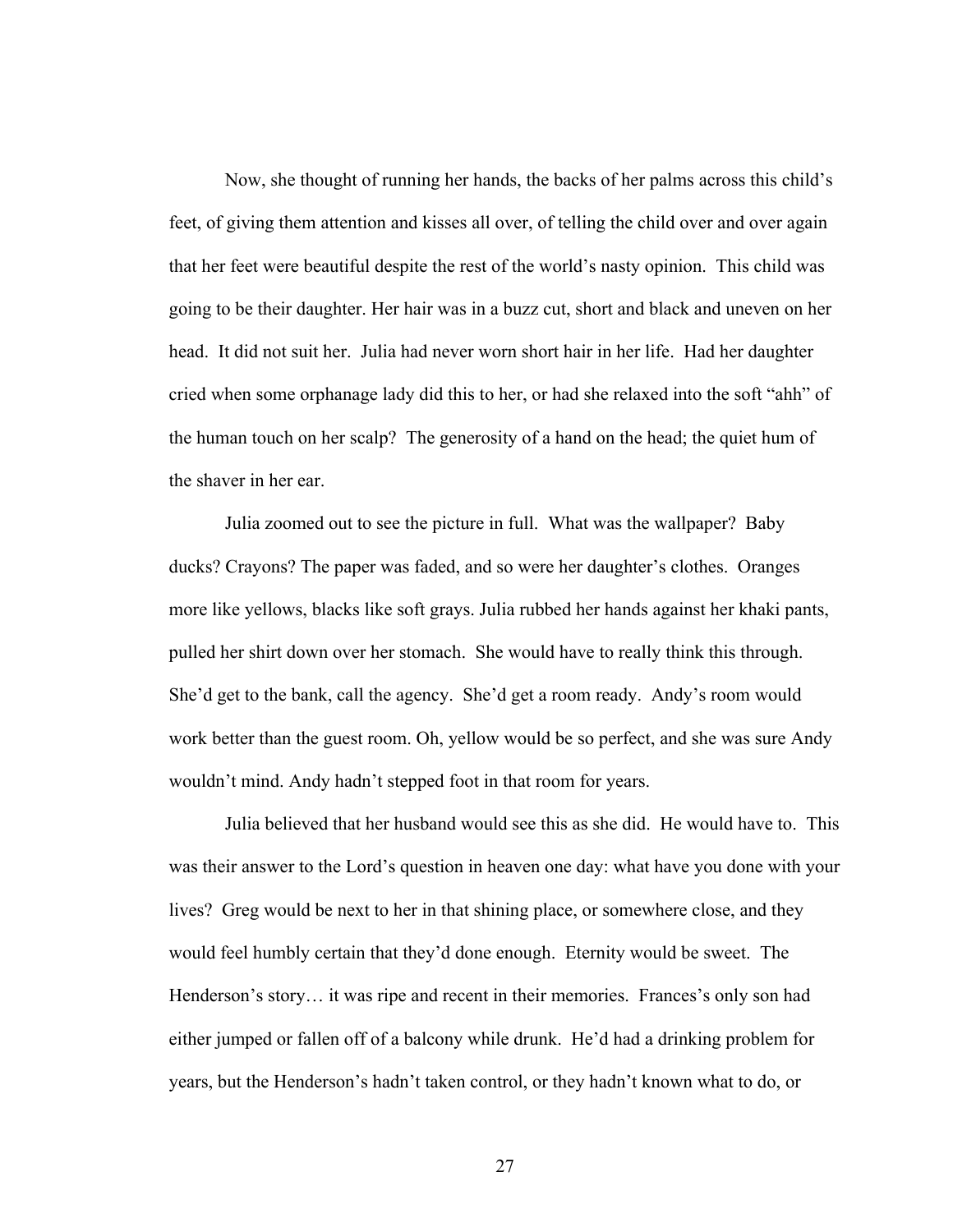how, and here they were. So quickly, and your life was in ruins, glued to couches. Julia was moved and terrified by the uncertainty of it.

Julia and Greg believed fervently in doing good and publicly. This was not something Julia remembered about herself anymore. In college and for years, Julia and Greg were the couple everyone loved to love. Greg used to sing and play guitar in the worship band, and when he prayed into the microphone before the speaker came on, his sincere yearning for God moved Julia to tears. After they got engaged, her girlfriends would open their eyes during the prayer, and they would watch her cry.

Her daughter's name was Li Na. It said so under the picture. She'd be in college before either of them turned sixty. They could afford it. Julia copied the picture into a document and pressed print. She watched her daughter appear in front of her in slow inky sections. The picture looked worse like this, less clear. She should have printed it smaller. Julia got up from the desk holding the picture. She needed to change her pants. She'd gotten Li Na's inky feet all everywhere.

Frances was calling again.

"Hi honey," Julia said. "Are you O.K?"

"Can you come over?"

Frances was good at asking for what she wanted. She was originally from Connecticut, and she'd moved into the massive house next door a few years ago, and Julia had been terrified of her until she knew her and realized that Frances was actually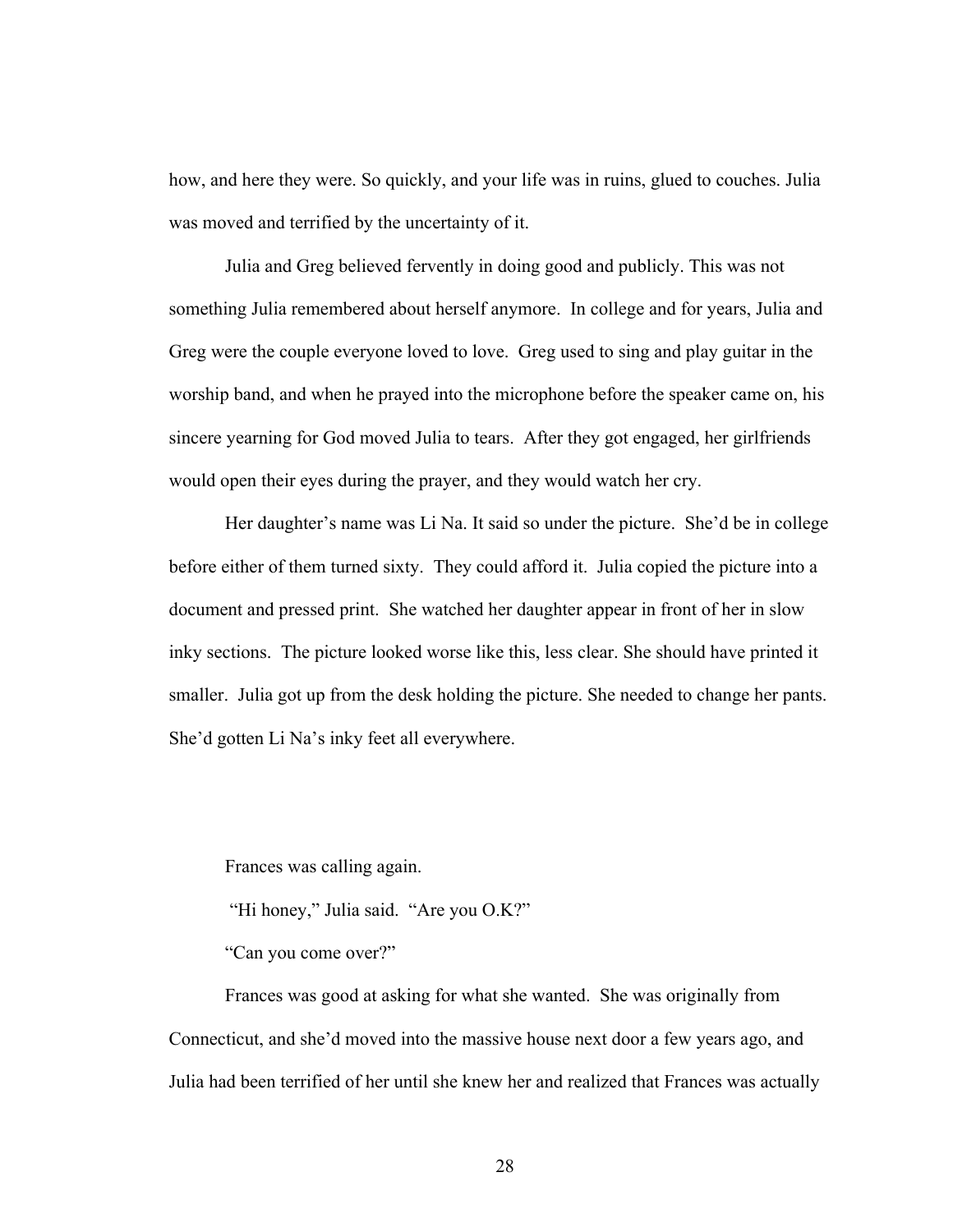someone she liked to have around. She craved her, like wine. Frances was bold, and she expected so much from Julia so immediately, wearing this loud voice Julia thought had to be put-on or self-created or what was the difference?, and she talked about sex often like anyone her age actually thought about sex that much, wanted to pour that third glass of wine into Julia's glass… They'd become best friends. They spent hours on her porch, and they texted and drank and cooked, sharing the littlest details of their lives with each other, like what they'd eaten for snack, how the work-out was, how to spice it up in the bedroom. Six months ago, when Frances's son died, Julia realized at the funeral that she was Frances's main person, a fact which both pleased her and shocked her, and she stood next to Frances while she and her husband received people, told others Frances was too tired to talk right now, was the liaison when people wanted to bring flowers or casseroles by, told them Frances didn't like mushrooms if they asked.

The man was standing next to his lawnmower, and he waved at Julia. Julia let herself in through the front door. Frances was in the sunroom at the back of the house, sinking into the couch. Julia lifted Frances's legs up, so she could sit down, and then placed them, gently, across her lap. Frances stared straight ahead. Julia began to stroke at her knee, making little circles around it with her fingers. She took Li Na's picture out of her pocket, and she handed it to Frances.

"What is this?"

"I want to adopt her. Her name is Li Na."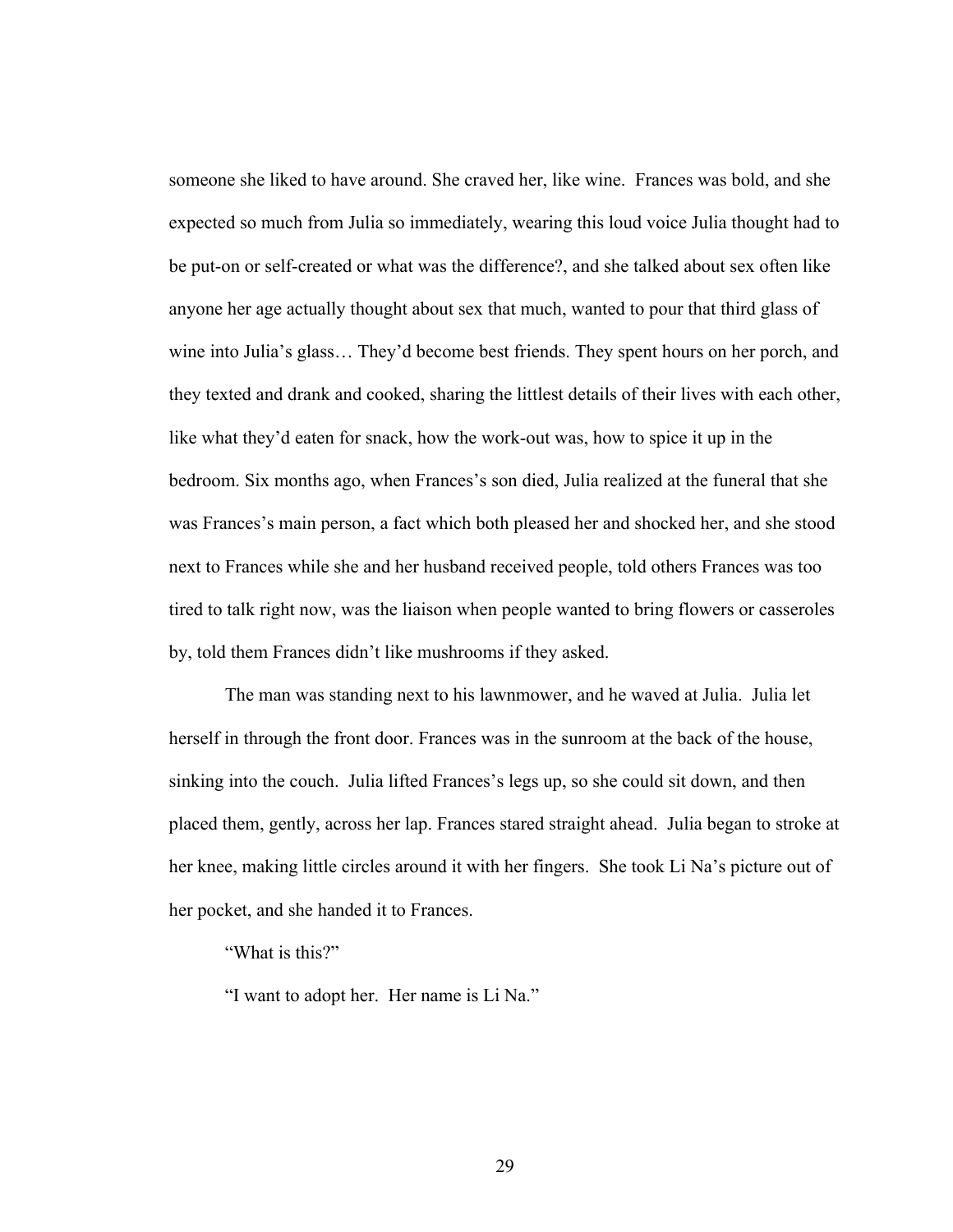"Oh no," Frances said. "We don't need both of us off the deep-end. God forbid. The Universe just couldn't handle it." Instead of God, Frances talked about the Universe, like there were limitations to how much you could impose on it, like it might pop.

"God is speaking to me," Julia said. "You know when you just *know*."

"No, I don't," Frances said.

"One of those really bad days?" Julia asked.

"One of those ones when I'm obsessing over his last ten seconds."

"Oh goodness," she said. Julia could not look up at her friend, at that shaded-over emptiness in her eyes, the budding distance between them she'd see there. Imagining the seconds before death. The whole charade seemed unproductive to her, destructive. What could you find there besides vague shapes you'd concretize and figure out how to hate?

"Yes, I know." Frances paused and looked off again.

"She's beautiful by the way," Frances said, gesturing at the picture. "So, does Greg know about this intricate plan yet?"

There was a tone of mocking in Frances's voice. Julia wished she couldn't hear it, but it was there. When Julia talked about God, Frances responded with the same distant amusement, like when a little girl—naïve, beautiful— says something adorably false about babies or sex. You repeat it to your friends. Perhaps, it had been insensitive of Julia to talk about the good in her life, in her future, while Frances was having such a horrific day, but Julia was just trying to get her mind off things. Wasn't that what friends were for?

Julia put the picture back in her pocket.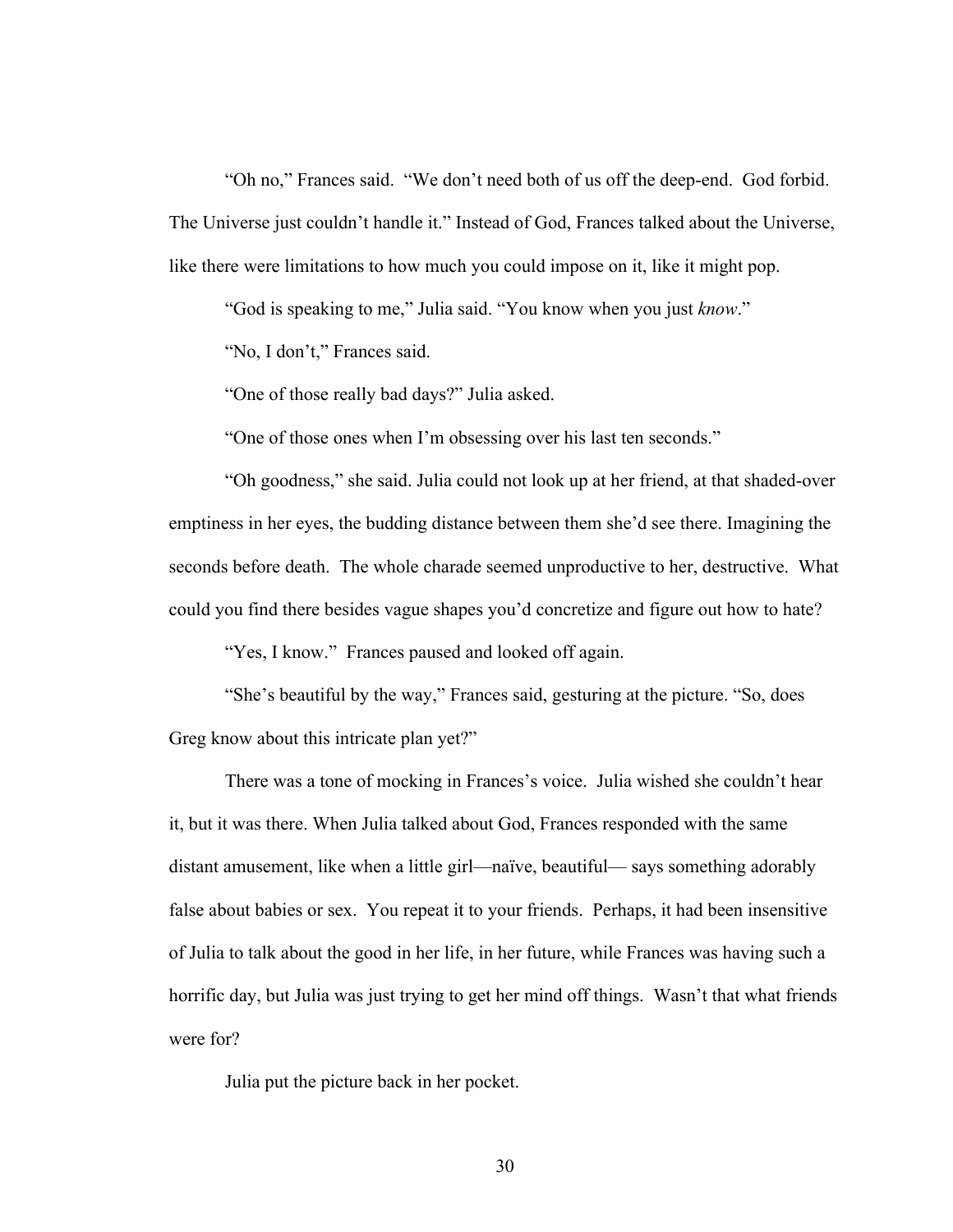"Not yet," she said quickly.

She looked down at the picture. This was her daughter. She had to be.

"But I will," she said. She forced her voice strong. She kissed Frances on the forehead. "I have to go," she said, and she walked outside.

It had begun to happen less and less over the course of her life, but there were flashes here and there when Julia swooned, remembering another girl she didn't recognize anymore walk into the college classroom entirely alone, scan the room, choose the seat on the second row close to the professor but not teachers' pet, feel the rush at the professor's eyes on her should it linger… She wished her professor's eyes would stay on her, that she could carry the professor's gaze outside with her like a spotlight, that people would see her lit up and that they would know something about her that they could share with her, and then she would know it too. Outside, the landscaper was sitting on the lawnmower, eating a sandwich. This time, Julia waved at him, but he didn't see her. Professor Carson, Julia's favorite professor in college, reminded her of Frances, and both of them reminded her of the woman Julia wasn't, strong with her words or sure. Both of them made Julia feel the same way: like they had and would always have something she wouldn't. Julia hadn't known how to respond to either of them. It was the knowledge of these unattainable attributes that made Julia feel helpless. It was what she tried to swallow. She turned to look back at the Hendersons' before she walked into her door. The man got up off the lawnmower, was shaking the crumbs off him. The sight made Julia sick.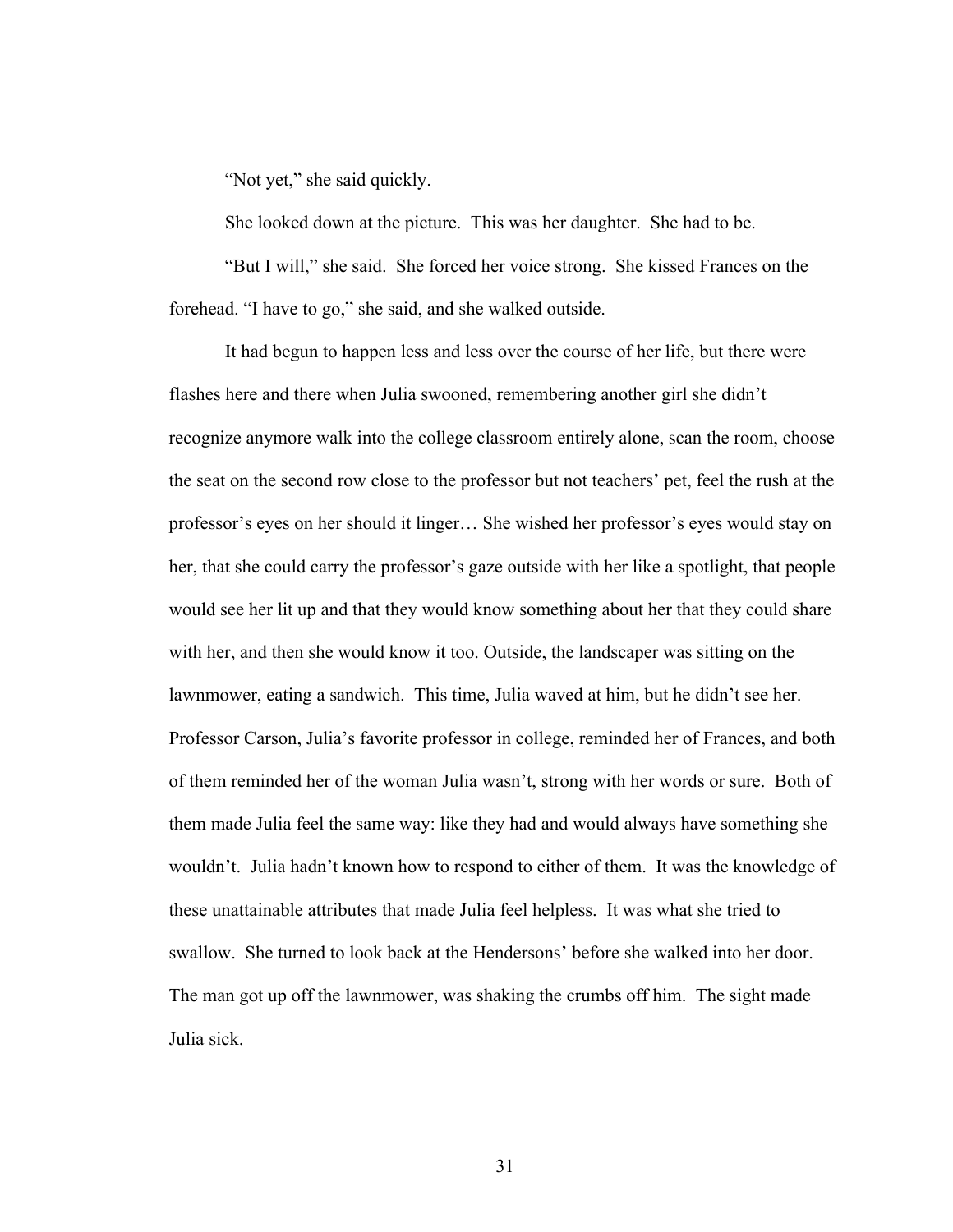She went into the kitchen to prepare a marinade for the salmon and to arrange the refrigerator for Li Na's picture. She wanted Greg to come across the picture on his own. Maybe, he'd even imagine it was his idea to adopt her in the first place.

In a large plastic bag, Julia mixed brown sugar, soy sauce, teriyaki. When the crunchiness of the sugar disappeared, she massaged the salmon, all slippery, inside the bag and laid it flat on the refrigerator shelf. She shut the door of the fridge and stepped back to determine the right spot for the picture. When Greg came in from work, he'd head straight for his filtered water. The picture should be somewhere visible, perhaps a few inches from the handle. When he looked Li Na in the eyes, would he know? After they'd dated for a little while, Greg told Julia he'd known he'd marry her from the first moment he laid eyes on her at a Christian meet-and-greet. Repeating it to her friends, they had swooned while Julia's eyes shined, but she kept to herself how weird this comment made her feel. How could Greg have known something like that?

She placed Li Na's picture next to a wedding shot of Greg, Julia, Andy, and Leanne, Andy's wife. Stepping backwards, Julia felt weirdly powerful as if she were about to invent a world not yet aligned—was this how God felt all those years ago, making night and day, deciding how they should blur?

She left the kitchen. She jumped when she heard the front door open, and she grabbed the *People* she'd been reading and flipped it open to a page. Some famous teenager turned adult, turned anorexic and off the deep end again. Julia sometimes wondered what off-the-deep-end would look like on her, like if Andy died or Greg.

"Hey honey," Greg said. He gave her a kiss on the cheek. "How's your day?"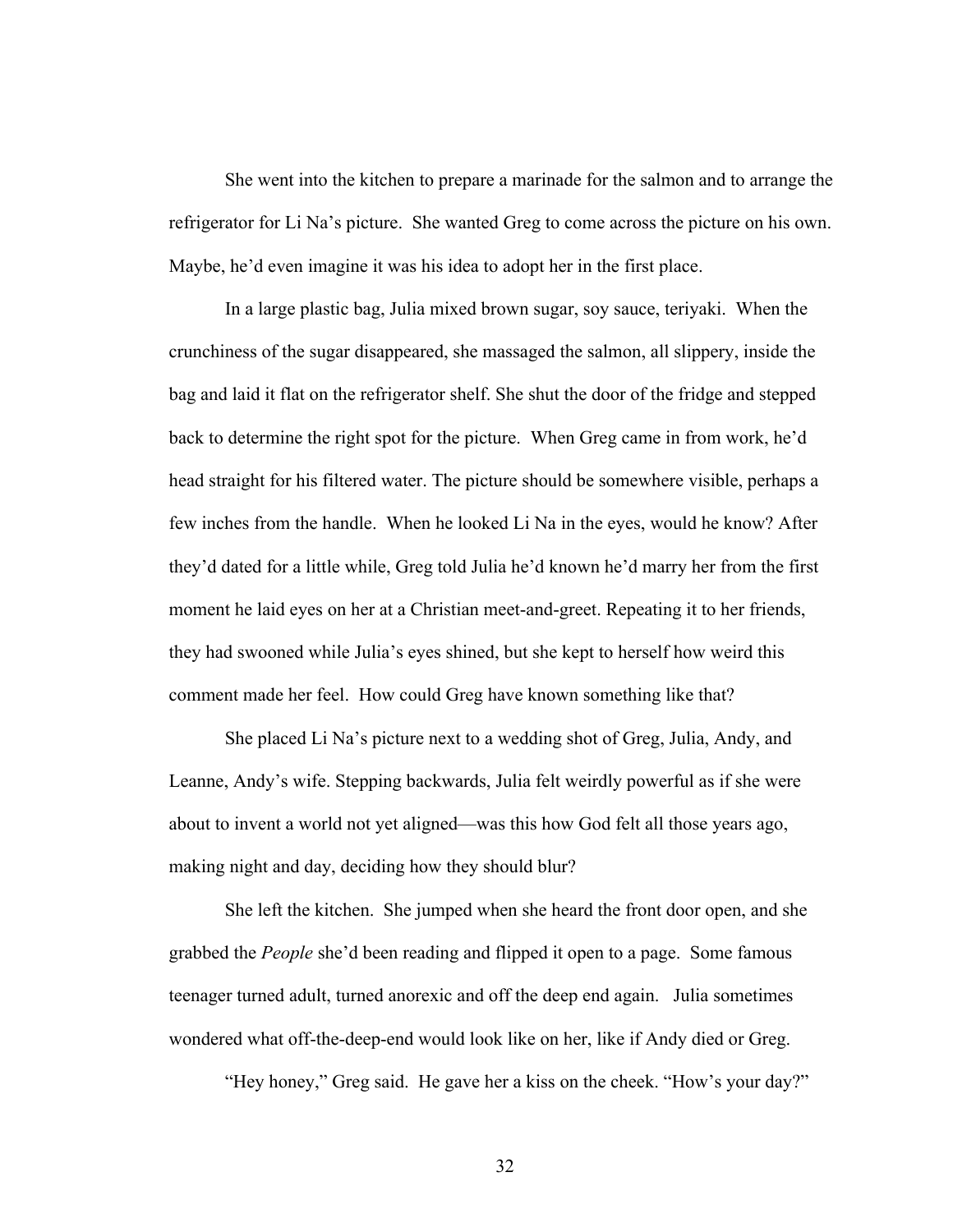"Good," Julia said. "Just fine."

"I just saw John Henderson," he said. "It's been six months now. Can you believe it?"

"I know," Julia said.

She watched her husband walk away from her into the kitchen. She couldn't think about Frances now. Greg looked good for almost fifty, even his backside. Julia thought she looked much older than he did, and she wondered sometimes if he thought the same thing. Even though his face was beginning to wrinkle, his wrinkles were steady, sat almost regal on his face, and his hair was still that dark and unchanged brown. He'd developed a slight beer gut, but still, he walked with an almost lazy confidence, like the world was his but also not something to get worked up about either. This had been a shift from his youth to middle age, and Julia, for the most part, had enjoyed it. He'd become easier to be around, more low-key, not as in-your-face about what he believed in. She imagined more women would be attracted to him now, not just the ones that weren't threatened or annoyed by a certain over-bearing quality he had. Had he seen his daughter yet? Was he staring at her, catching his eye on the page at a certain slant of light?

Julia heard him open the refrigerator door and then close it shut.

"What is this?" Greg said. He was in the living room with the picture, which was slightly ripped at the top. He must have tugged thoughtlessly at the tape. Julia felt a rise of anger well up of inside of her. Calm, she told herself. Calm.

"I want us to adopt her, honey," Julia said. "Her name is Li Na." Julia wished for herself a more powerful voice. Their trip to France last year, the twenty-something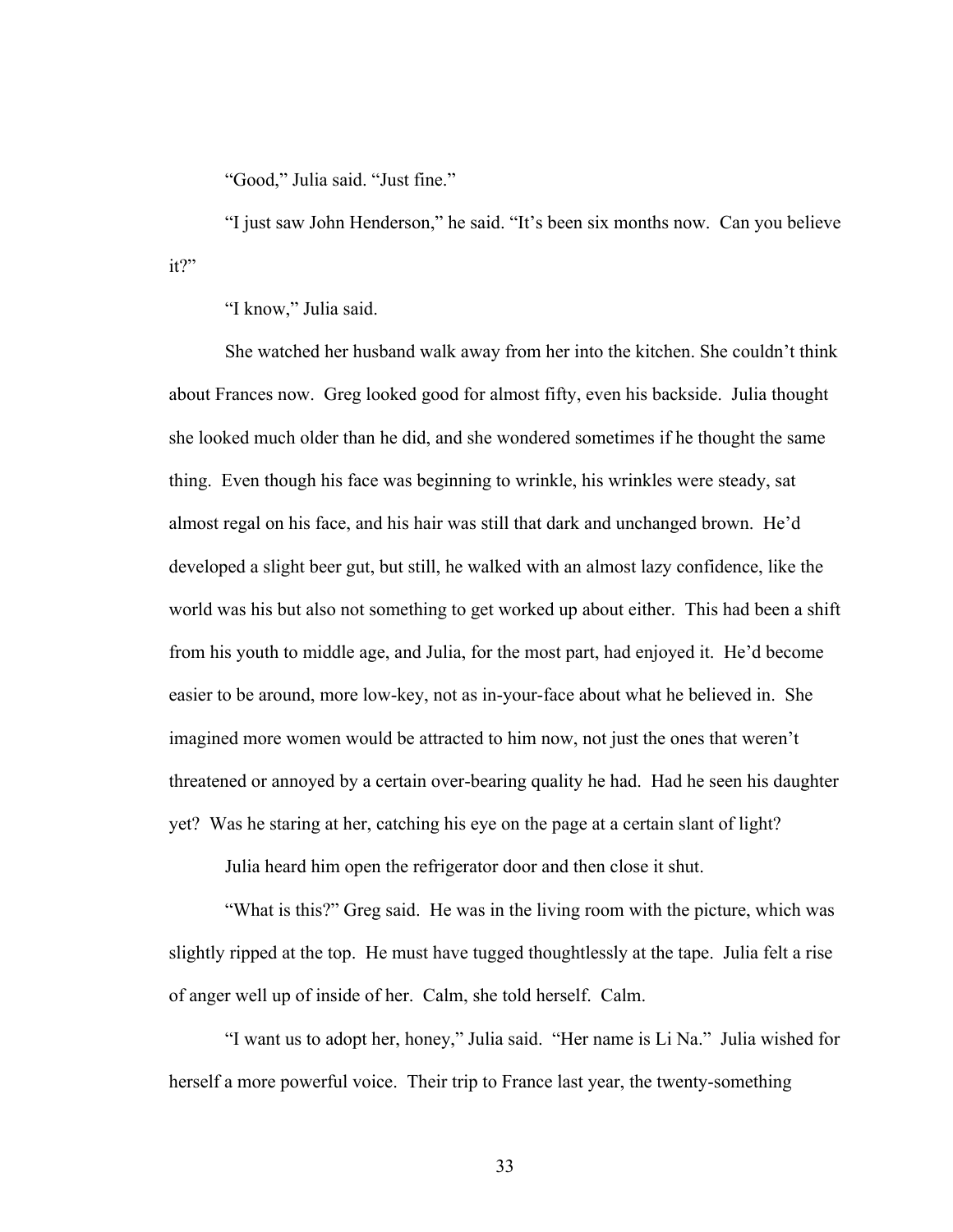stewardess yelled at the drunk, hulking businessman who'd tried to put his iPad in the overhead bin during takeoff, as if the man meant nothing at all. It had been titillating, terrifying. How close she got to his face. How much authority she'd given herself.

"That's nice," Greg said, throwing Li Na onto the coffee table in front of him and sitting down in his favorite armchair.

"How much?" he asked her, his feet up on the table, and he took a long sip of water.

Julia raced up into a standing position, grabbed her daughter's picture, which she crumpled even more inside her hand, gave Greg a look she'd never known of herself before and was quite shocked by— did she look as angry as she felt?— and she half tripped, half-ran into their bedroom, grabbed her brown suitcase—the one they used for short domestic trips—and began to unzip it. She flung it open.

"What are you doing?" Greg asked, calmly at first, getting up slowly and following her into their bedroom, squeezing his hands against the hard wood of his desk chair.

When Julia said nothing, just began calmly pulling clothes out of her drawers and her closet, not paying attention to the specific outfits, but rather, simply, the process of packing itself, Greg's voice began to reach louder and louder, until it arrived at a volume Julia hadn't heard of him before, except for occasionally during football games, five or six beers in. But even that was rare, a figment of their past together, their twenties, the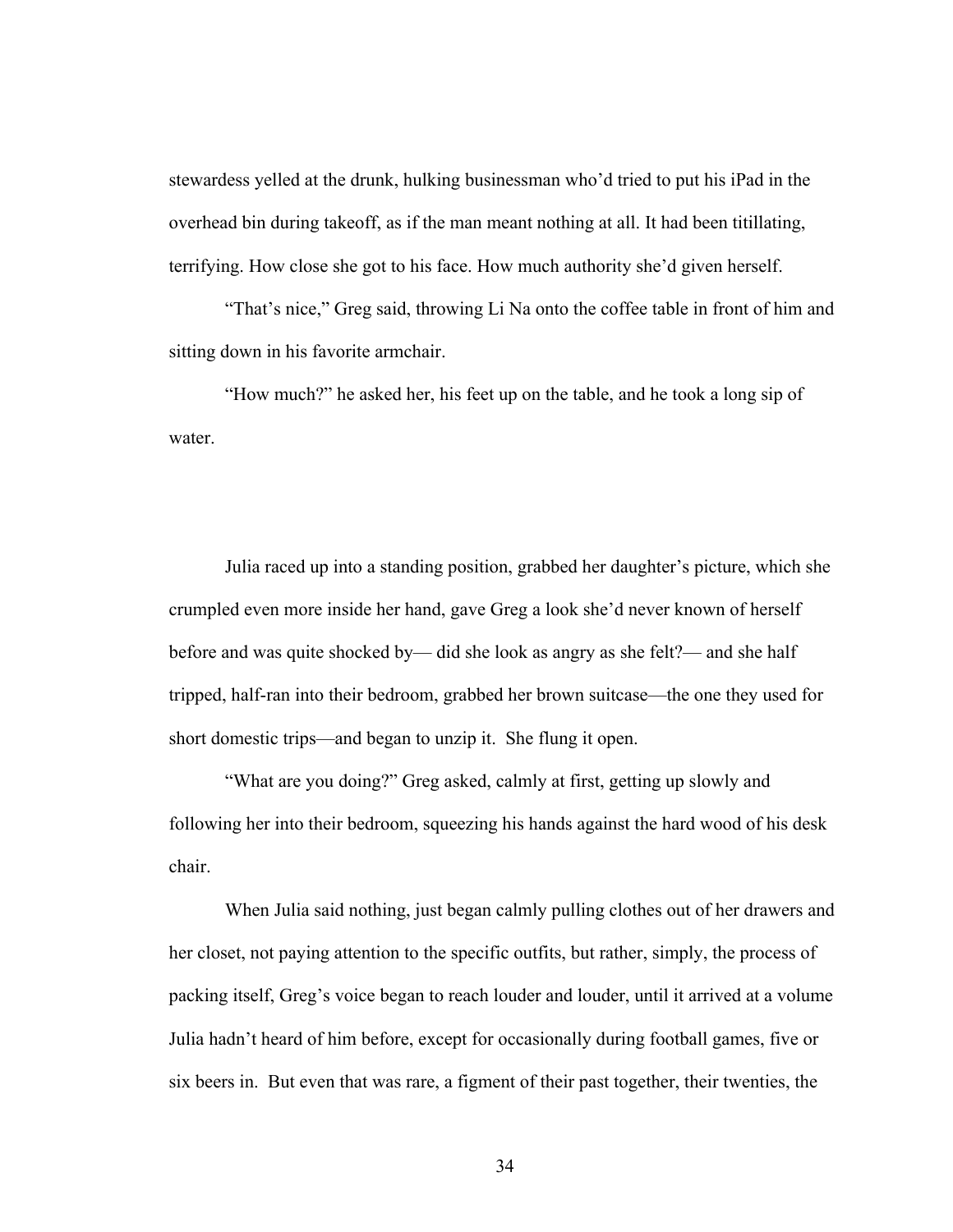wives in the kitchen laughing over dishes, laughing over their men who were having a little too much fun.

"What are you doing?" he began to scream at her, and he grabbed her shoulders. He started to shake her, which was another thing he'd never done. Twenty-plus years of marriage, and you have never hit me, Julia thought, almost absently, as if she were watching the scene play out on a television screen, and he squeezed her.

It was apparent to Julia that Julia was different now, but this was all she knew. She continued into a silence that seemed suddenly to come naturally. In a passing thought, Julia wondered why she hadn't utilized this all along? His fingernails were still blunt yet nearly satisfying through her shirt and into the sides of her arms. There was something even sexy in him here, the Greg in front of her, and she had a thought—which left her before she kept it—of him throwing her down on the bed. He would enter her, and he would hold her there.

"Answer me," he said.

Still, she said nothing, yet she looked him straight into his eyes. He removed his hands then, stepped back, took a different approach.

"I don't understand," he said. "Please explain what just happened." His voice was softer now. He seemed scared now, like he might jump from the fright of her.

Still, she said nothing. She threw together a toiletries bag in the bathroom, while her husband called to her from their bedroom, asking if they should take a trip together, asking what he'd done, changing his tone again, and she heard him say, "honey, you're being absolutely ridiculous," as if she were his mother who worried too much.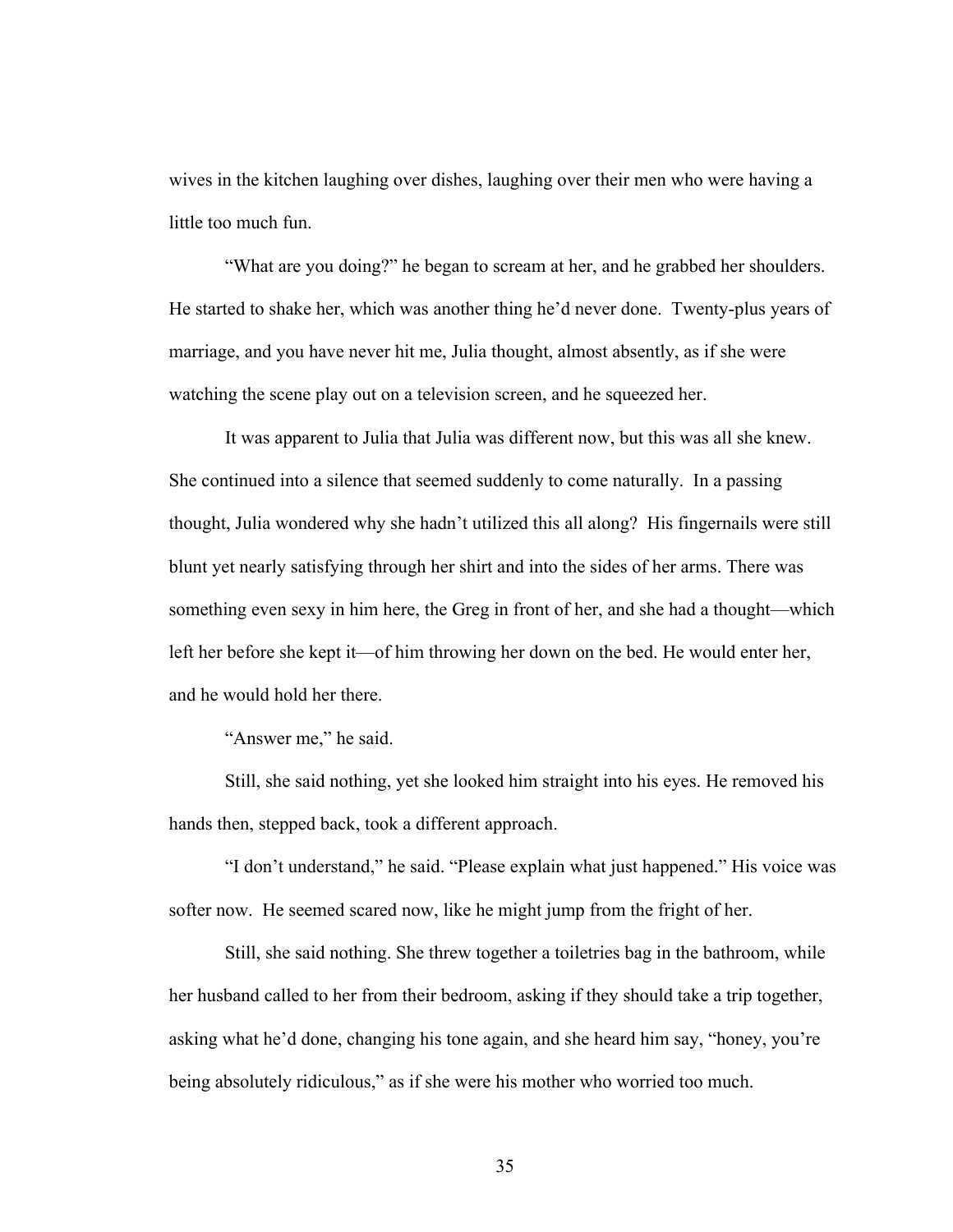Julia turned on her electric toothbrush to check for its battery, and she jumped backwards, almost dropping the thing, but caught it, still vibrating, and she squeezed it hard in her hand to turn it off. She and Greg shared a charger. She'd leave it. Julia reached the bathroom door and then went back. She yanked the charger so hard out of the plug that one of the tongs bent all the way over.

On her drive, she called Frances.

"Did you tell him?" Frances asked.

Conversation with Frances always picked up right where it had ended, where it had last been meaningful. Her best friend didn't dwell around in small talk, because small talk was below her.

"Yes," Julia said. She paused.

"Are you going somewhere Julia?"

"How did you know?"

Frances never answered questions like that.

"Where are you going?," she asked.

"I'm just driving," Julia said.

"I looked up her name. It means elegance."

"Elegance." Julia liked that word. She hadn't thought to look up Li Na's name. It was nice that Frances had.

"It's pretty," Frances said.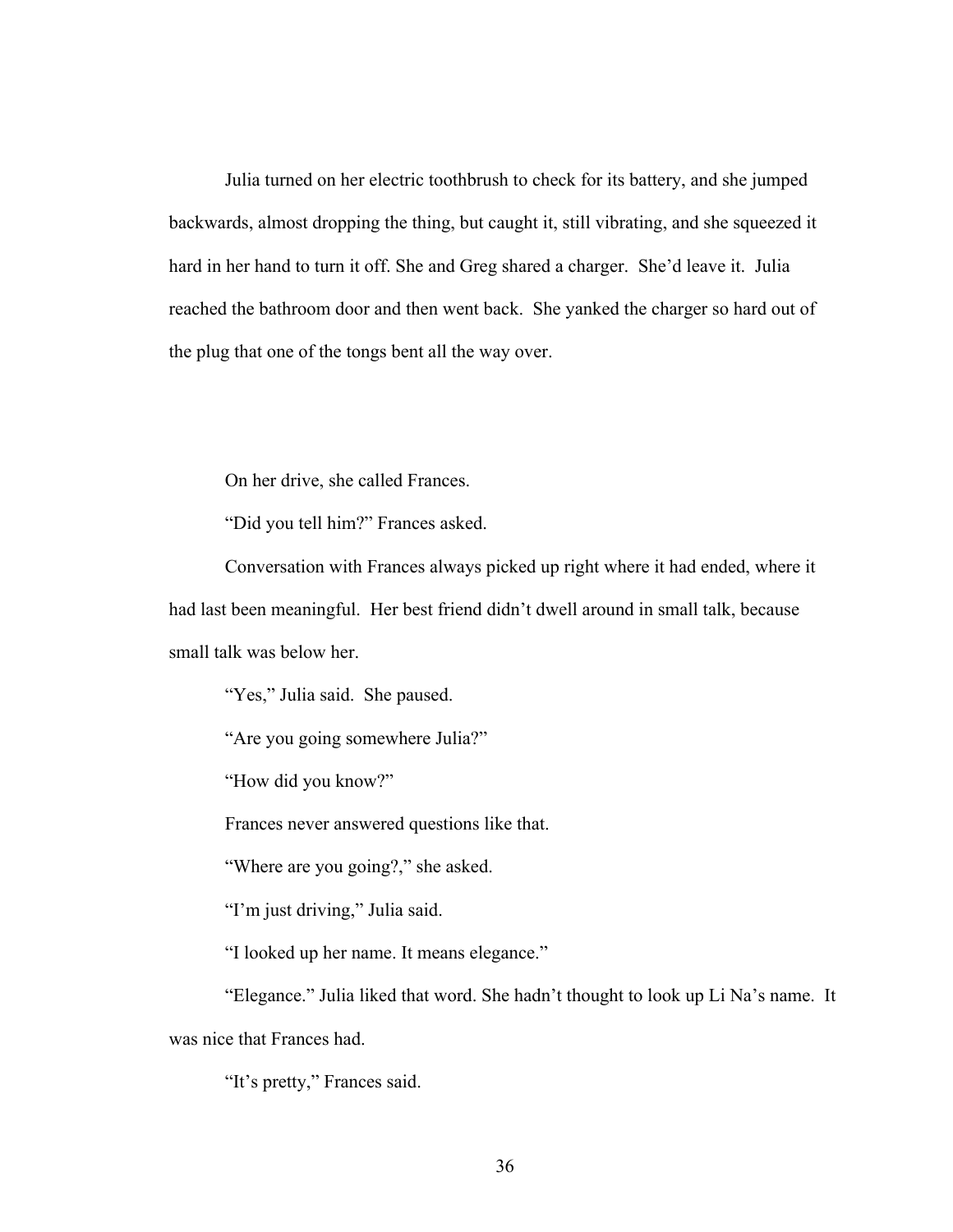"I'll call you tomorrow. I just need time to think."

"What?" Frances said. "You're already getting off the phone? I don't even know what's going on."

"I'll tell you soon," Julia said. She liked the firmness in her voice. Maybe, she could use it on anyone, press people down. She hung up her phone, and turned it off.

I'm sorry again honey, Greg texted Julia the next day. Greg was probably on his lunch break, eating some sandwich, sitting in the sun on some bench. How much, how much. Julia reached for her phone from the bathtub without drying her hands, and she watched the water from her fingers seep through her case and appear on the screen at the top left corner. How much to fix water damage? How much.

Her phone vibrated again.

I don't understand why you're being so unforgiving. Of course, I didn't think you actually wanted to adopt her.

The water bubble spread thin and stopped moving.

Julesy… we used to have some African child on our fridge every year. Andy loved doing that when he was little. Writing letters back and forth and all that, sending Christmas presents.

Greg changed his approach: It was an honest mistake. You're being unfair.

I know you're in Auburn, he said. I checked the credit card statement. What the hell do you have to do there?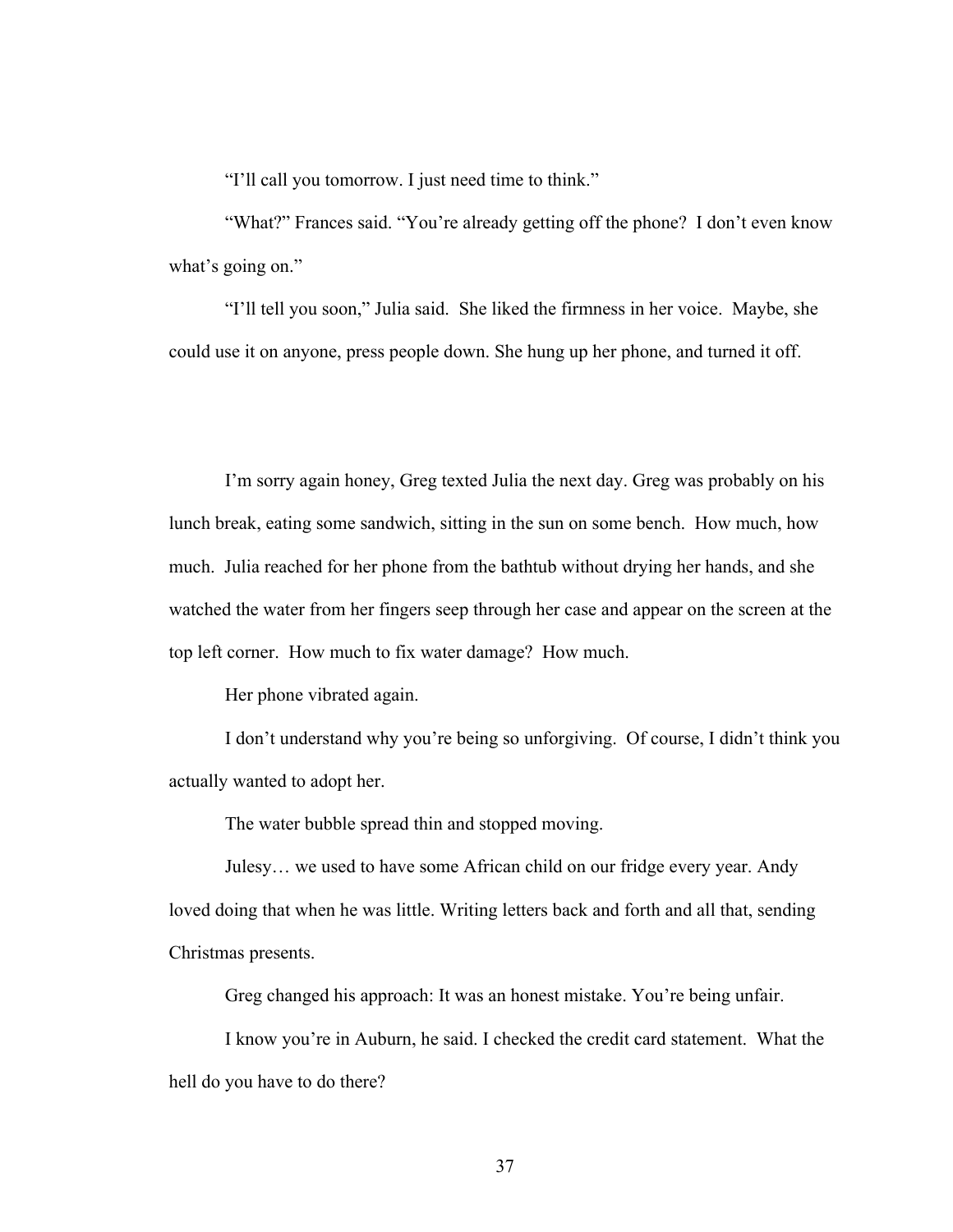You hate driving at night.

And a full two hours?

I love you. Please respond.

Julia switched her phone off and got out of the bathtub. The towels weren't as plush to the touch as they'd looked when she'd gotten there last night, and she wrapped one around her head and dropped the other on the floor. Because Julia had forgotten to put the bath mat down, she nearly slipped, but she caught herself, her hands steady on each side of the doorframe, and she steadied her feet, walked towards the closet. She had checked for the robe last night.

"The good ones have robes," Greg had told her on their wedding night.

She slipped the bathrobe off its hanger. She loved the satisfying dive the robe made for the floor, the robe being too heavy for the hanger, too plush, too ready for the body. Julia wrapped the robe tightly around herself, fit her arms into its sleeves, tied the belt into a tight knot around her waist. She shuddered from the stark, rich pleasure of it, the way it made a deliberate and thorough soak of the water on her skin, the way it embraced her all over.

Julia pulled up the email from the adoption agency on her phone. She needed to call them today. She needed to get this whole thing started while she still had the momentum.

She walked downstairs. The hotel lobby was empty. Julia hadn't been in Auburn since Andy graduated. An old woman at the front desk, probably around her age, said "Good morning" all sweet to her, and the women looked at each other's mouths and then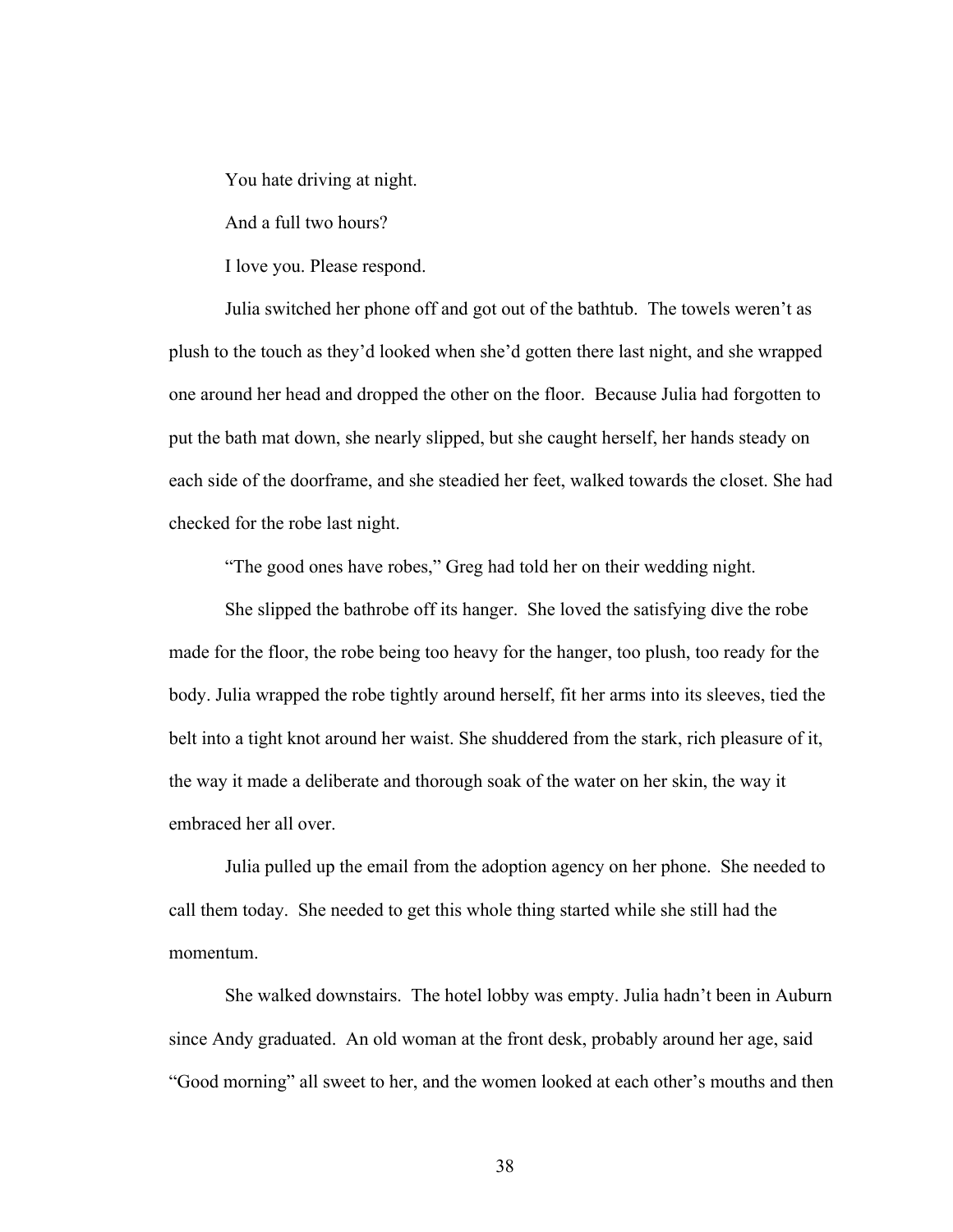smiled. A sliver of light down the woman's face looked like a thick strand of dyed blonde hair against the woman's gray.

She opened the door to step outside. The Alabama air was that thick hot that finds its home on the surface area of the skin and pools itself inside the knees and elbows. Julia turned left. She passed Sconzos, one of the oldest cafés still around. She and Greg used to spend hours there, splitting the pumpkin chocolate-chip bread, having long swirling conversations about everything they loved. Julia would go over them in her head while she fell asleep at night. When he was in Mexico, she wrote him letters at Sconzos, trying to force away the pinned-down and irrevocable distance she felt from him, wishing she could tell him that sometime, late at night, it scared her that she felt OK without him, nearly happy. In her letters, she said, I miss you, life is boring without you, I hope you're living it up.

Julia walked past the place where he proposed. The circular brick inlay had been replaced by white stone. She walked towards the history building, which had been rebuilt from a generic brick into a structure much more modern and expensive: huge glass windows, a domed ceiling, a smart, white brick. A group of girls walked past Julia wearing athletic shorts and white t-shirts, carrying their books in massive brown purses. When Greg proposed, Julia put a permanent stop to engaging in thoughts about the semester before. In October, outside of her apartment, she'd allowed Tim, one of the guys Greg had deemed "definitely gay," to stick his tongue down her throat. She never told Greg he'd been wrong. Kissing him, she'd wondered if he wished she were a man, and she became temporarily aggressive, jabbing her pelvis into his crotch, and they pulled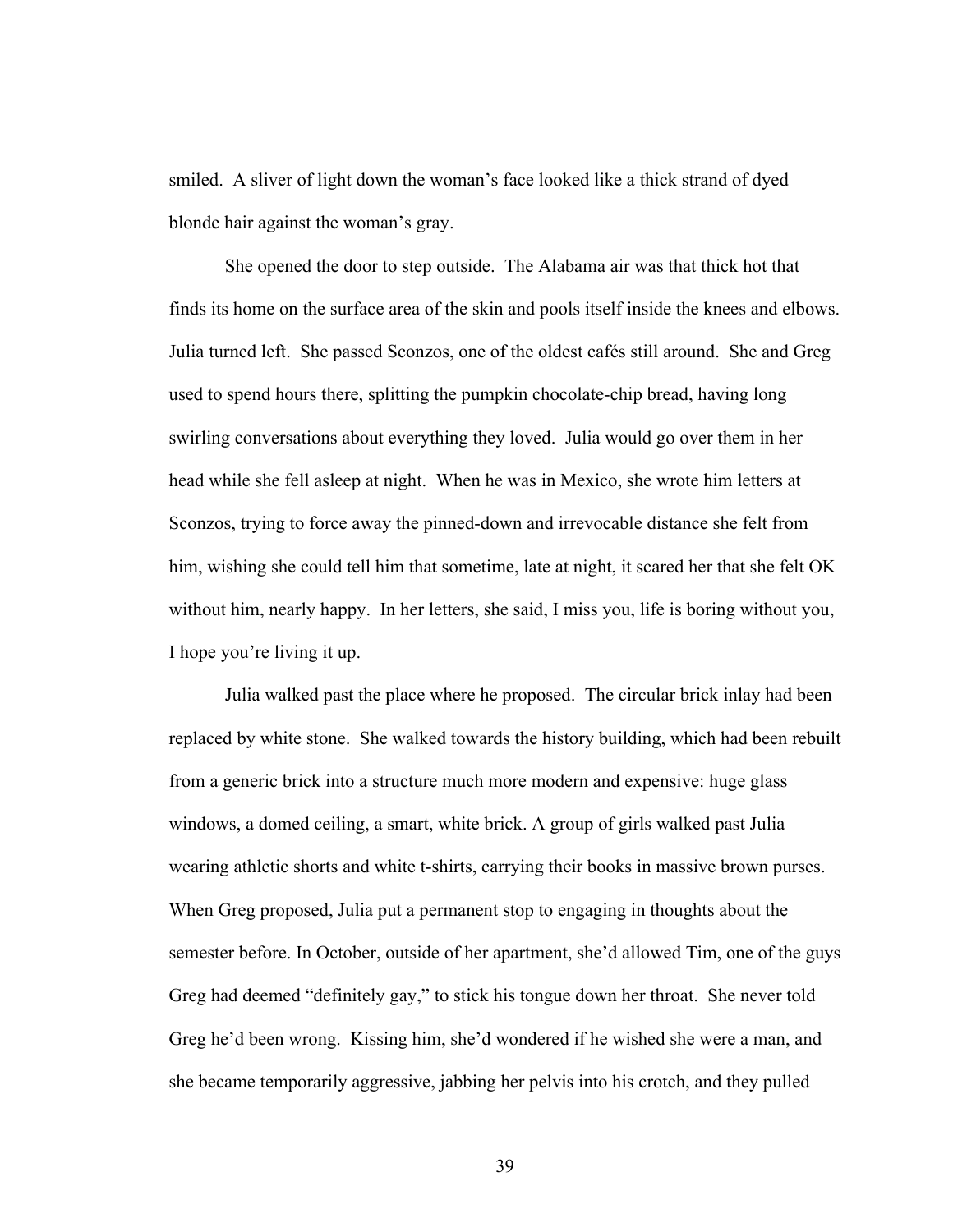each other down to the sidewalk. The sparky, abrupt eroticism and the thoughtlessness of the moment was what terrified her most. She became a vision of someone else. A few minutes later, she stood back up and shakily walked off, feeling guilty about cheating, knowing she'd never try cheating again.

Julia wondered if Professor Carson was still around. She looked her up on her phone. There was Carson's picture and her office number and her email. Seeing her picture, right in front of her again, Julia marveled that she hadn't once looked to find her on Facebook. All this time. She stood still, looking at her phone. She zoomed in closer still, so that she could see a close-up of her face, and then she zoomed in closer still, so she could see only the color of her skin on her cheek, that light brown, and a blemish like an acne scar or maybe a mole.

Junior year, she'd made a list in her journal with her friend Lexie about why Professor Carson was the best ever. She'd already been in two classes with Carson, but her third was more specialized and discussion based, and it was during that class that she'd really fallen in love. Julia stopped at that thought. Fallen in love? It was nothing. It was the way she used to talk about Andy in elementary school, when he came home raving about Ms. Smith, his first grade teacher, how his little face lit up when he talked about her.

Why Carson is the best:

- wears flowy, out-of-style skirts with flowy, out-of-style shirts and rocks it

- claps her hands out of passion and has bulgy eyes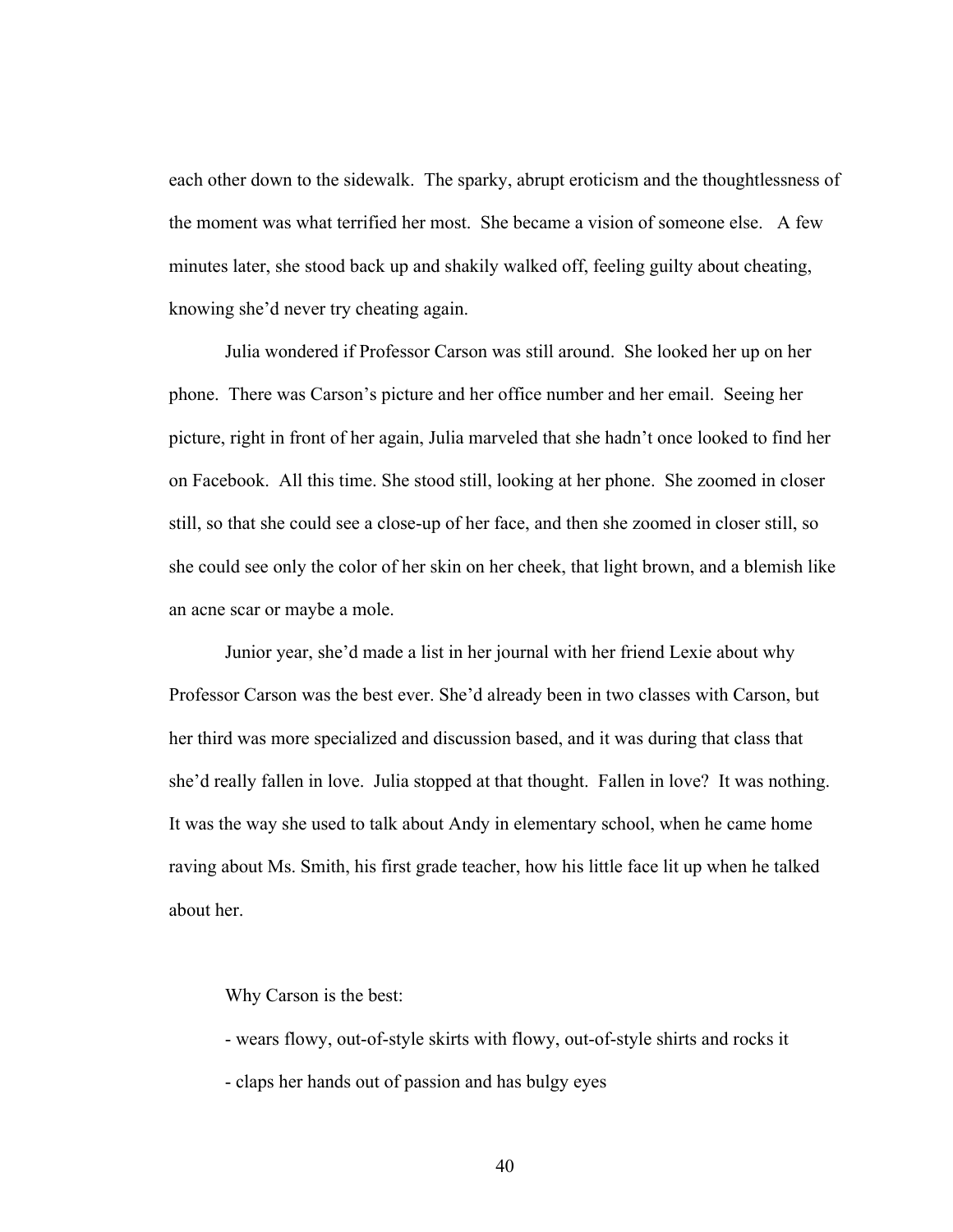- history = relevant!
- not afraid to talk about God (Julia added that one)
- everyone in class just stares at her
- knows my name/ believes in us
- her hair is short and she's not a lesbian
- feminism (Lexie added that one.)

"How do you know she's not a lesbian?" Lexie asked.

"She mentioned a boyfriend once."

"That doesn't mean she's not a lesbian."

"I guess not," Julia said, but she took note of the harshness in Lexie's voice, and she told one of her sorority sisters afterwards that her friend Lexie from class— "remember the commuter? The one that also loves Carson? Kind of awkward?"— was probably a lesbian, and her sorority sister seemed interested, and she nodded her head fervently and then added, "That's sad." Julia thought it was sad too.

She and Lexie had gotten joy out of calling Carson by her last name. There had been something satisfyingly fitting, nearly masculine, like Carson was a football player she knew on a first-name basis: Carson was hilarious in class today; Carson said this weird thing about memory; Carson called someone out today.

Carson's office was on the third floor. Julia didn't know what she'd say. She walked up the stairs with the other students. On the third floor, she asked the secretary where Carson's office was. The secretary pointed to her left without looking up. Julia walked towards her office, stopping when she saw "Joy Carson" on the tag in the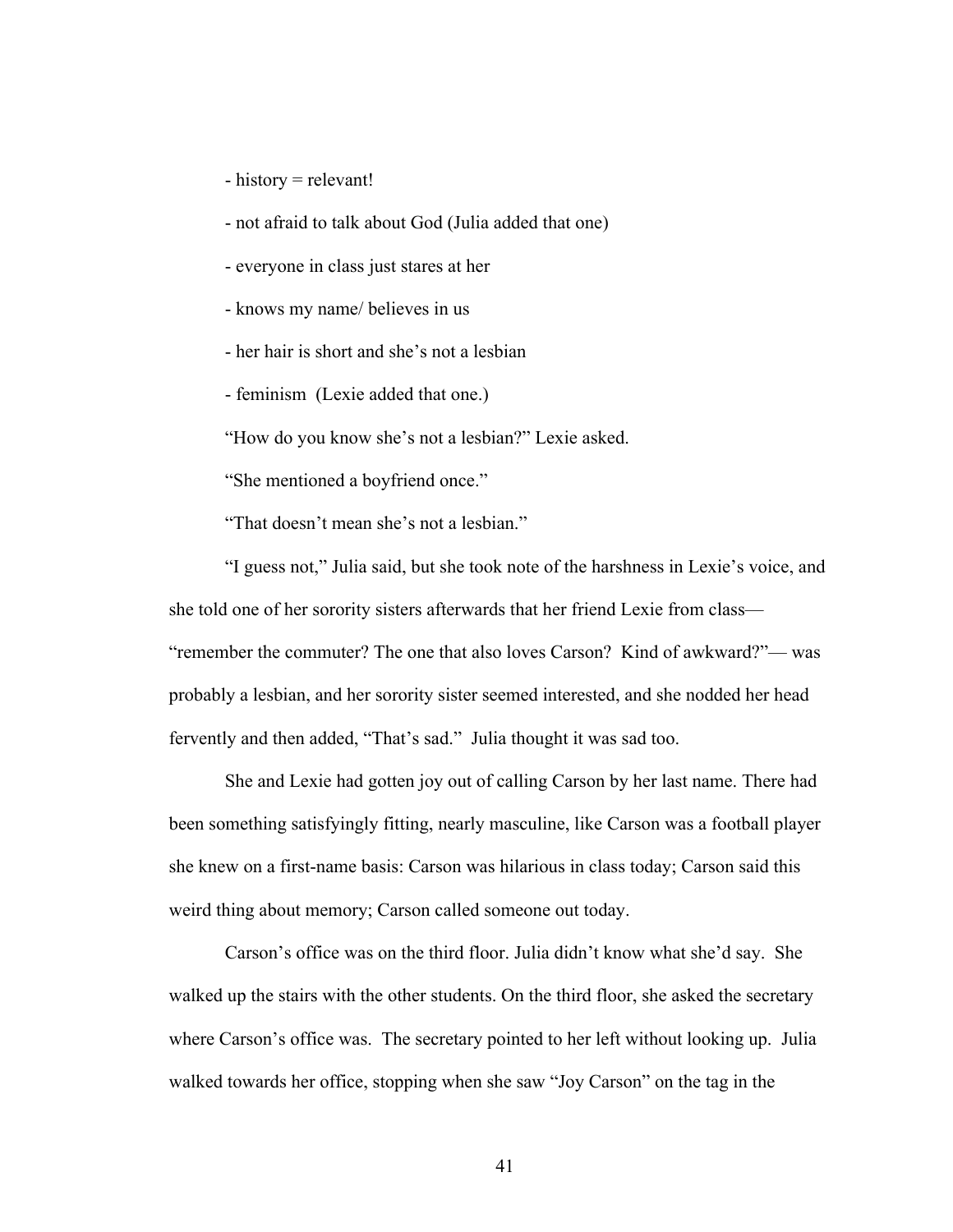doorway. Her door was open, but Julia stood to the side where Carson wouldn't see her. There was another student inside, and Julia could see the young girls' legs, and she could hear they were talking about a paper. Carson was talking in that strong but low lull Julia thought she remembered. It had been like Carson knew for certain what she was saying, and so she didn't need to speak it so loudly. Her soft confidence, her elegant words. She was doubly powerful. People heard her in a room.

The girl walked outside of Carson's office. She gave Julia a smile. It was Julia's turn with the professor. She walked up to the door, gave it a slight knock.

Carson looked old. She was different. Her hair was still short, but it didn't stand out so much on an older woman.

"Hello," Carson said, looking up. "What can I do for you?"

"Professor Carson," Julia said, her voice shaking. "I used to be one of your students. A long time ago. I was just visiting the area. I'm Julia Grayson."

"Oh yes," Carson said, standing up. "Julia. Well, look at that. It's lovely to see you." Before Julia knew it, she was hugging Carson. It was unexpected—Julia had been on her way to sit down—but Carson, moving to where Julia was, was hugging her, and Julia was hugging her back. She felt herself start to cry.

Julia sat down on the wooden chair across from Carson's desk and wiped her eyes quickly.

"How have you been? What have you been up to? Lord, it was so long ago when I taught you."

"My son graduated from here a few years ago."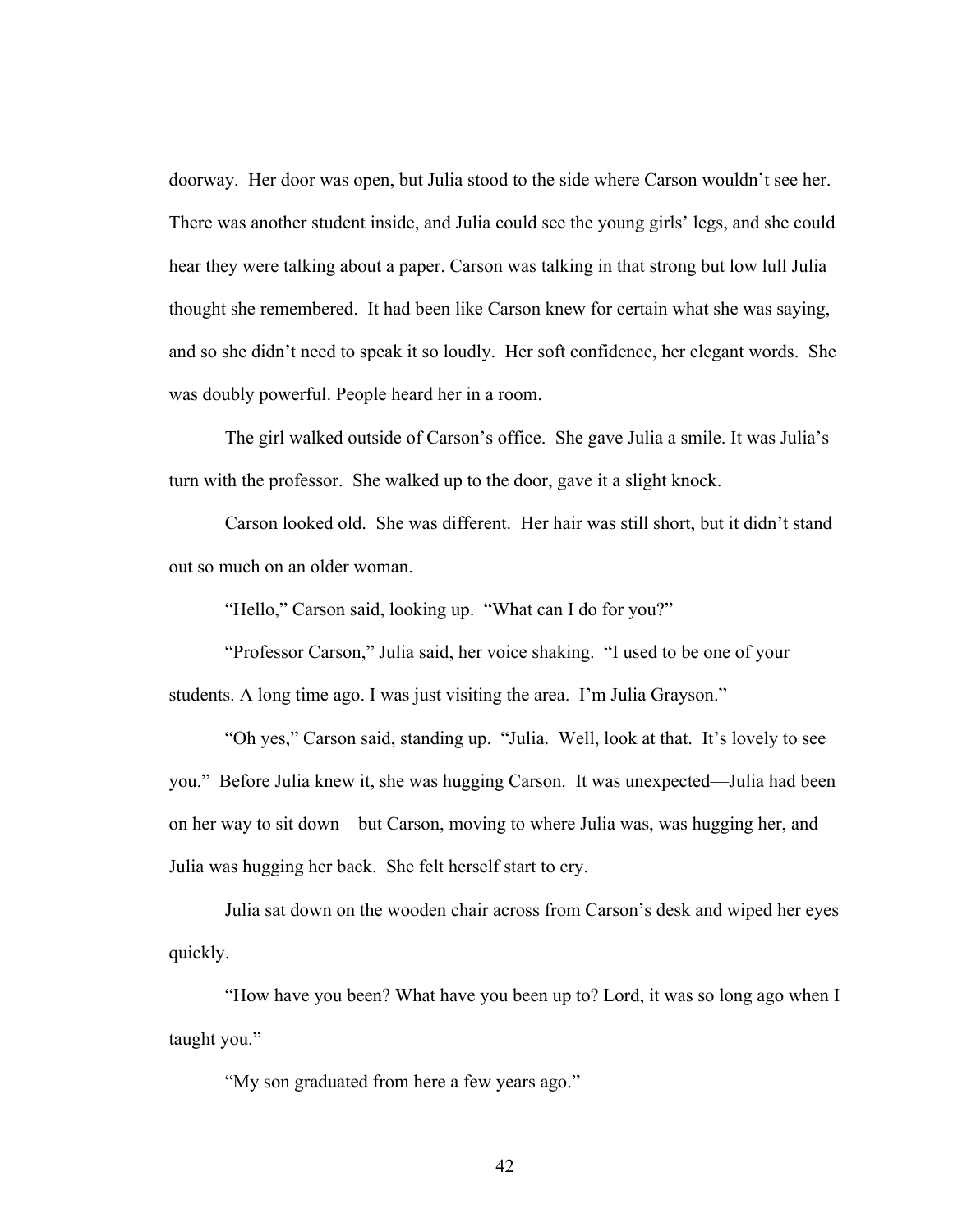"Wow. I'm getting so old." Carson laughed.

"How is your life?" Julia said.

What a weird question to ask her. Julia felt out of place, stupid. She could feel Li Na's picture in her pocket, like it reminded her of her new self. Maybe, Carson could explain to her what Julia had just experienced. How much, how much. Maybe, the Lord led her here for guidance. Maybe, this was all part of His plan. She could leave renewed.

"My life…" Carson said. "Where to begin?"

Carson smiled at Julia, while Julia waited for more, and smiled back.

The women smiled at each other.

When it became apparent to Julia that the pause was all Carson was going to give to her, that her question had been rhetorical, Julia felt a sharp stinging in her chest area. She wondered what she'd expected from this woman—that they'd be friends? That she'd open up to her? Give her something of her adult life that Julia could use in her own? Carson was still smiling at her, waiting, watching. It was like she'd immediately thrown Julia's question out, like Julia was irrelevant.

"My best friend just lost her son."

"Oh," Carson said. "I'm so sorry to hear that."

Julia felt tears begin to form. She let them roll down her face.

"He was drunk at a party, fell off a balcony. My son said he was the kind of person you'd expect to fall off a balcony. How can you *expect* someone to fall off a balcony? I wanted to tell my son he was the kind of person you could *expect* to say something insensitive like that, but I didn't." Julia was gone now, as she'd been when she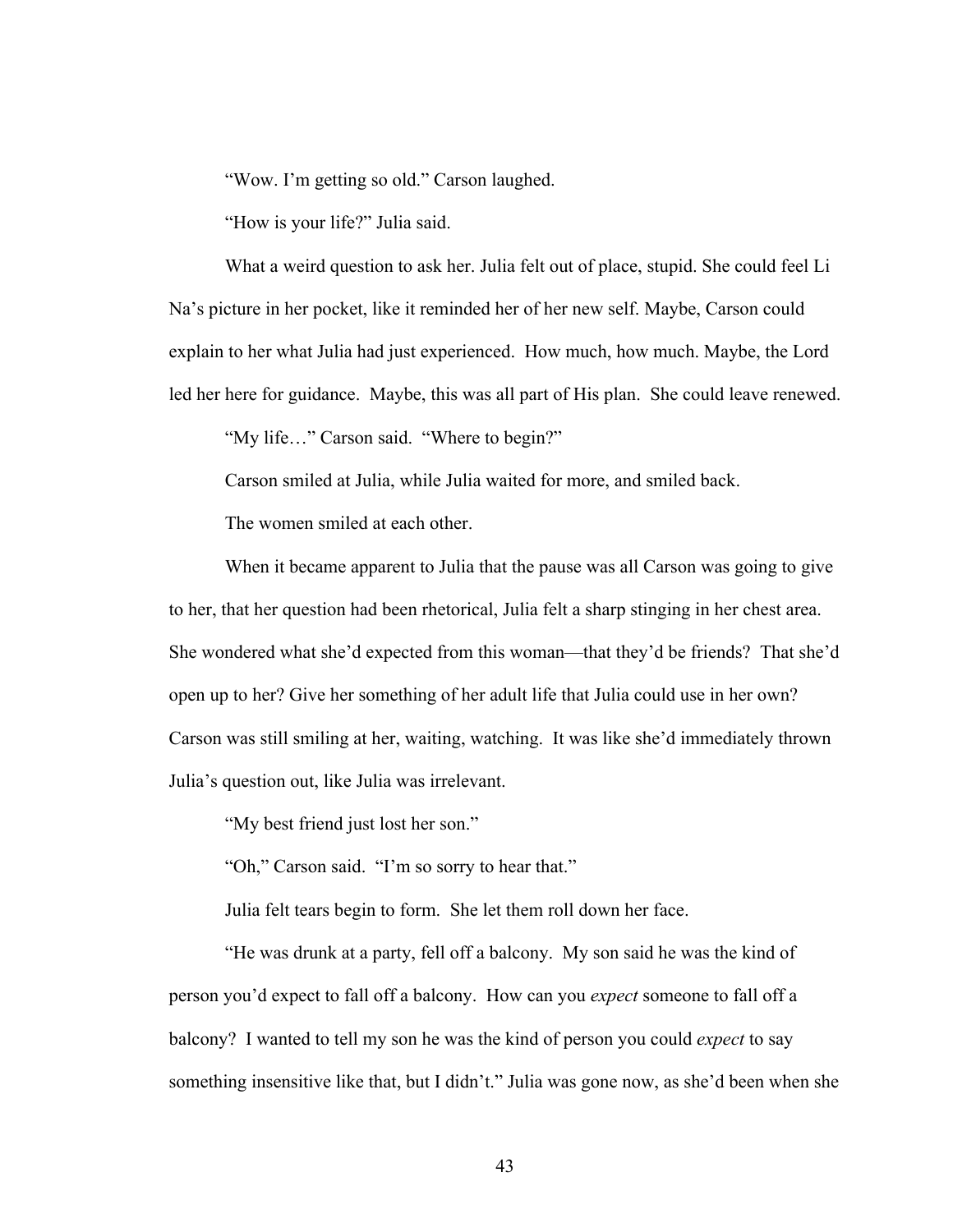left her house, as she'd worked her whole life to never be. Her words ran together without the pauses to space them.

Carson watched Julia while she cried.

After a few minutes, she looked at the clock.

"I have to go, Julia. I have to teach in four minutes."

"Oh my god," Julia said. "I'm so embarrassed."

"I'm sorry I can't stay," Carson said. "I'll be praying for your friend. You can stay in here as long as you need."

Carson did not look Julia in the eyes, just quickly swiped her briefcase, pulled her shirt down over her skirt. Julia heard her shut the door softly, as if she tiptoed out of the room of a sleeping child. She felt a disgusting and unnamable shame. She let herself feel it. She deserved it, this.

She stood up and walked to the other side of Carson's desk. There was a picture of Carson with another woman in a wooden frame. They were on the beach, their arms wrapped tightly around each other's necks. The sky was the same dark gray as the ocean. The other woman was smiling. Carson was taller than the other woman. She had a sort of serene and playful look on her face, like she didn't care that someone was taking her picture, or like she wanted that person to see her this way, breezy and free.

Julia would not normally dream of rummaging around in someone else's things. The consequences would be too embarrassing. She unhooked the back of the frame. She pulled Li Na out of her pocket, and she folded her so that she'd fit, and she crammed her picture behind the one of Carson and her friend. She'd print a new one when she got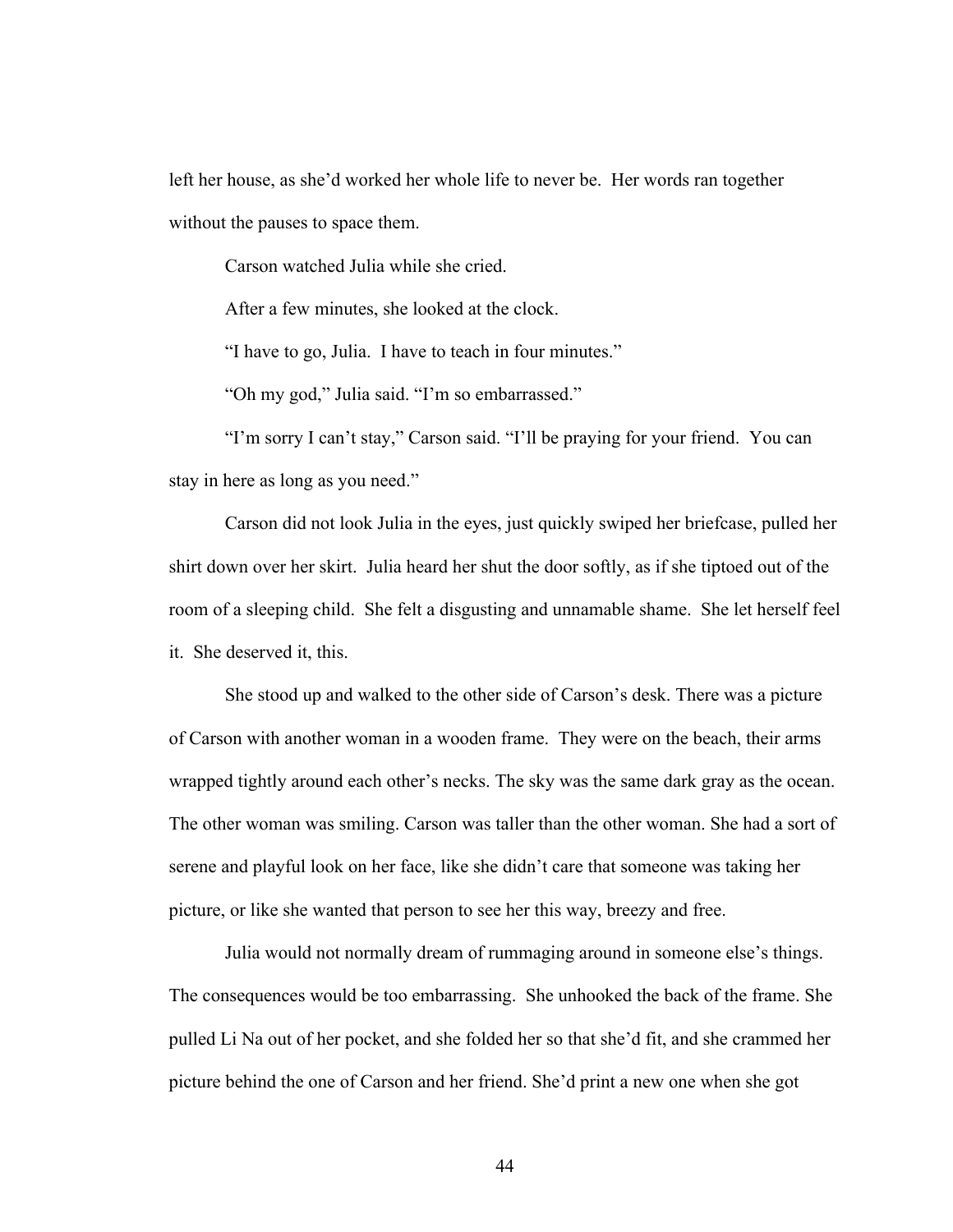home. For a moment, Julia felt that she was simply doing this out of a sort of imaginative and artistic curiosity, like scrapbooking, organizing moments together. She placed the frame back on the desk.

It was more than that, but she would not dwell inside her darker, more dangerous thoughts for long. She never did. Julia wanted Carson startled, freaked. What would it be like to randomly come across this picture, an anonymous and disabled Chinese girl, behind this other picture, inside a frame you'd had in the same place for years? It was payback, the only kind Julia was capable of, for this woman who ignored her.

Outside the history building and upon abrupt realization, Julia snaps. She's back, her designated place. It is like shedding—never has there been a feeling so joyful— the chunky hanger, the heavy bathrobe, the thick, weighted plop onto the floor. No time, now, to think of what is lost; how light Julia feels, how ready to float.

Her son has called, and she has answered the phone. The thick heat of the outside has just hit her. It comforts her after the air conditioning in Carson's office. She never belonged in there, she thinks, and she hears her son say it. We're having a baby! Her son says. Her son doesn't even know she's in Auburn. Her husband has never called him. Her husband had not been planning on taking this seriously at all. Her son probably thinks she's at home or at the grocery store, or just piddling around on the computer, comforting Ms. Henderson, thinking about dinner. We're sorry we didn't wait to tell you in person, he says. We're just so excited. Julia starts to cry.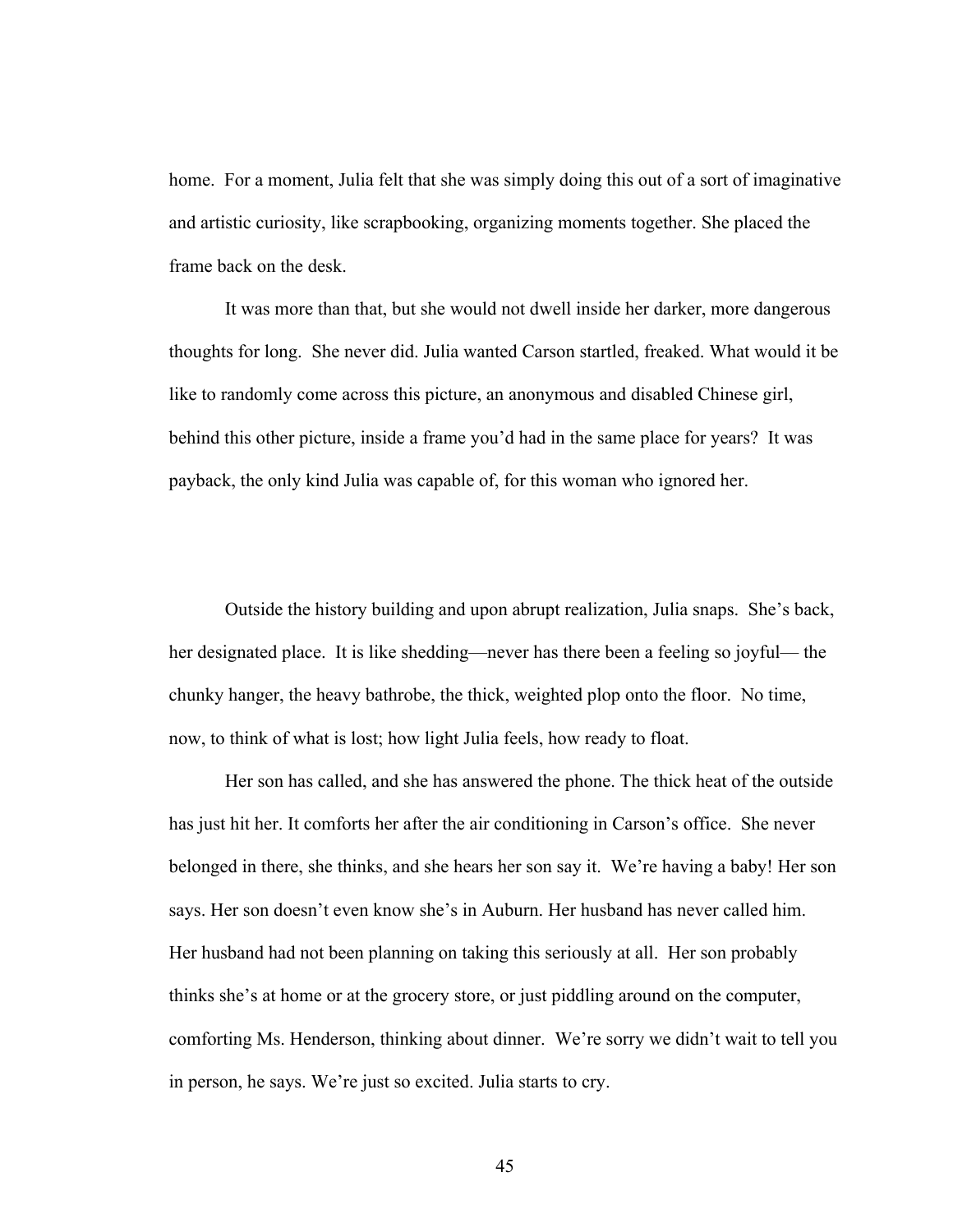One day, she and Leanne and her two-year-old grandson sit outside by the pool, and Julia will look out past the deep end, at the garden which she's been putting a lot of energy into lately, past Frances's lawn. She hasn't been able to be there for Frances in the way she used to. Something has happened between them. Murky territory. Julia has apologized over and over again even though she hasn't known exactly what for. She has delivered her surprise dinners and brought her wine, but something keeps telling Julia, over and over again, that she will never be able to be what Frances wants, and Julia resents the anger in Frances's voice, the subtle tint of condescension, and so she's reached out less and less. Eventually, Julia will decide that Frances hates her because of what Julia has that Frances does not. Greg is the one who suggests this, and Julia will let herself believe in a childless woman who cannot be happy for her best friend with a grandchild, who will never move past her own grief and into a place of Christian empathy. Julia reaches out for her grandchild who is walking too closely to the pool. She catches onto his bathing suit, but he slips away from her, and then she grabs him by his feet and pulls him close to her, and she kisses the side of his mouth. That poor Asian girl I was meant to love, she will swallow back in a choke, and she will never wonder on her again.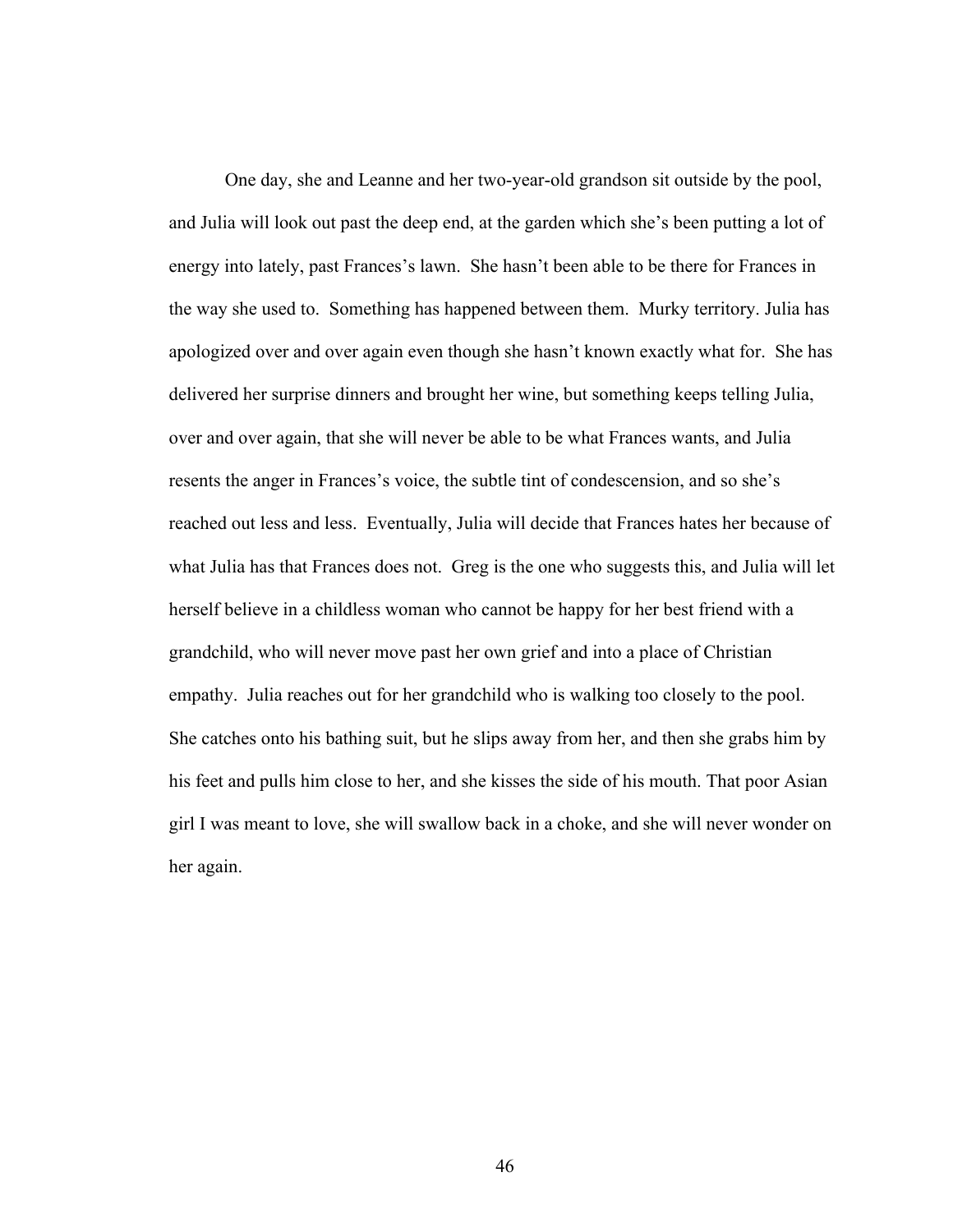## BAD ROMANCE

Melanie took naps on their screened-in porch when she got stressed. She needed to finish her summer reading, but the migration patterns of birds were so uninteresting, but her teacher might give a test, but her toes were curled up between the cushion and the wicker couch and so comfortable, but she should really sit up because she was setting herself up for failure by lying down. Aileen was calling. Melanie had gotten her first smart phone for her fifteenth birthday a few days ago, and it was vibrating on her stomach, underneath the book she put down without realizing, about to give into the nap. After four rings, she picked up. She slid the answer key over with her finger, a gesture that still gave her a distinct pleasure. There was something adult about it, like she'd finally made it in the world.

Aileen was laughing hysterically. Melanie was too tired for this. She sat up, rubbed her eyes. Sweat had pooled under the creases of her stomach. She made a quick swipe of it with her hand and rubbed it on her pants.

"What?" Melanie said.

"Have you seen them?"

"Seen what?"

"Your sister's videos."

"What are you talking about?"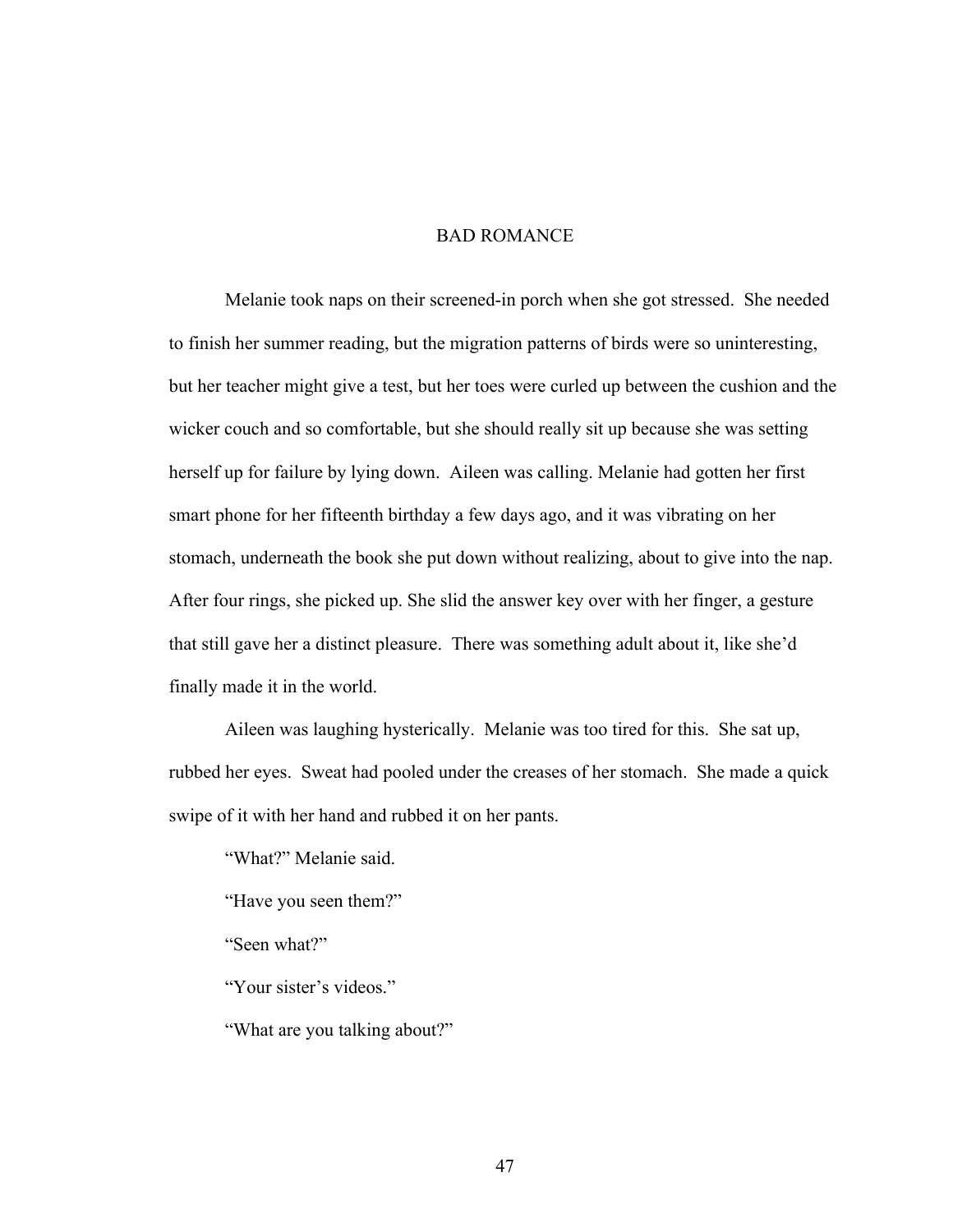"Just go upstairs," Aileen said. "Type in 'Yoyolover5445 dances to Nobody's Perfect.' Trust me."

Melanie stood up and walked into the kitchen. Her grandmother was standing by the stove, and when she turned around to face Melanie, about to say something (Nema was always about to say something; it was like her mouth was always open, mid-speak), Melanie turned around and walked up the stairs to her room, grabbed onto the rail. Walking up the stairs, she woke up, realizing she'd probably known about the videos all along. Her mind was sleepy like that, always taking a while to catch up. But her sister had been spending all those hours in her room this summer, the irritating pop music blasting, the same songs over and over again. An angled chair against her door served as a makeshift lock. Melanie would barge in sometimes, push the chair down, feeling it was all in her right as makeshift mother, and Chelsea would be in there, always dancing. Their mother passed from an aneurysm when Melanie was ten, and Chelsea was six. Melanie would think to ask if Chelsea had done her summer reading, would tell her dinner was ready, would imagine herself to be the mother her grandmother wasn't quite able to be. She was always failing.

"Let's watch it at the same time," Aileen was saying to Melanie. "Start it now. 1,  $2, 3."$ 

This synchronicity was something she and Aileen had perfected. They sat on the phone and watched a TV show or a YouTube video at the same time, listened to a song, laughed aloud at similar parts, commented on how cute the actor was. Lately, Aileen had been boring Melanie. By now, it felt like they should have moved on from needing to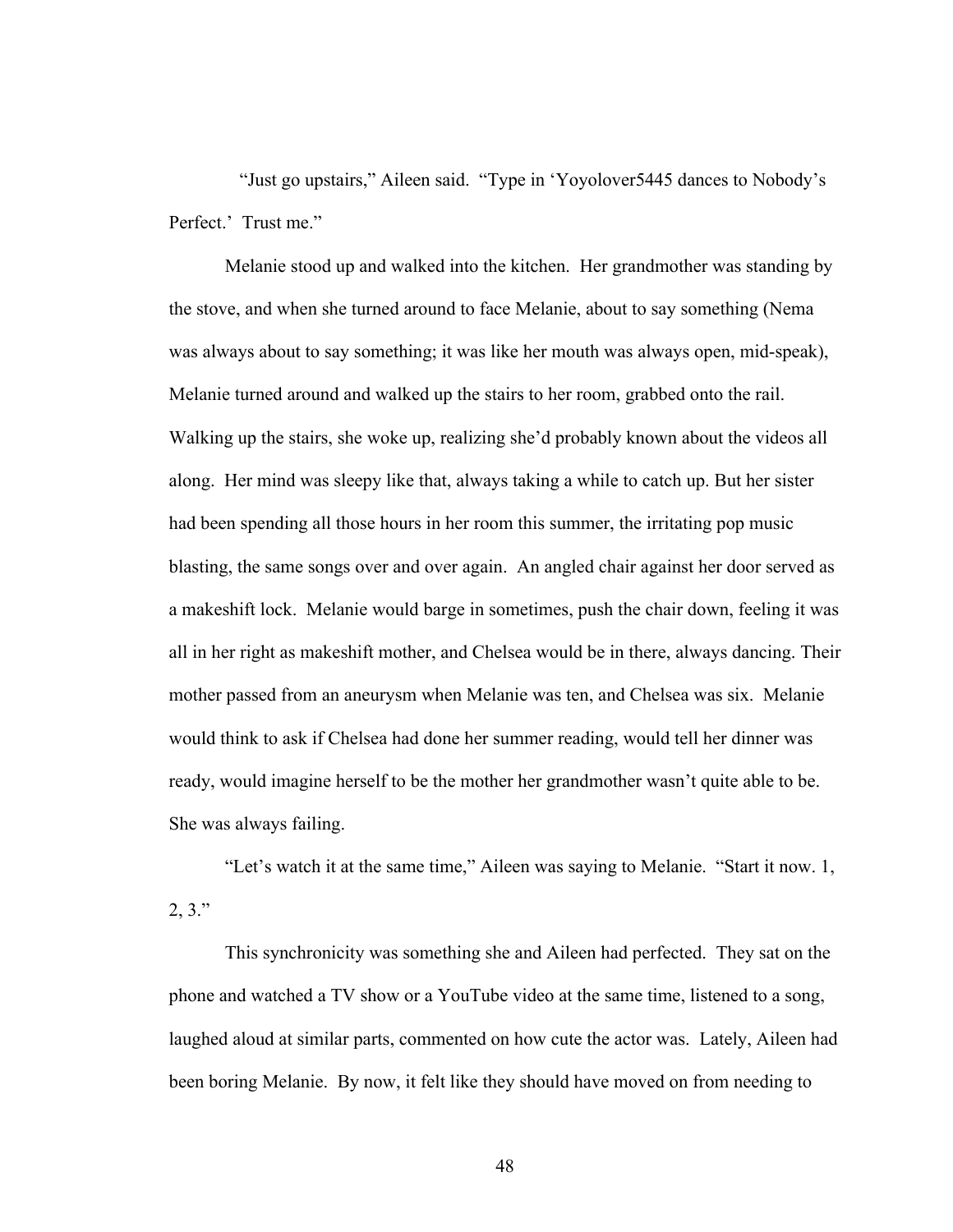watch everything together. Why couldn't she do things on her own? Melanie missed the cue. The music started on Aileen's end first.

There her sister was. Dancing. Hannah Montana, who'd been popular years ago. On screen, Chelsea looked the same but also different, like the generic version of a brand name. It was weird. Chelsea had shoved her bed farther against the wall to clear a space, and she was standing by the light switch and flipping it on and off to the beat, her lips tightly pursed together. Her shorts were too small. After the intro, she left the light switch on, and she dramatically walked towards the camera, like a cat-walk but not sexy, like how a kid thinks she knows what she's supposed to be imitating, but she doesn't. Chelsea pranced up to the camera. You could see just her hip for a split second and then just a close-up of the floral print on her purple shirt. She tilted the webcam down towards her feet and then stepped back into the routine.

Aileen said, "I love this part," right before Chelsea dramatically "patched up a hole" with her hands, like the lyrics said, until she "overflowed." At "overflow," Chelsea jumped up into the air, did a sort of twisty jumping jack movement, and she landed on her feet, right on cue with the music. She stood for a beat with her hands outstretched. Only her fingers waved spiritedly, like a cheerleader, a near perfect look of seriousness on her face. Melanie laughed out loud. Chelsea was already on her next move, the grapevine.

There were already over 1000 views. In many ways, that made sense to Melanie. She had a chaotic energy about her that was clearly compelling. Sweat dripped down the side of Chelsea's face.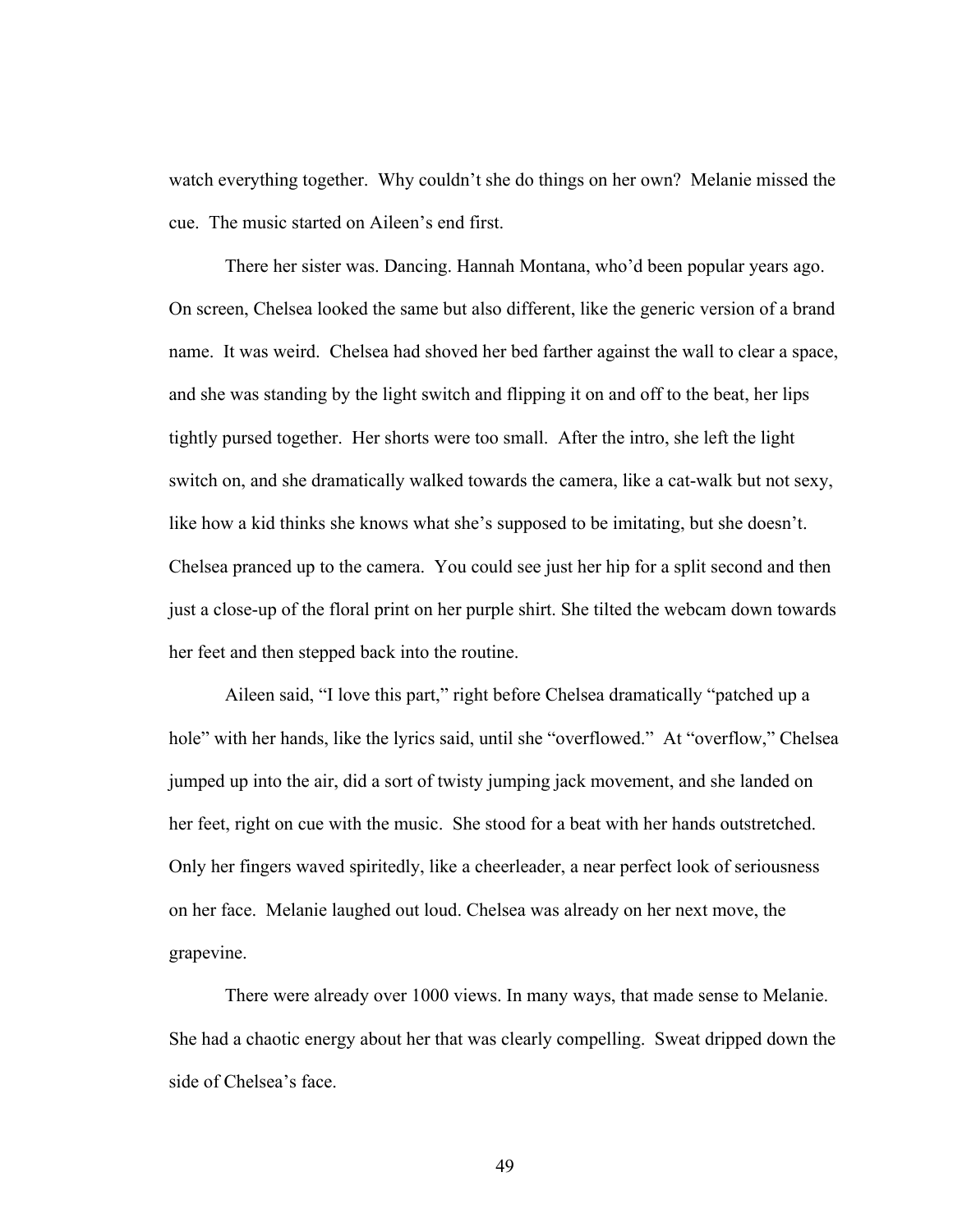"I know, right?" Aileen said when the video finished. "Your sister is hilarious. And, she's already got so many views."

"Oh God," Melanie said. "What if my Dad finds out?"

"He won't. How would he?"

"Call you later."

Melanie hung up the phone.

She clicked on one of the other videos, turned off the volume, and watched her sister dance. She felt a haziness come over her, like the grainy black and white movies Nema made them watch sometimes. Melanie knew that in another life, from another person, she might have called the video awesome or hilarious, but how could she? Her sister was fat, and her sister was public. Melanie had been keeping track of Chelsea's body her whole life, as her grandmother had watched Melanie's, noticing aloud little changes or silently commenting on flabby thighs or jelly arms with a specific sweep of her eyes. This was how the women in her family related to each other, how they showed the younger ones they cared. For Chelsea's sake, Melanie proclaimed loudly when she was full, narrated her decision to throw the rest of the potato chips away rather than eat them all. She made a big deal about fruit. She would never admit she hated the crinkling sound the Lean Cuisine wrapper made when her grandmother slid a knife through it before plopping the plastic dish in the microwave. Chelsea called Lean Cuisines food for the pigs, and she made oinking noises, swirling the mac and cheese around in the plastic tray. If her father was visiting, he took Chelsea out for secret ice cream cones Melanie pretended she didn't notice. Judging from old pictures, Melanie's mother had been fat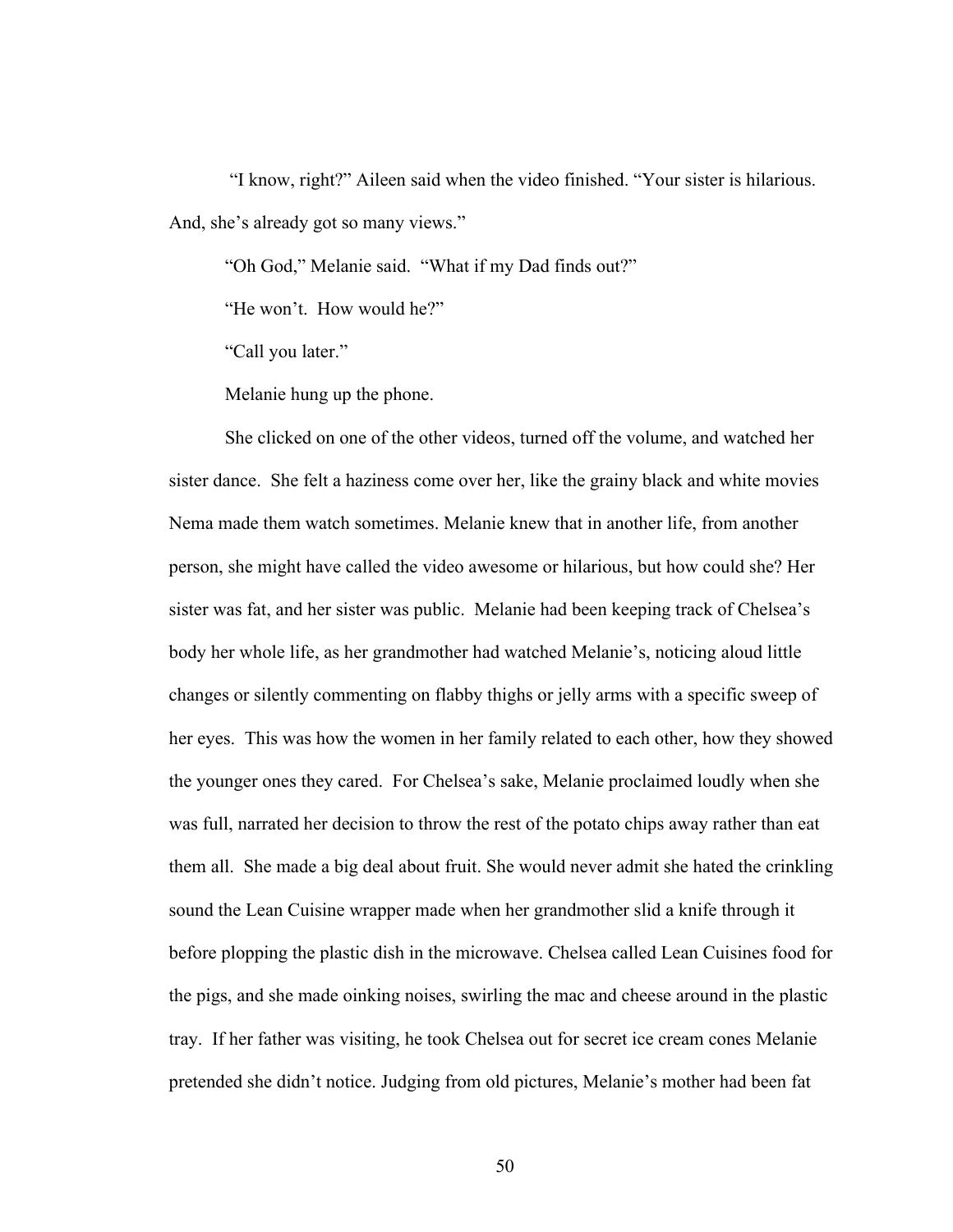when she was little, probably around Chelsea's weight, but Melanie remembered someone tiny. At the Mexican restaurant for her ninth birthday, there fell onto the table little tortilla chip crumbs because of the meticulous way her mother nibbled.

Melanie wasn't going to be an idiot. Chelsea's fat was what made this funny. She slammed her laptop shut. She would have to make sure her father never saw them. He would flip. Melanie had known he was high at the father-daughter dance in eighth grade, but still she reveled in the way he twirled her, as if she were the most beautiful girl in his world, and he dipped her, and, for a moment, he held her horizontal on his thigh. She thought he might kiss her, like you'd see in a movie. Then, her father's face shadowed, and he lifted her back up, quickly, and they stopped dancing. Had she pursed her lips wrong? Maybe she'd been too heavy on his knee. Her father left her. Chelsea was tagging along because Nema needed a break, and Melanie watched them dance a fast song together, having a blast, doing the sprinkler and the shopping cart and the fishing pole and the fish. During the summer before high school, Melanie got down to 120, but over the year, it'd been slowly making its way back, and she was at 135 again. She was tired. Melanie laid her head down on her pillow, kicked off her flip-flops, and went to sleep.

My friend from camp Joseph was the one who suggested I post the vids. I sent them to him over Dropbox. He has a blog where he talks about his life and stuff, and I think it's hilarious, and he told me how easy it is to make your own YouTube channel,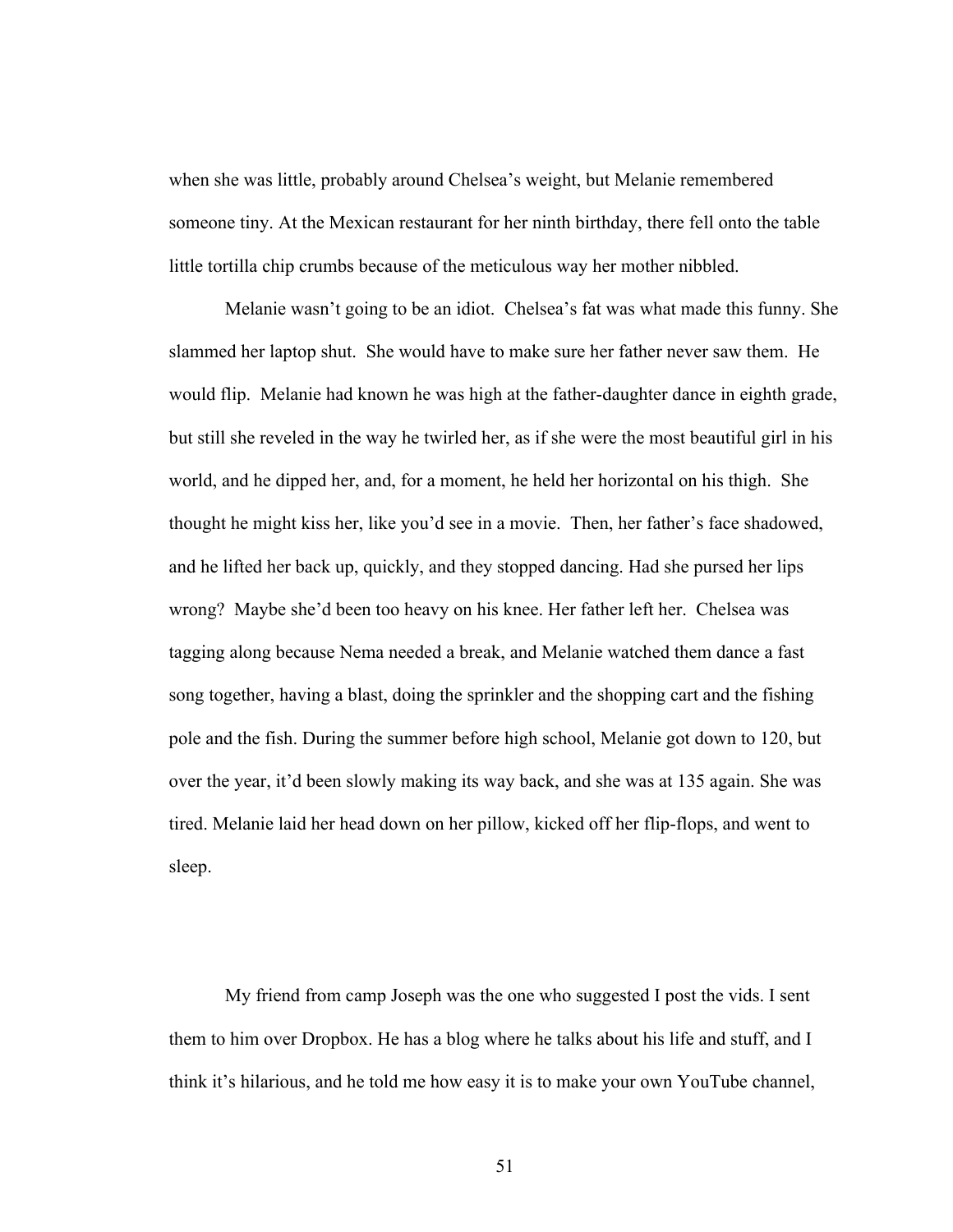which I already knew about because I'm not an idiot. Joseph makes up all these weird stories about one of his friends (Jack Jackerson), and he pretends to pass out because he's so overwhelmed by how many people are obsessed with his blog. I laugh the hardest at that part. He has 200 views. Probably 40 of them are from me.

Last week, I put them all up at once. Well, I only have three really good ones, and so I put all of those up on Tuesday. Over the summer I'm bored. Nema had me taking swimming lessons, but those are over now. My other friend Jackie says I should post the link on my Facebook wall for more views, but I don't want to do that yet. Nothing really happened for a few days. A few people saw them, and I got one comment, which said "you are fat," and I deleted it, but then I started getting more views, and I got my first positive comment, "you are hilarious," and that made me happy. I responded back and said, "thanks" with a smiley face, and now I subscribe to her channel, which is mainly those videos with the song lyrics so you can sing along.

"Disburbia" is my favorite, and it's my favorite song too. I love Rihanna, even though some people hate her because of Chris Brown, but that seems unfair. Her voice is dark and beautiful. I made a lot of the hand motions match the words of the song. Like when Rihanna says, "it's a thief in the night to come and grab you," I wave my hands in front of my really serious looking face, like I'm trying to find you so I can come attack you or rape you before you wake up and see me. Before it gets too serious, I come out of that and shimmy towards the camera, because it makes sense with the way the music goes. At another part, Rihanna sings, "Disconnecting on calls. The phone don't even ring," and I use the old home phone Melanie and I used to play secretary with, and I keep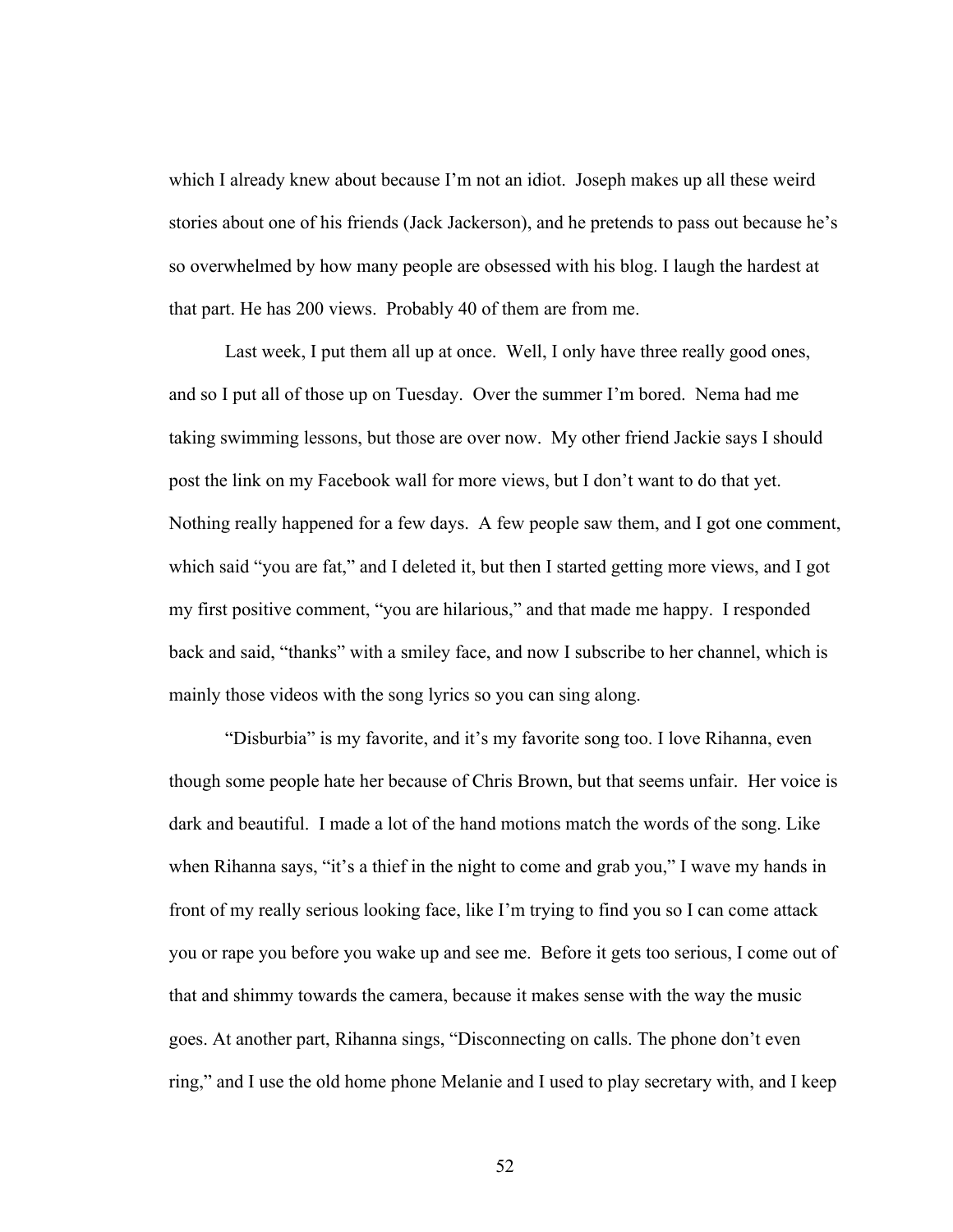answering the phone but then looking really confused because it isn't ever actually ringing, and finally, I throw the phone to the side. It's pretty funny.

My body knows what to do when music is playing, but it works better when I'm alone. The seventh grade one will be this fall, but the sixth grade dance was last spring, and no one asked me to dance. Jackie got asked three times, but she had to pee, so she didn't have to dance with this boy Frank. Katy Perry was playing when Frank asked her, and when Jackie walked away, I sort of rolled my body in front of Frank to make him laugh, but he looked mad and walked off, and that was really all the dancing I did that night. When someone else is there, my body gets more quiet, even though it feels loud inside of me.

Yesterday, I reached 1,000 views on "Disturbia," and I posted a thank-you to all my fans. "Nobody's Perfect" and "Firework" are a little bit farther behind, but maybe, they'll catch up when people start hearing about me. There have been a few other really mean comments. I've stopped deleting them. Instead, I just ask why they have to be so mean and stuff, tell them I feel sorry for them, because I do. Daddy told me that mean people are just mean because someone was mean to them in their childhood, and they never learned how to be nice.

I push play. It's "Bad Romance," by Lady Gaga. I used to hate her because she was too weird and her nose is so long and all her songs are about sex, but I like her now. I press record on my webcam. Before I know it, I am out of my seat, going free. My body does everything for me, without me asking for it. I turn the music up louder, and I just go. Rah, rah, rah, rah, rah. I shimmy, jump, roll my body, do kicks and let my butt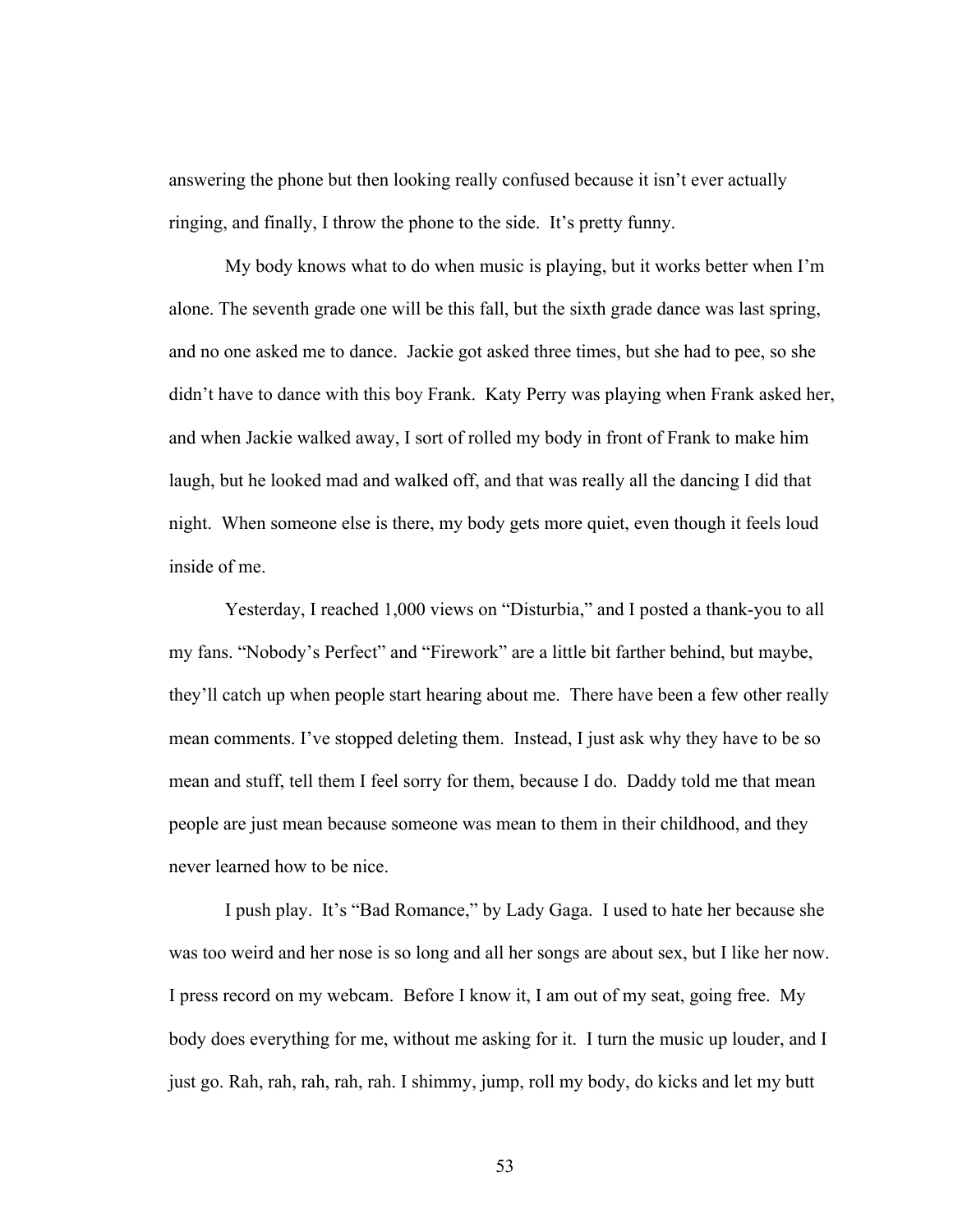shake, and I wave my hands. Once I've recorded myself dancing to the same song like ten or twelve times, I watch them all over again to find the best moves to use, and then I plan the final one. It's a lot of work, but it's fun. In first, second and third grade, I was the most popular girl in the grade because I always came up with the most creative and fun games, and they always carried into the next recess.

For the first day of school, Melanie came downstairs wearing a loose sequined top and blue jeans. She paused by the hall mirror to flatten her stomach with her hand. It flopped right back.

Chelsea was already at the table, shoveling cereal into her mouth. Melanie sat down next to her.

"Slow down," Nema said to Chelsea and then she turned her back.

"I saw them," Melanie whispered.

Chelsea kept eating. Milk dribbled down her chin. Melanie dabbed at it with her napkin.

"Stop," Chelsea said, swatting her away. "Do you like them?"

"You'll have to take them down before Dad sees."

"Why?" Chelsea said. "I'm just having fun. Tons of my friends have YouTube channels too."

"Dad won't like them."

"Do you like them?"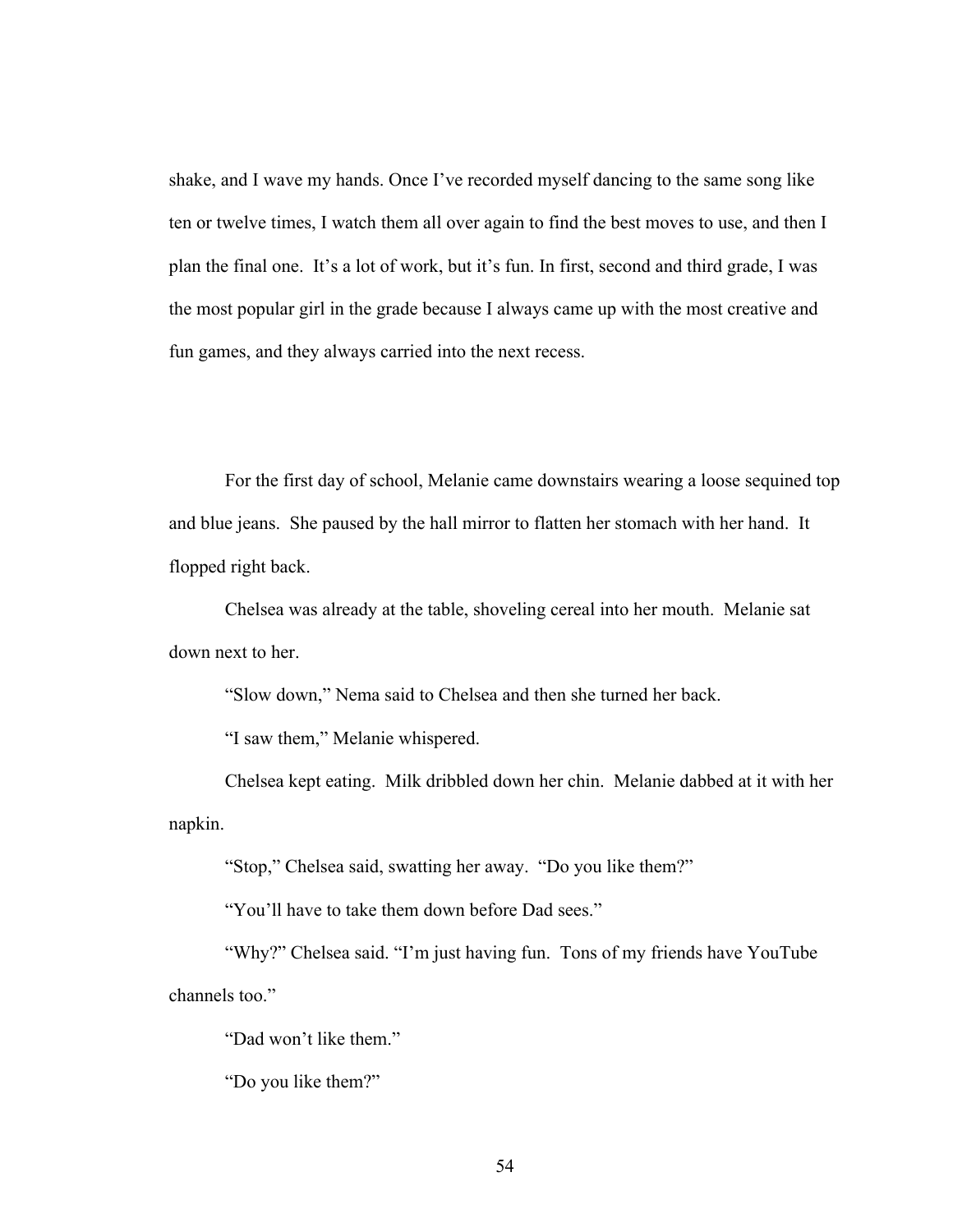"It doesn't matter."

"You like them," Chelsea said. "Lots of people do, and Dad won't know."

"I'm telling you," Melanie said. "He will."

Melanie saw the conversation as a sort of warning. She wasn't going to tell her father, but she was going to get on Chelsea's computer and delete the videos when she got home. She'd spent all night trying to come up with alternatives. The most appealing one was to close her eyes to it, play dumb. But, she'd gotten a few Facebook messages last night, one from this artsy senior girl she barely knew, asking her if she'd seen her sister's videos. Views were increasing. From the time she went to bed to the time she woke up, "Nobody's Perfect" had almost 1,000 more views and lots more comments. Melanie scrolled through them until she saw one that made her head go all hazy and helped her decide definitively what she would have to do: As a father, I am disgusted. What kind of fucked up parents let their kids do this shit? Underneath, someone had responded with a "LOL".

Aileen was sitting with someone Melanie didn't know at lunch.

"Meet Brandee," Aileen said. "She's new. I met her in homeroom."

Brandee had headphones in. She was watching something on her phone and laughing. Melanie had noticed Brandee in the hallway earlier, and she'd overheard these guys in English talking about her too. She was short, stick skinny and sort of mousy looking, had dark dyed black hair, and bright make-up that looked caked onto her face,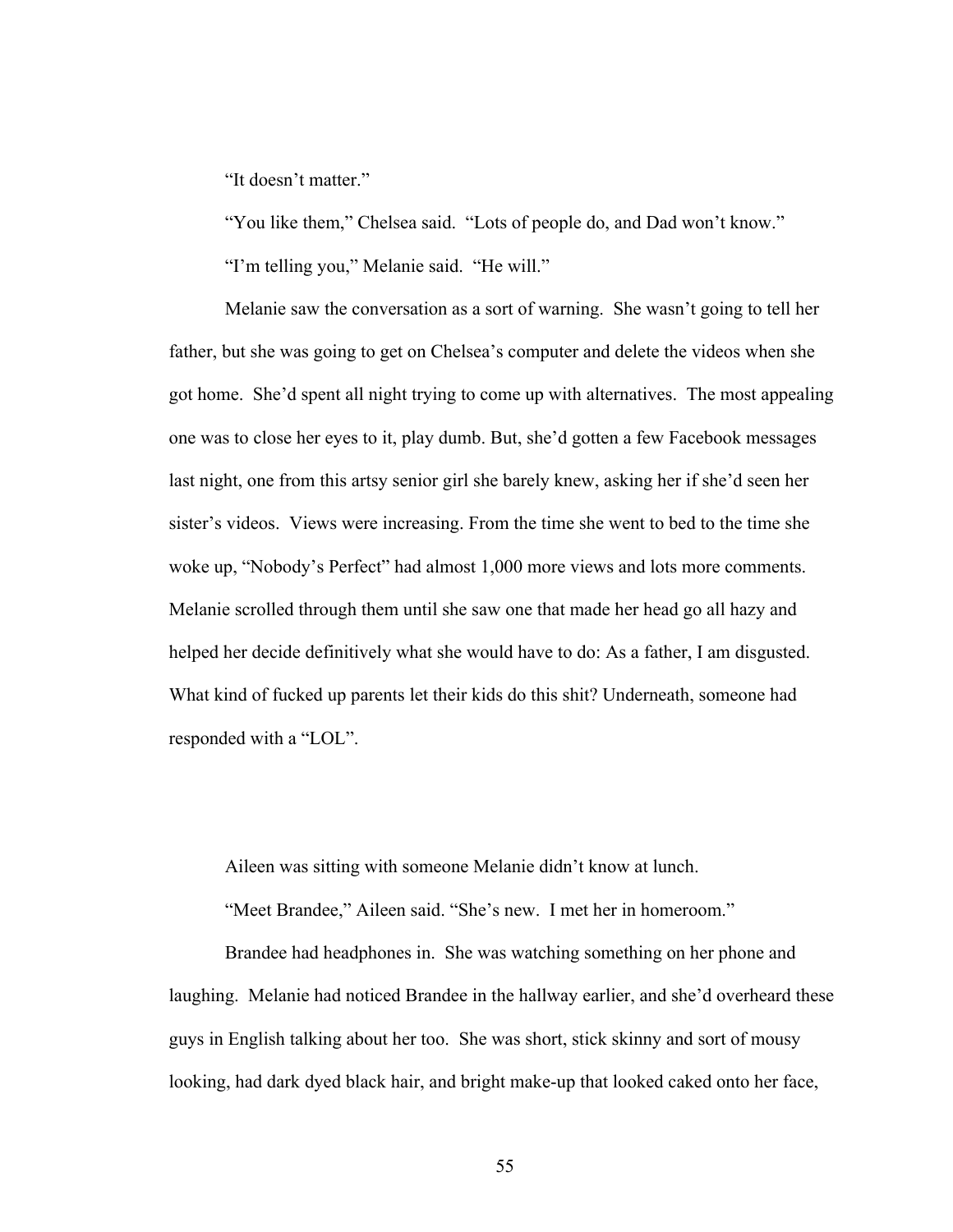like it would probably take a deep scrub to get rid of the sparkly purple eye shadow, the shiny bronzer.

"I showed her," Aileen said.

"You've seriously got to stop," Melanie said. "I'm taking them off this afternoon."

"What?" Aileen said. "You can't do that."

Brandee pulled her headphones off.

"That was the best thing ever. I want your sister to be my friend. Hold on a

second. Gonna text the link to my dad. He's going to love it."

"She's taking them off," Aileen said to Brandee, looking serious.

"What?" Brandee said. "No you aren't. They're too good."

Melanie didn't like the way this new girl was talking to her, or the way Aileen was looking at Brandee adoringly, or the way the cafeteria—the plastic orange chairs, the slippery floors, the bulletins on the walls— suddenly felt like it was squeezing in on her. When she looked down at the sandwich in her hand, she could not imagine putting it in her mouth.

"They are too good," Aileen repeated after Brandee. "Plus, don't worry. You look nothing like her."

"Whatever," Melanie said.

"Her dad's a make-up artist," Aileen said. "Isn't that cool?"

"Once, he did make-up for Reese Witherspoon," Brandee said. "Now, he works at Bloomingdales in Bobbi Brown."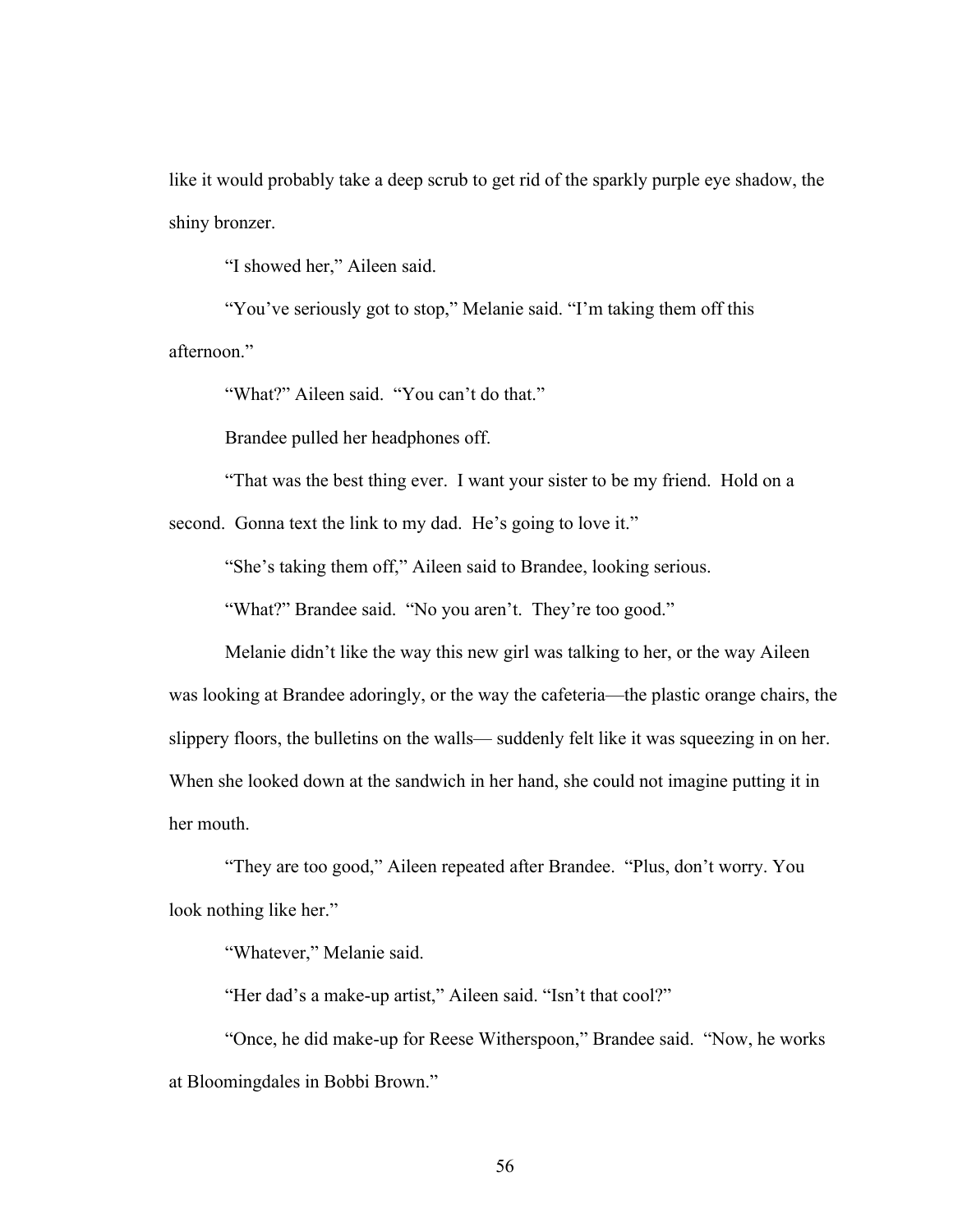"So your dad's gay?" Melanie knew it wasn't the right thing to say.

"Mel, you can't ask shit like that!"

"It's fine," Brandee said. "So what if he is?"

"Well, is he?" Aileen asked.

Brandee rolled her eyes. "It's called a continuum," she said. "Haven't you heard of it?"

Brandee's phone was buzzing.

"Oh my god," she said. "My dad thinks your sister is amazing. You'll totally have to bring her to his counter sometime."

Melanie looked down at Brandee's text message conversation with her Dad. *This is the little sister of one of my new best friends*. Everything happened around and to Melanie without anyone asking her what she thought. It was the same in eighth grade when her father asked her if she wanted to move into Nema's house, because he only asked after he kept saying, the house is bigger and the school is better and Nema cooks so well and it's good to have a woman around, and I'll only be half an hour away. Like Melanie had any choice. Plus, she'd known what had prompted the move. A few days before that, she had been looking online to figure out how to put a tampon in. She kept pushing and pushing and it never felt like it was going in, it kept hitting something, and she kept putting the rejected ones in the toilet, but then it didn't flush. The plunger was upstairs, and she knew her father would see her and ask what she was doing. She tried fishing them out with her fingers, and that worked for a few of them, but some of them were stuck and the toilet was getting closer and closer to overflowing every time she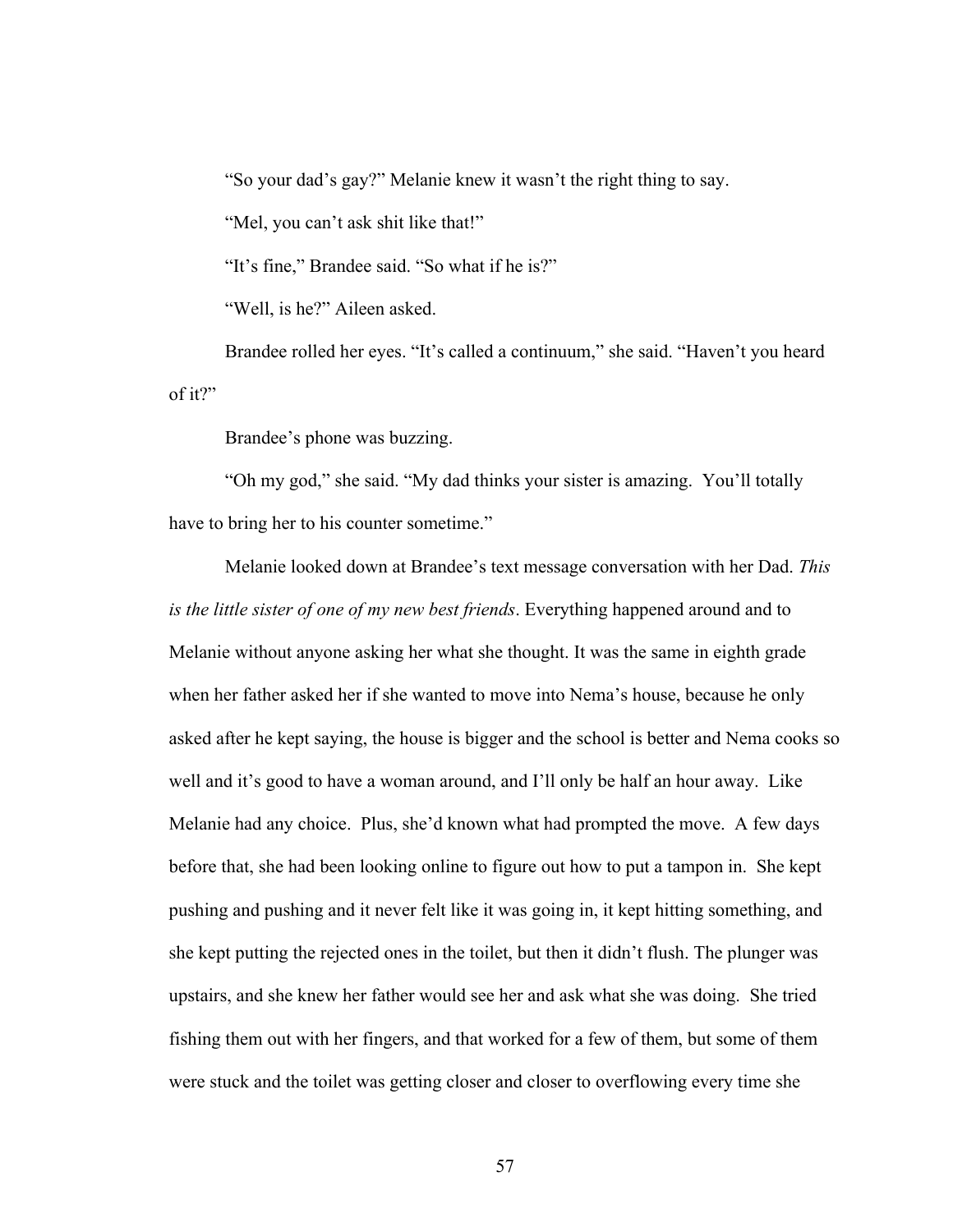flushed. There wasn't a trashcan, and so she wrapped them up in toilet paper and put them by the toilet.

"I've just got to fix the toilet," she said to him, holding the plunger.

"No," her father said, rushing to get to the bathroom first and grabbing the plunger from her. He was possessive over household chores. "I'll do it."

When she got to the bathroom behind him, he was staring down at the mess she'd made. She saw him realize what it was. She tried to slide in next to him, so she could hide the ones she'd wrapped in toilet paper, which were dripping excess water on the linoleum, but at the same time, he was reaching out for a hug from her, something Melanie wasn't expecting, and he wrapped his arm and the plunger around her, and the plunger touched her arm.

"It's O.K.," her father said. "I'll deal with it."

"No," Melanie said. She wanted to shove him away from her, to yell at him, and to hurt him.

"Yes," her father said. "I will."

He pushed her, telling her she should go. When she left the bathroom, she saw that she'd dripped blood on the floor. When she came back later, it were gone, and she imagined her father's disgusted and serious face while he cleaned her up.

When she opened Chelsea's laptop, there was a note for her on the keyboard that said, Leave me alone!!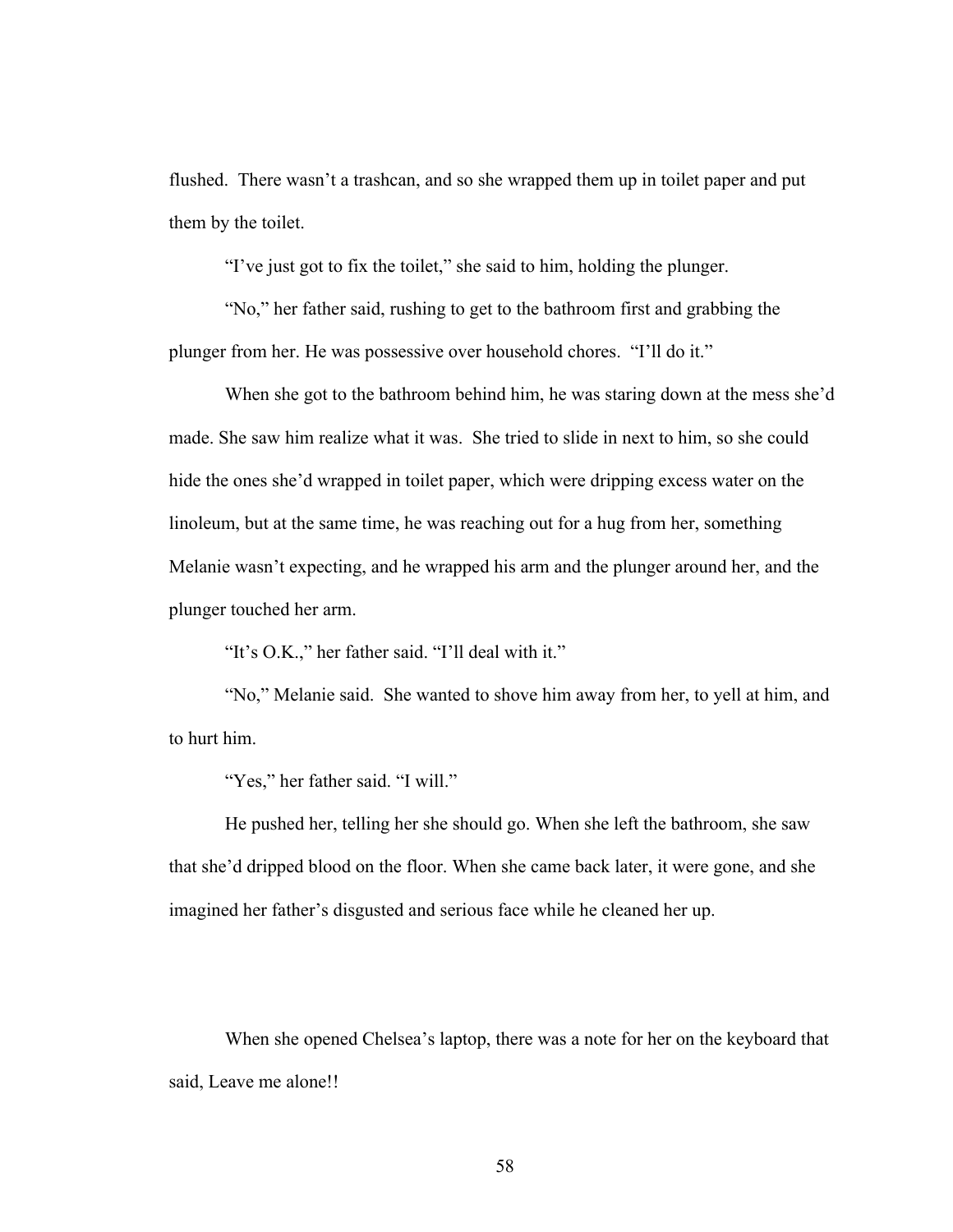Melanie tried to log into YouTube, but of course Chelsea had logged out. She tried a few passwords, but nothing. The webcam wasn't there either, and she opened Chelsea's desk to look for it. Inside, she found another note. Chelsea drew a winking rabbit. I hid my camera too, the rabbit said.

Brandee joined them at lunch every day. Melanie found herself trying to attract Aileen's attention where it used to just come. Aileen was always looking at Brandee, and whenever Brandee paid attention to Melanie, it was only because she wanted to ask about her sister. "I just want to meet her!" Brandee would say. "Dad and I watched the videos last night again! How 'bout when she gets a book out and pretends to read it when the lyrics say 'I lived and I learned it'?" Brandee and Aileen would howl out in laughter, as if trying to get attention from the people around them. A few weeks into school and people were talking about Chelsea a lot. Chelsea posted one of the videos on her wall, and it had over 300 likes already, and Melanie saw that she kept getting more and more Facebook friends, people her age Melanie had never even spoken to.

Yesterday, a fat girl, a senior Melanie thought was named Sarah, stopped her in the grocery store: "But seriously, your sister made me feel better about my body. If she can flaunt it, then why can't I?" Melanie was standing by the grapes, holding a bag of purple ones she'd chosen. Sarah did a pose— one hand triangulated at the head, another on her hip— and she blew Melanie a kiss. "See?" she said. "Your sister's an inspiration." A stoner sophomore with flippy hair Melanie had always thought was cute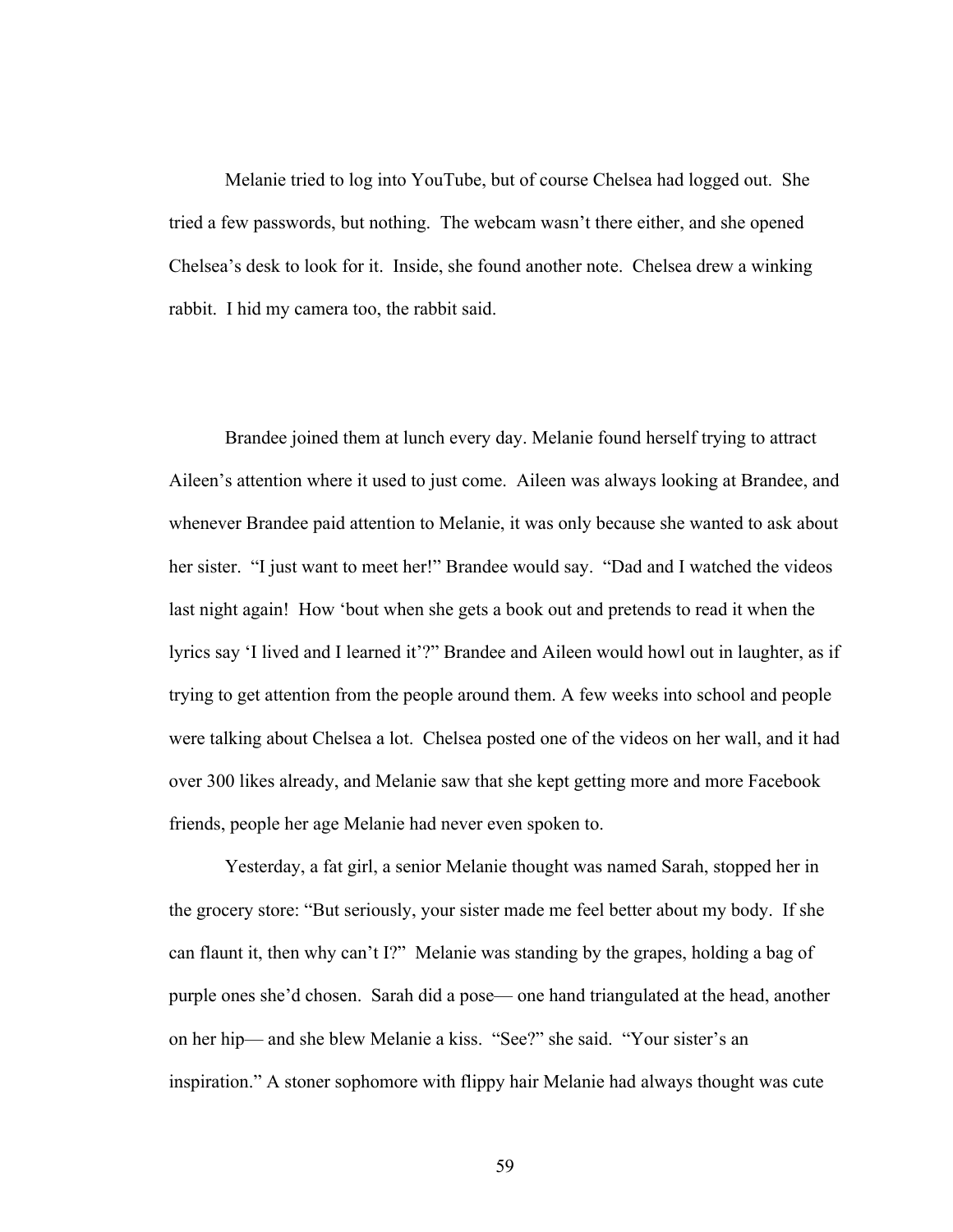stopped her in front of the bathroom: "Dude, your sister is rad." He didn't look Melanie in the eyes, just flipped his hair close to her face. Melanie's eyelids fluttered. He walked away.

"What time are you coming over tomorrow?" Melanie said to Aileen. "It's our annual back-to-school sleepover," she said to Brandee.

"I know," Brandee said cheerfully. "I'm coming too."

"I'm not sure we have enough beds."

"Don't worry," Aileen said. "I already called your grandmother to ask."

"We can go to the mall with Chelsea and visit my dad," Brandee said.

"Yeah," Aileen said. "We've got it all figured out."

Mel's new friend Brandee looks sorta scary, but she wasn't that bad. She took us to her Dad's make-up counter. I could tell Melanie was annoyed I was there, and she wasn't laughing at any of my jokes, even with her friends around, but Brandee and Aileen were doing enough laughing, so I didn't really care. I think Melanie was mad they were laughing, because she just sort of stared straight in front of her and forgot to hold the door open when we went in the mall.

"Thanks a lot, witchy, I said instead of "sissy," and Aileen and Brandee just died. Melanie turned around and looked at me like she could kill me. It seemed like she was trying to tell me something, just between us, and I felt bad for a second. But then, Aileen and Brandee were trying so hard to get me to say something funny, like they kept pointing at things and asking me what I felt about them—the cookie store logo, the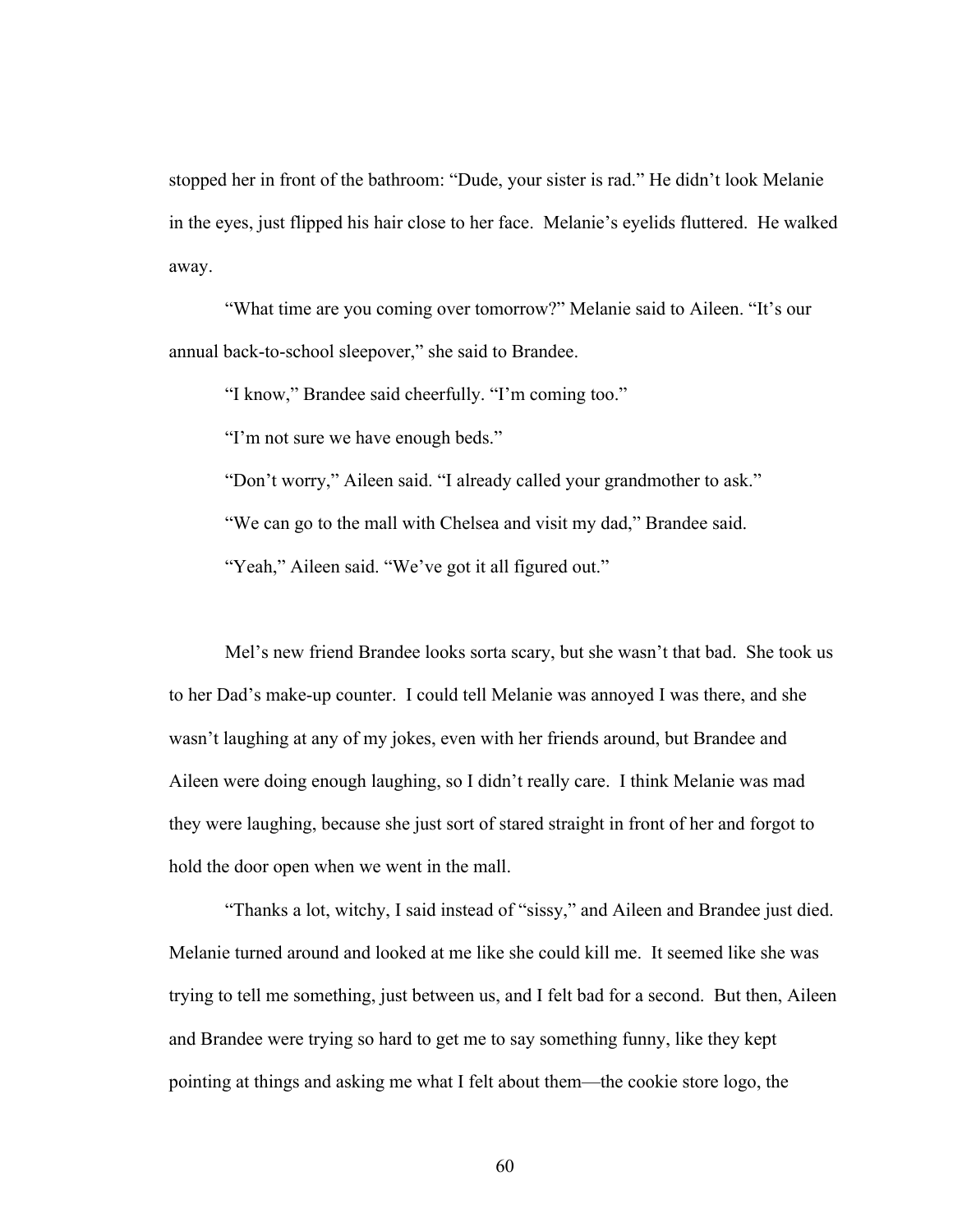janitor's mop, the lady in the Victoria's secret— and so eventually, I gave in and kept being random. Melanie walked behind us.

Brandee's dad, Steve, was obsessed with me. He was wearing these high heeled shoes and his voice was very high, and he kept saying how adorable I was, and he patted my face. He had me sit up on one of those high chairs, and he gave me a make-over for free. When he was half way through my eyes, he told me to open them so that he could look into them. His eyes were dark green. Melanie was in the bathroom at that point, and she had been for a while, and Brandee and Aileen were off looking at other make-up, and Steve said, what color are your eyes? and I said, can't you see them? They're right in front of you. When Steve laughed, he threw his head back all the way like my Dad does when he laughs at my jokes.

Steve touched the bottom of my chin and asked me to lift my face towards his a little bit. Look me in the eyes, he said, and so I did. He said, don't stop making your art, no matter what anyone says. You inspire people, he said. People like me who are scared sometimes, but you don't seem scared of anything. At that point, he was putting powder on my face, and he stopped looking me in the eyes, like he was scared of what he was saying. His voice was more quiet. I think lots more people are scared of what they are saying than what I used to think.

Not to brag, but when I looked in the little mirror after the makeover, I looked amazing. Very different. I have some freckles usually, but those were gone, and my eyes looked way bigger and they sparkled, and my face looked sorta skinny, more like Mel's. Aileen and Brandee came back over, and they freaked out, and Brandee took a picture of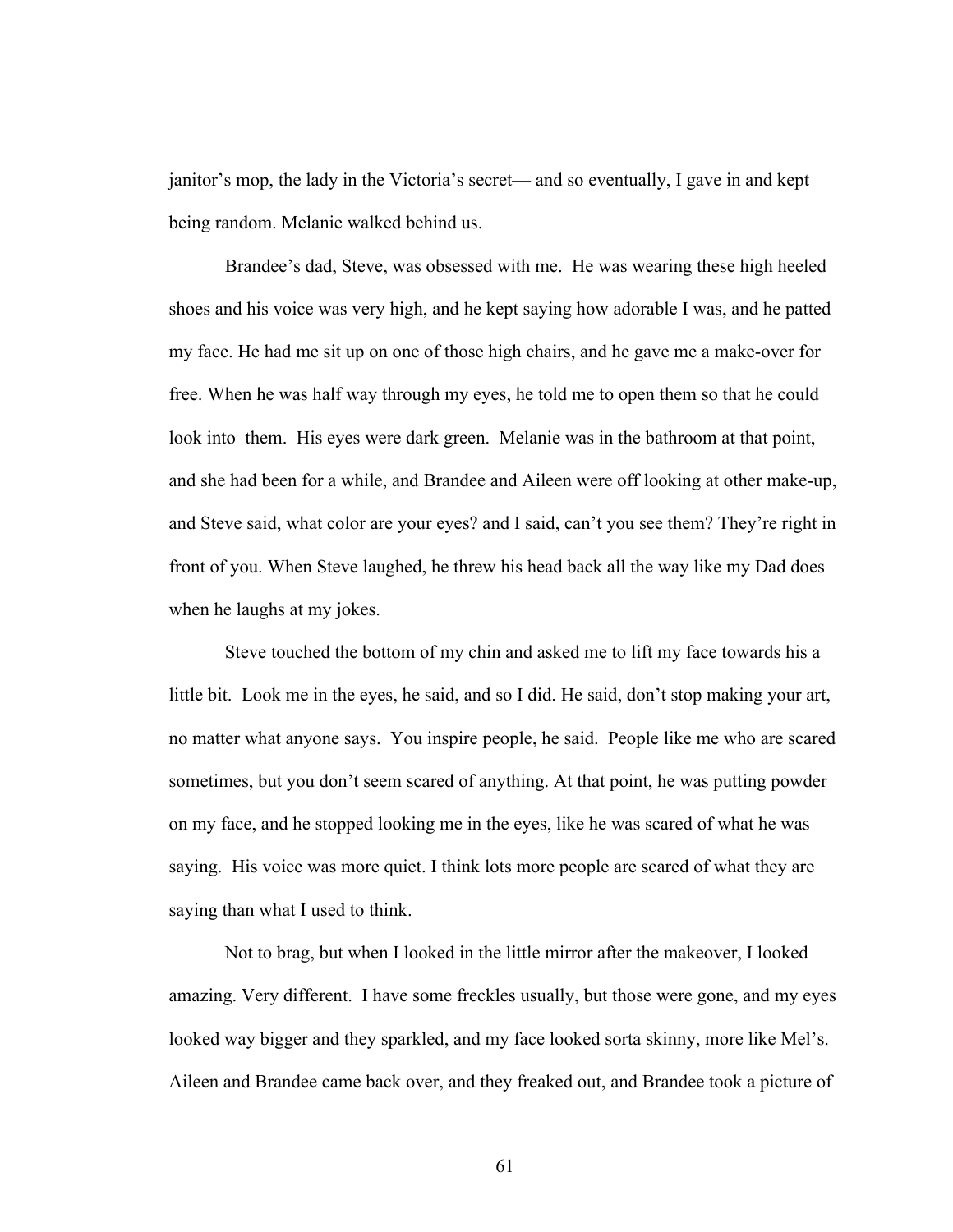me with her dad that she'll probably post on Instagram and Facebook. I have a lot of followers now.

When Mel got back from the bathroom and saw me, it looked like she took a deep breath in before she said anything, like she was really thinking. Aileen and Brandee sort of crowded into her face, and said, doesn't she look amazing? and can you believe it? and stuff like that. I almost made a joke or a dance move like yeah, don't I? but I decided not to. I just watched Mel look at me, and she sort of shrugged her friends away from her and walked to me. She had a look in her eyes like Steve's, like she wanted to tell me something serious, but she didn't.

She was just crying, just a few tears. I saw Steve see it and then Aileen and Brandee gave each other this look, like they were telling each other they both saw it, and that the situation was awkward.

Oh no, honey, Steve said. He was smiling. My work has that effect on people sometimes, he said. He got one of those wet cloths to remove make-up, and he wiped her tears off. Want me to do you too?

No, Melanie said. She pushed his hand away from her, and she gave me a hug. I felt her body shudder a few times, while she finished crying, but when she broke away from the hug, I knew she was done.

Do you want to talk about it? Aileen said, standing behind her.

It's nothing, Melanie said.

Aileen and Brandee looked at each other again.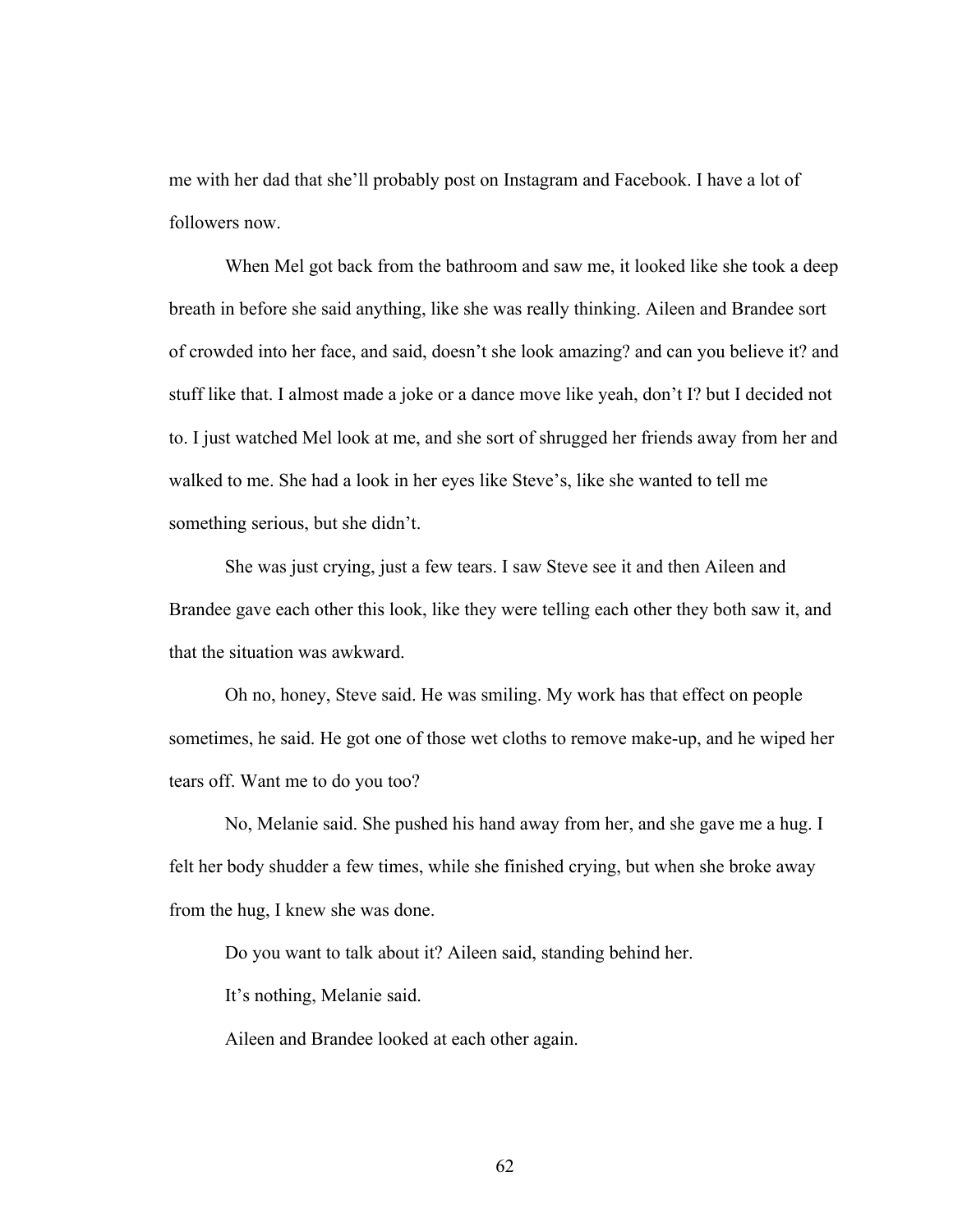It was raining when we got out of the mall, and Melanie and Aileen went to get the car, and I stood waiting with Brandee.

You have a bad family life, she said.

Not really, I told her. My dad is just busy with work a lot.

Oh, she said.

We watched the rain fall. Some of it was getting on my face, and so I stepped under the cover.

Let's make a music video together sometime, she said. My dad does producing on the side.

That sounds amaze-balls!

We don't have to tell Melanie about it, she said.

Sometimes, I feel bad about it. My dad does it too when we have a lot of fun together—says we don't have to tell her about it—and it's like we're all trying to protect Melanie because she's so sensitive or emotional or just boring. We don't want her to see things. Like, I'm having so much fun at school this year. I'm popular again. Melanie Frances Grayson is probably just jealous.

Dad told us he wanted to take us to the October fair, which is maybe why Melanie pretended she was too busy for the whole weekend. She could have always done her homework at the smart desk is what Dad joked, and he pointed to his lame kitchen table.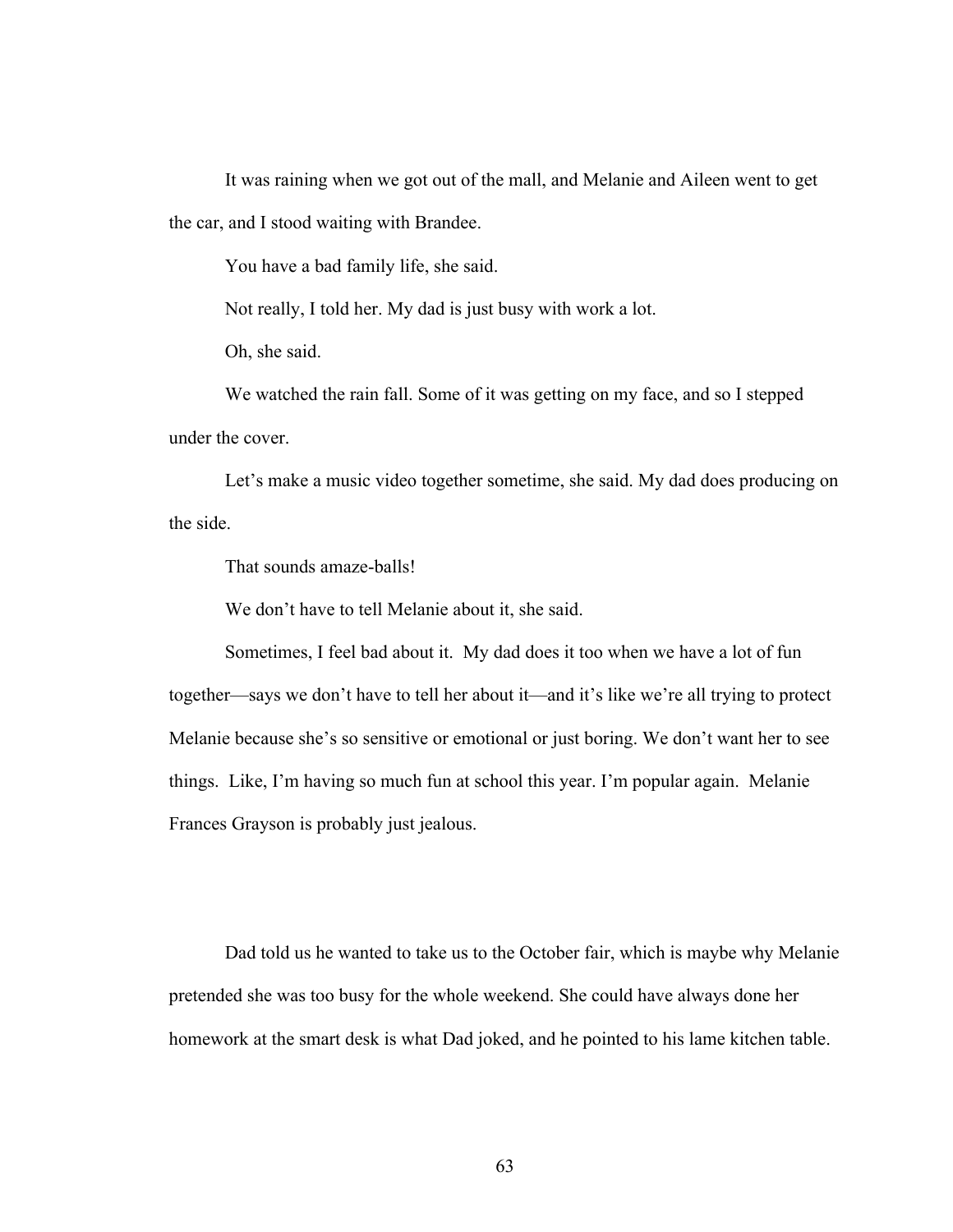When my mom was still alive, apparently all four of us used to go to this fair. First, I put on my favorite Abercrombie and Fitch shirt which is super tight with my blue jeans, but then, I decided to change into a different shirt. The bunny is eating an olive on a toothpick, and she says, Olive you. Daddy got it for me. It's getting too small. When I came downstairs, Dad was really happy about it I think, and he said olive you to me, and I said it back to him. On the car ride, when Daddy asked me if I thought there was anything wrong with Melanie, he laughed so hard when I said, she's just being her normal, boring self, and I rolled my eyes. But then, he got serious and told me that Mel had a lot to deal with. He said she remembered mom more than I did, and so she probably had more real sadness about it. I know what he means. Sometimes, she reaches over and puts her hand on my knee, but then once she realizes she's doing it, she grabs it away.

When we got to the fair, dad brought us funnel cakes from a vendor in the parking lot before we even paid. We didn't say it out loud, but we were both glad Melanie wasn't there to watch us eat. The person who checked us into the fair had awesome tattoos on her arms and an eyebrow ring. She smiled at me. Dad didn't look at her, just at the money. What should we do first? Dad asked. I said, the Ferris wheel, which was the biggest thing you could see. We stood in line. It was a little chilly. I stood right next to my dad, so the sides of our bodies could help warm each other. My dad asked the Ferris wheel people how many times it went around before we got on, because he liked to know stuff like that, which is probably because he's an ER nurse, and so his job is full of surprises. They said three. When we got in, my dad put his hand on my knee. Watch out for all the people that kiss on these things, he joked. Eww gross, I said. Good, he said.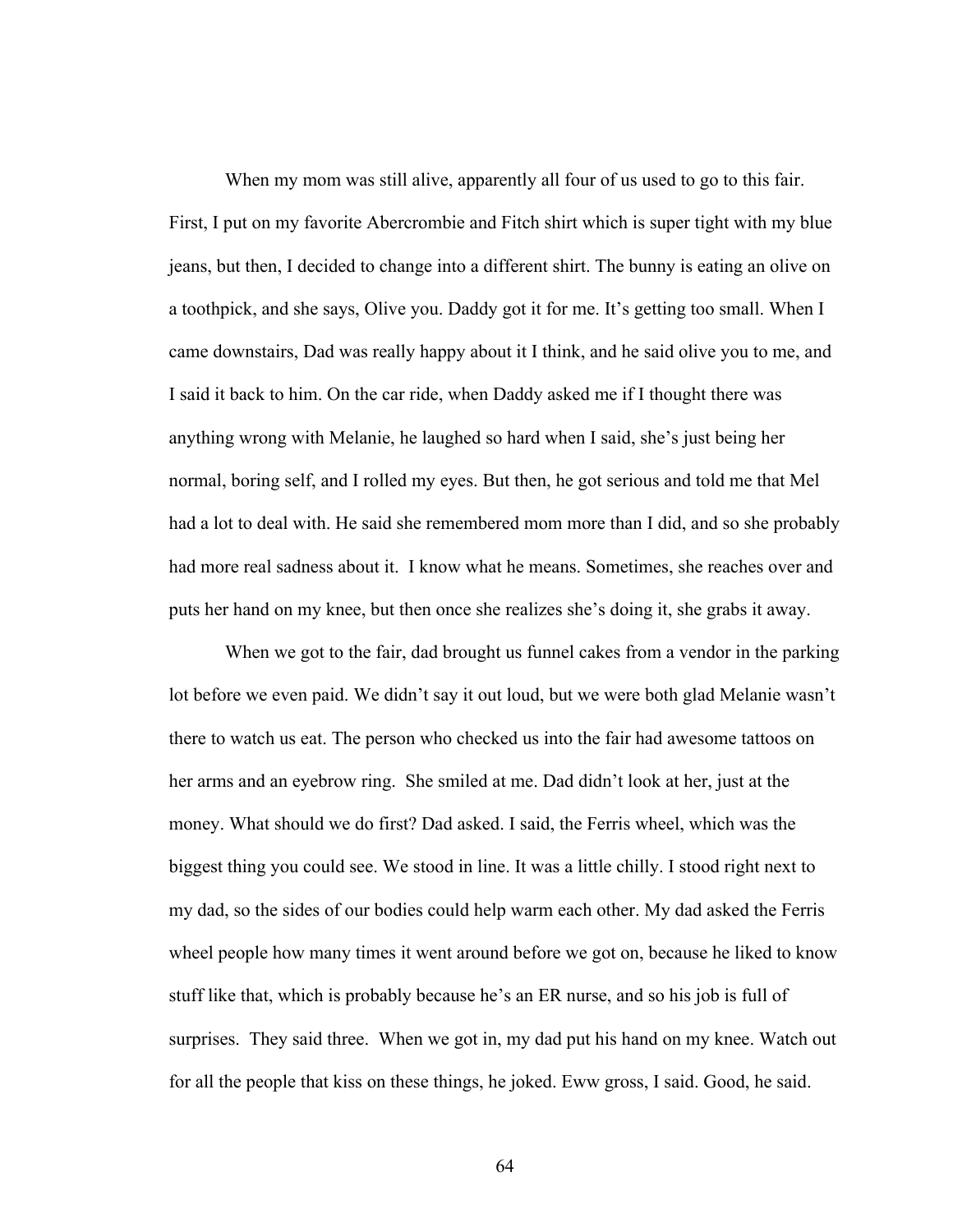Stay that way. I put my hand on his knee too, but then he shook his leg, and so I moved it.

See? He said, pointing to the people in the cart across from us.

When we got off, I slowed down to stare at the boy and the girl that had been hard core making out. The girl looked like she was older than he was. He was skinny and had lots of pimples, and she looked so happy she could burst.

OMG but later it was so awkward. My dad said, do you know those girls walking up to us? We were in line to get hot dogs. Oh my god, one girl with really short hair said. You're that girl from YouTube. Can I please have your autograph? Of course, I was freaking out inside, but I had to act cool. What are you talking about? My dad said. I was so glad he said that, because they looked surprised too, because they definitely knew who I was, and then I said, yeah, what are you talking about? I looked closely at the other girl, and I tried to give her a signal with my eyes. She got it, and she pulled at the short haired girl's arm, and said it's not her. We got the wrong girl.

What was that about? My dad said. I have no idea, I said. I think he believed me. When the man asked if we wanted French fries with our hot dogs, I said yes, and then my dad said, we don't need them in this really serious voice. So we just had hot dogs. We each got two though. Just to make him happy, I rode around the merry-go-round with all the kids so he could take my picture. Later on, I saw the two girls who saved me. They were holding hands and leaving the park. For some reason, I was glad my dad didn't notice.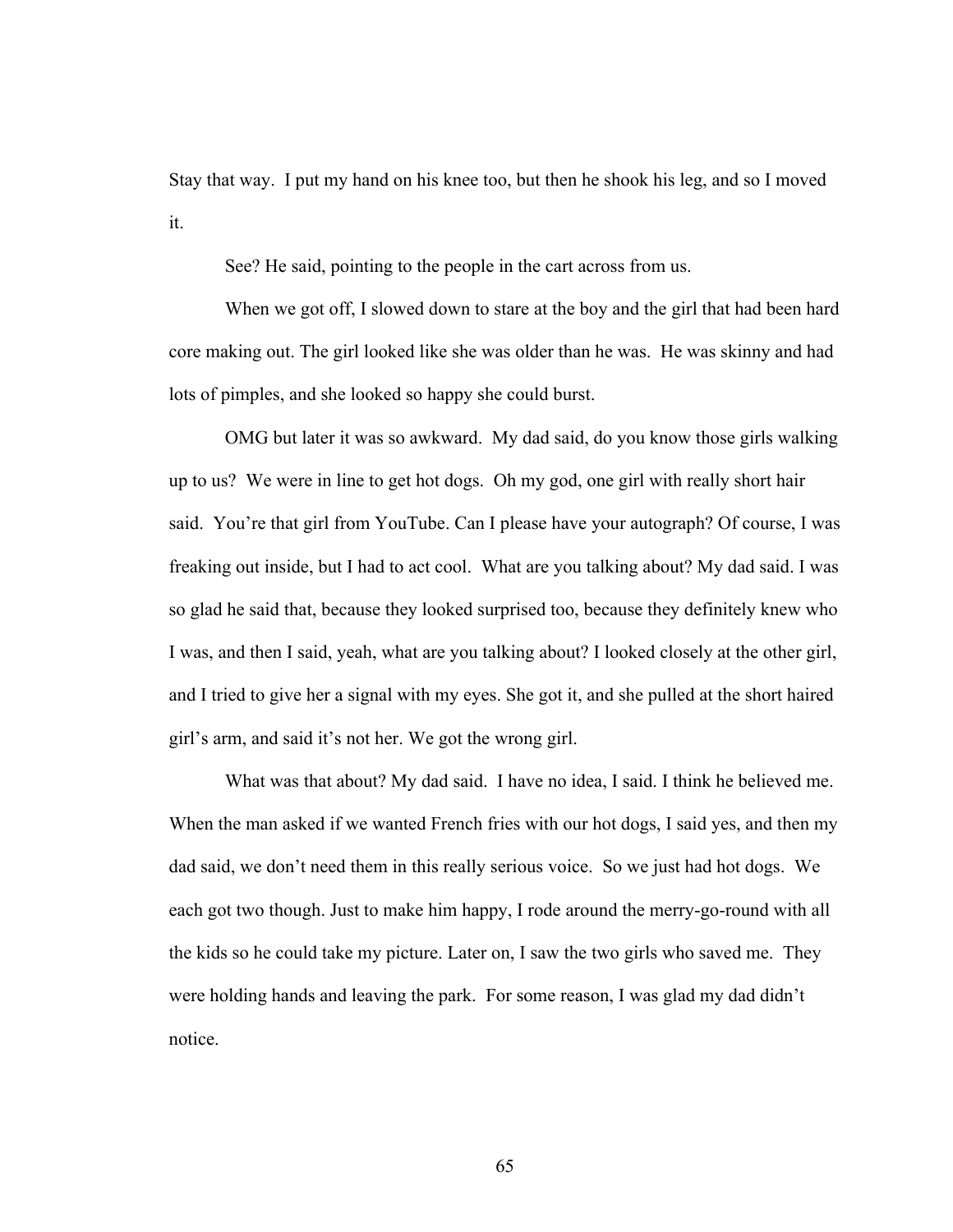Melanie's dad was coming to stay at Nema's on Saturday night. It was early November. The air was getting colder. Melanie brought heavier blankets out to the porch when she napped. Whenever her father came over, Nema assigned him little things to do, like fix the gutter or the door won't stop creaking, as if to tell her son she disapproved of the entire arrangement. When he walked in, Nema told him to his face that his legs made him look like he hadn't been eating, but he was still fat around his stomach. It was true. Before she spoke to her father, Melanie would look him up and down, and Chelsea would run forwards to hug him, screaming loudly, running in circles around him, making him laugh.

\*

He was still in his scrubs, carrying a twelve pack of beer. Melanie liked to imagine her mother, who'd been a surgeon, asking for some tool and her father handing it to him, but that wasn't accurate, because they'd never worked together. They'd met at some conference. Melanie's mom had been thirty-five and never thought she'd marry. Her dad was much younger, and he swept her off her feet, according to his version. Chelsea would laugh uproariously at that, but Melanie took the story much more seriously, not finding the humor in it exactly, finding something else in her dad's voice, perhaps the straightforward sadness of grief or maybe something a bit more unsettling, like one of her parents hadn't deserved the other one, but she could never figure out exactly who or why.

Nema took the beer from him and walked towards the fridge.

"Don't know why you need that much, Zachary," she said.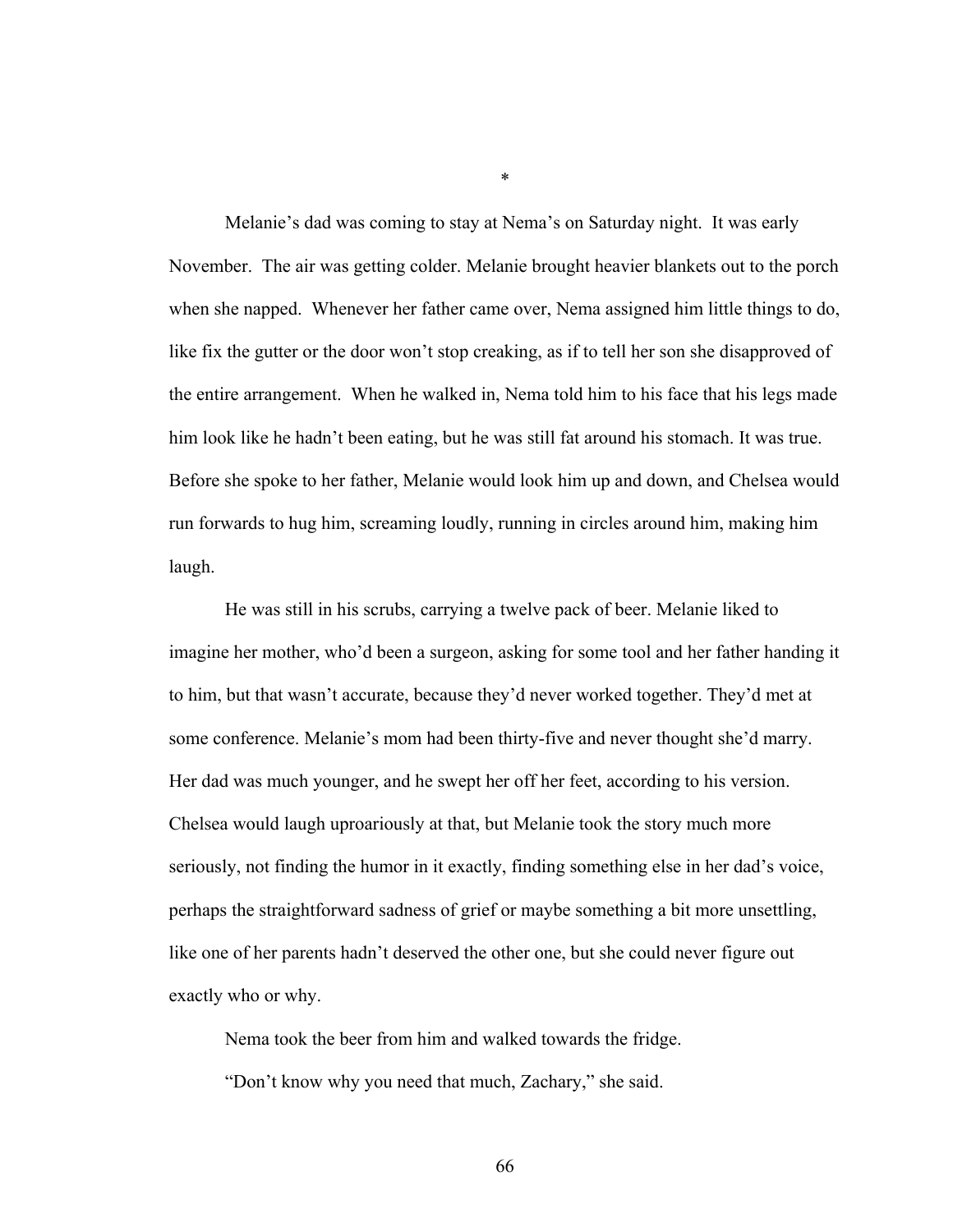Her father pretended he didn't hear, and he reached out to Melanie for a hug. Melanie went for a side hug and when her dad went for a front one, they bumped into each other. Chelsea laughed. Nema looked away, began to talk about dinner. Her father went to the fridge for a beer, and he sat down at the kitchen table. "How're all my girls?" he said.

"I got asked to dance five times at the dance," Chelsea said.

"Shit," her father said to his daughter. "Do I need to come set some boys straight?" He reached out and pinched Chelsea's cheek.

"Zachary," Nema said. "Seriously?"

"Is that make-up you're wearing?"

"Yes," Chelsea said. She looked happy he'd asked, and she lightly stroked the side of her face. "Mel's friend hooked me up."

"I like your old face," her dad said.

Me too, Melanie thought, and she was remembering the seventh grade dance. She'd completely forgotten about it. Chelsea had gone straight from school to a friend's house and then straight to the dance, and she'd spent the night out afterwards. Aileen and Brandee had been busy, which was happening more and more recently, and so Melanie had come home last night, eaten dinner with Nema, gotten in bed with re-runs of Dawson's Creek. Lately, she'd been making goals with herself to stay awake until 10:30, but last night, she'd failed. In the middle of the night, she'd woken up, checked Facebook on her phone. She saw some photo someone tagged of Chelsea. It was just Chelsea's backside and this really cute boy who was slow dancing with her was waving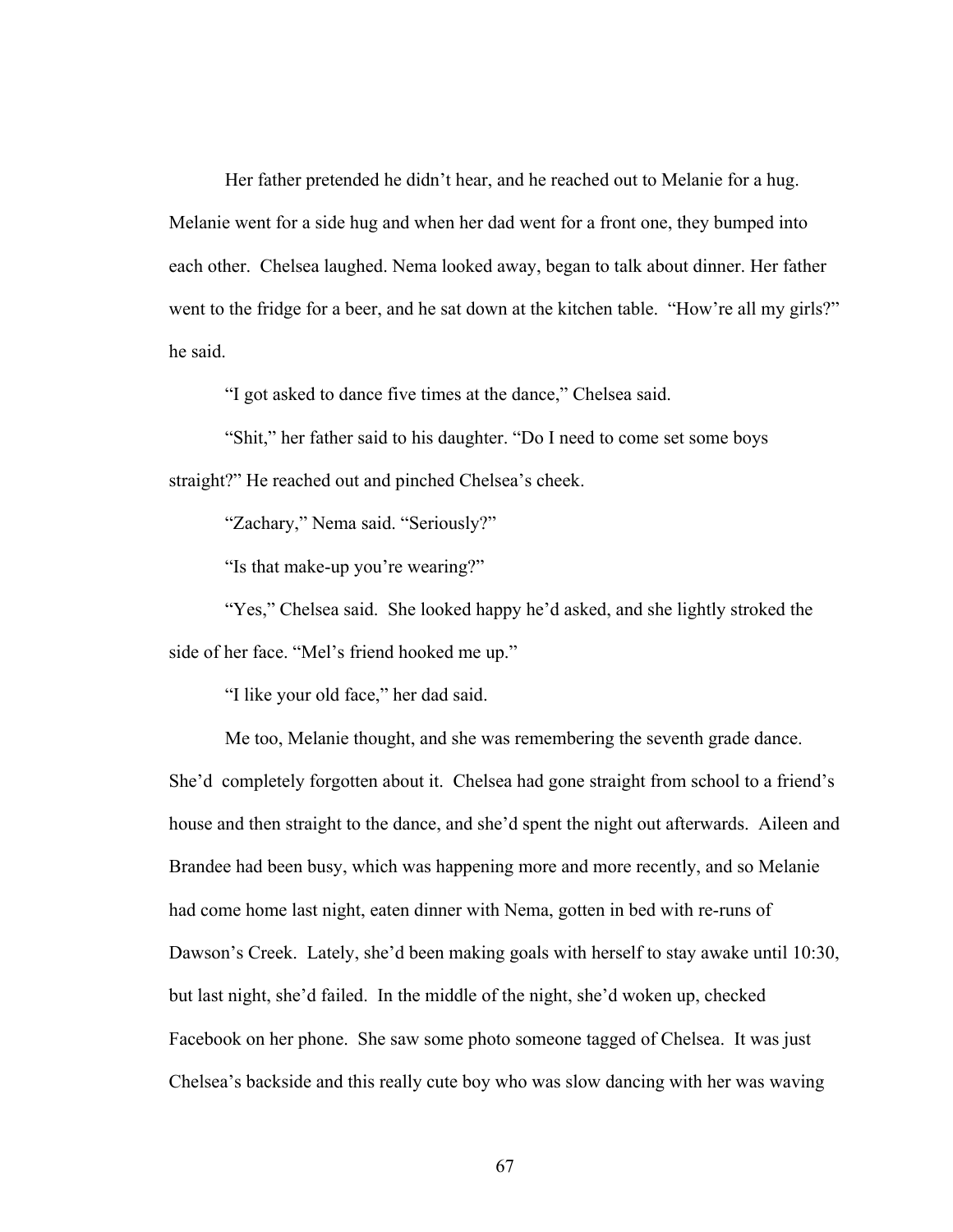at the camera, giving a thumbs-up. *Tommy loves Chelsea*, the caption said. Chelsea was wearing a shirt that didn't cover her whole stomach, and her ankles were so big they hid her flip-flops.

After dinner and a game of charades, Nema headed to bed. "Don't stay up too late," she said to Chelsea. She didn't say anything to Melanie. Chelsea said she was getting tired too, and she kissed her dad on the top of the head. "Sleepy tighty," she said to him. "Righty, righty," he said back. They rubbed noses. Melanie looked away. Melanie knew Chelsea just wanted to be on her computer, checking all her social media. The video hype had calmed down a bit, especially in the past couple of weeks. That was how the Internet worked. You loved someone for a few weeks, and then you got to love someone else. There was a whole world of people out there, waiting for a spotlight. Chelsea's time was hopefully over.

Still, this dwindling fame didn't seem to faze Chelsea. She seemed happier than ever. No longer did Melanie feel she was intentionally ignoring Chelsea, it was the other way around. Chelsea was retreating more and more into herself at home, but at school, she was screaming with popularity. Melanie could tell from online. Brandee and Aileen had been distant too, or she'd been distant with them. What did it matter, really? Aileen had stopped being a true friend once Brandee came into the picture anyway. She listened to them gossip with a sort of distant disgust, and she found ways to avoid lunch. There were tests to study for in the library. She stayed after class to get help on some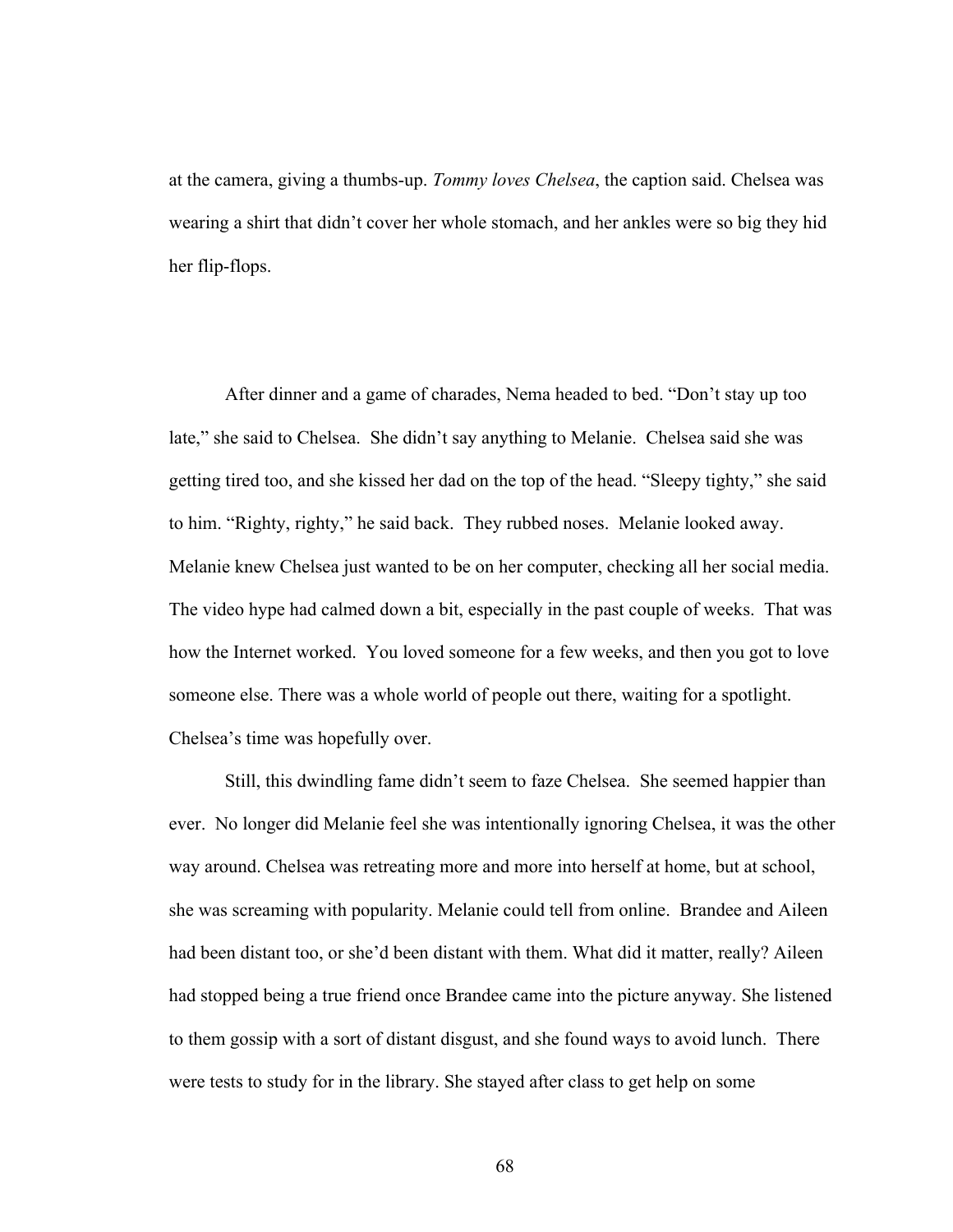homework. She dressed up as a princess and passed out candy to sick kids at a children's hospital on Fridays.

"You're not going to bed yet, Mel?" her dad said. Her dad was on beer number five. "Don't leave your pops all alone here." He grabbed a deck of cards. "Rummy?"

"Fine," Melanie said.

"Let's go out on the porch."

The night clouds were bright white, making the sky appear strangely glossy. Her father brought a blanket with him. He placed it over Melanie when she sat down, and he sat across from her.

"Thanks."

"What's wrong with you these days?" He missed the shuffle, and half of the cards fell on the ground. He began to laugh. When Melanie reached down to help him gather them, their hands brushed against each other, and Melanie moved her hand away and put it under the blanket. He started to shuffle them again.

"Nema says she's worried about you."

"Why?"

"You're not getting out or talking much." He started to laugh again. "You've never talked that much." He dealt ten cards for each of them.

"Chelsea talks for all of us," Melanie said, trying to sound light and funny about

it.

Her father laughed again. Melanie picked up her cards and began to sort them.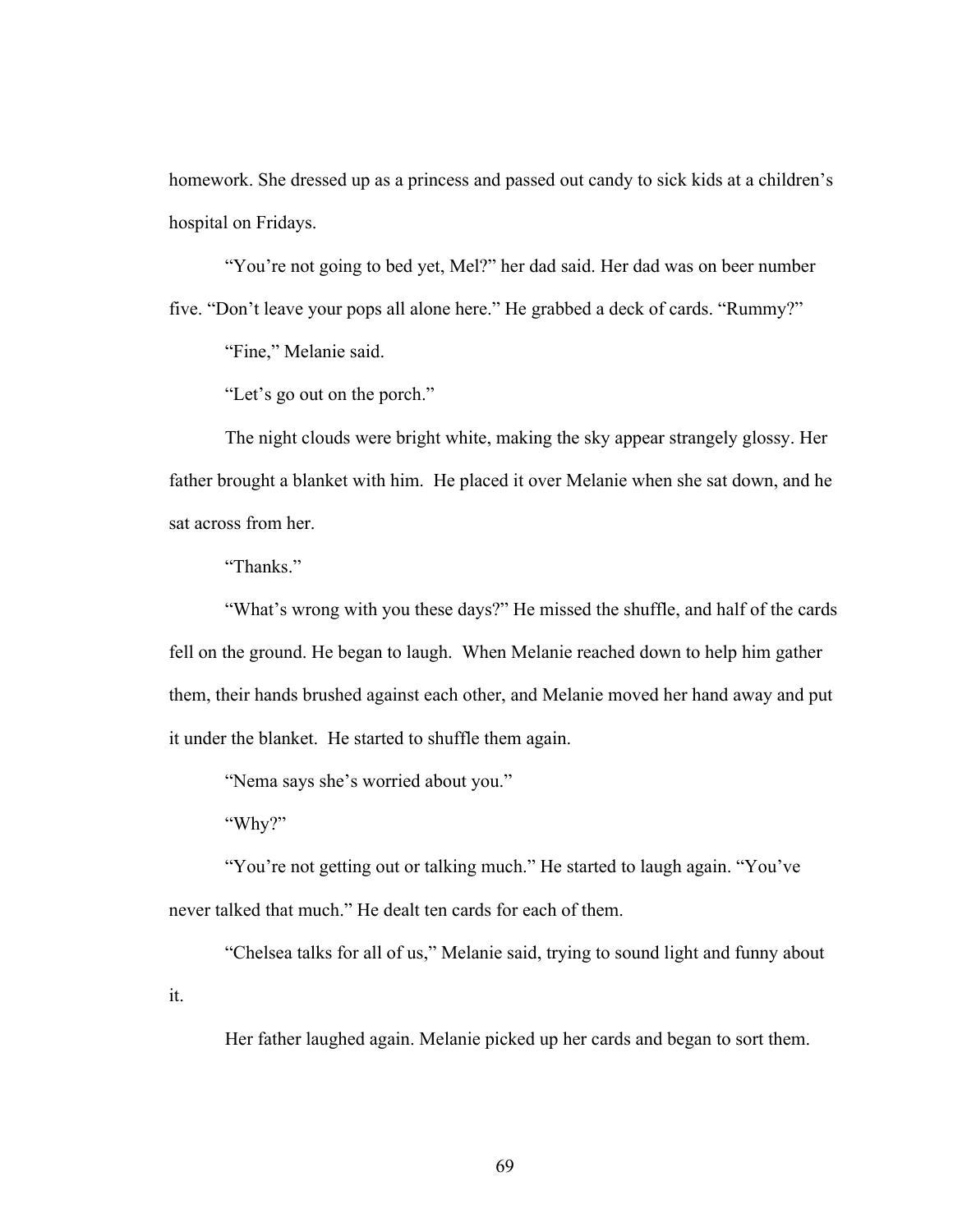"That's for sure," he said. This was always how it was. Alone, they talked about Chelsea, and with her, they talked about her too. Her father laughed more when they talked about her, and it was easier to bring her up, rather than to sit in awkward silences or to face personal questions.

Her father reached in his pocket. "Do you mind?" he said. He was holding a cigarette.

"No," Melanie said.

"Don't tell your grandmother."

"She'll smell it."

"I'll deny it."

Her father took out a lighter, and Melanie watched him suck his breath in. He took a deep breath, sat further back in the chair, apparently forgetting about the cards. Melanie put hers down and watched him.

"Do you want one?"

"No," Melanie said.

"You remind me of me," her father said, sitting suddenly upright.

"Why?" Melanie said.

"We're observers."

"Yeah," Melanie said.

She leaned her head against the back of the wicker couch. She pushed her cheek hard into the weave, so it pressed into her face.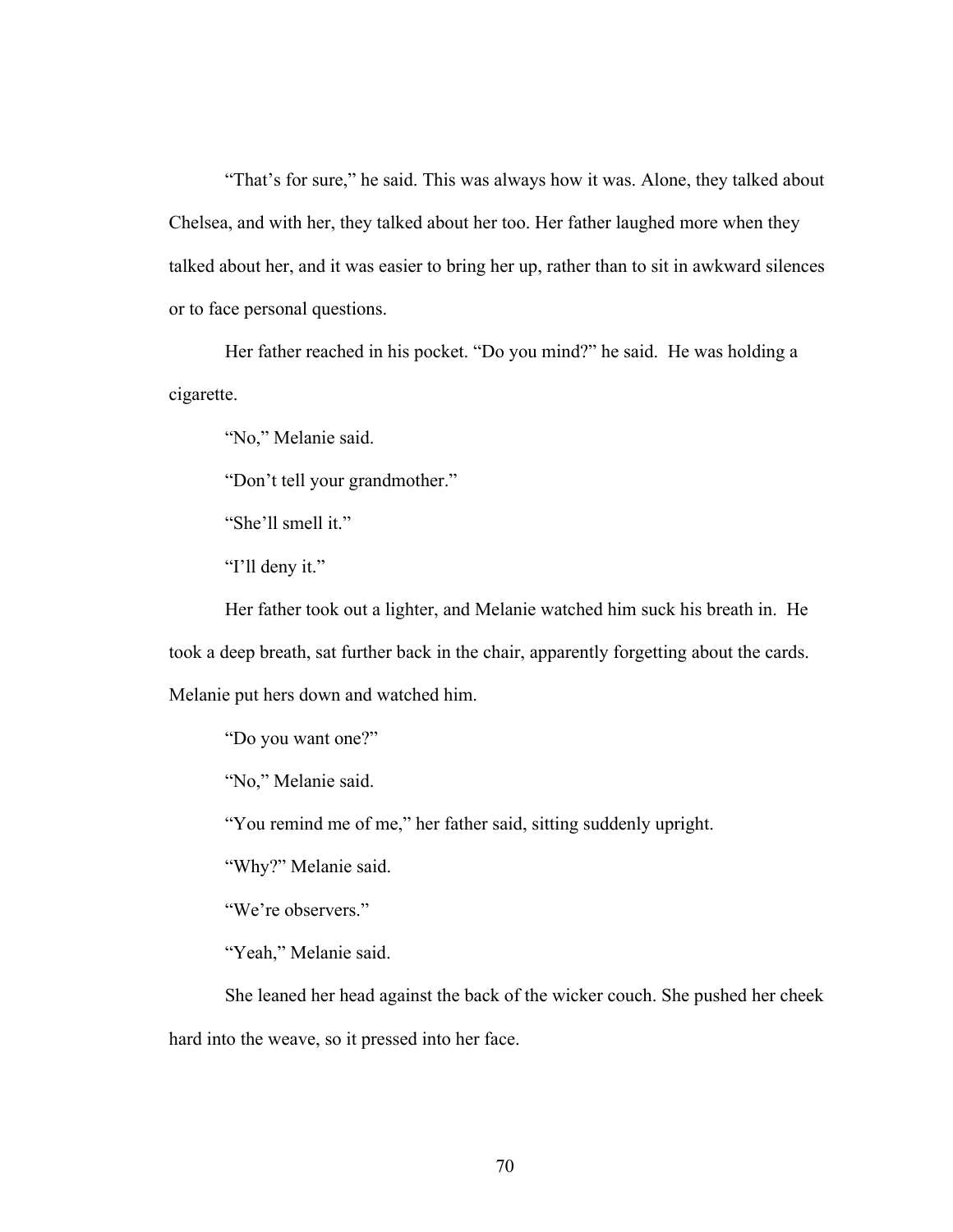Her father began to talk. "Your mother," he said. "She was a do-er. And a people person. I watched her once in the ER, and it was like she found a way to save your life and also something in your personal life too. Chelsea is like her. Like, your mother was always wanting to socialize, and I don't think she liked me until she realized I was funny, but I didn't like to be funny in big groups of people, only to her, and she would always ask me to repeat that joke, or say that thing, because we'd always be out with people especially when she got skinny, and she'd say, honey, honey, I just want a chance to wear this dress—and then, I'd get mad at her because I don't like being funny in large groups of people like that, but I'd never tell her, and I'd just nag her until we finally went home. She was always mad at me on those car rides home, and I was mad at her."

"Yeah," Melanie said.

"It's like… how can you tell a joke on command? Please explain that to me."

Melanie started to laugh. "Chelsea can."

Her father laughed too. "I know," he said, and he began to laugh even harder, and Melanie joined him.

"You've gotten skinnier," her father said.

"Like mom."

"Be careful," her father said. "Your mother became a different person when she lost all that weight."

"What do you mean?"

Her father looked serious, like he was trying to find the right way to explain it. Melanie realized, suddenly, that she didn't want to know.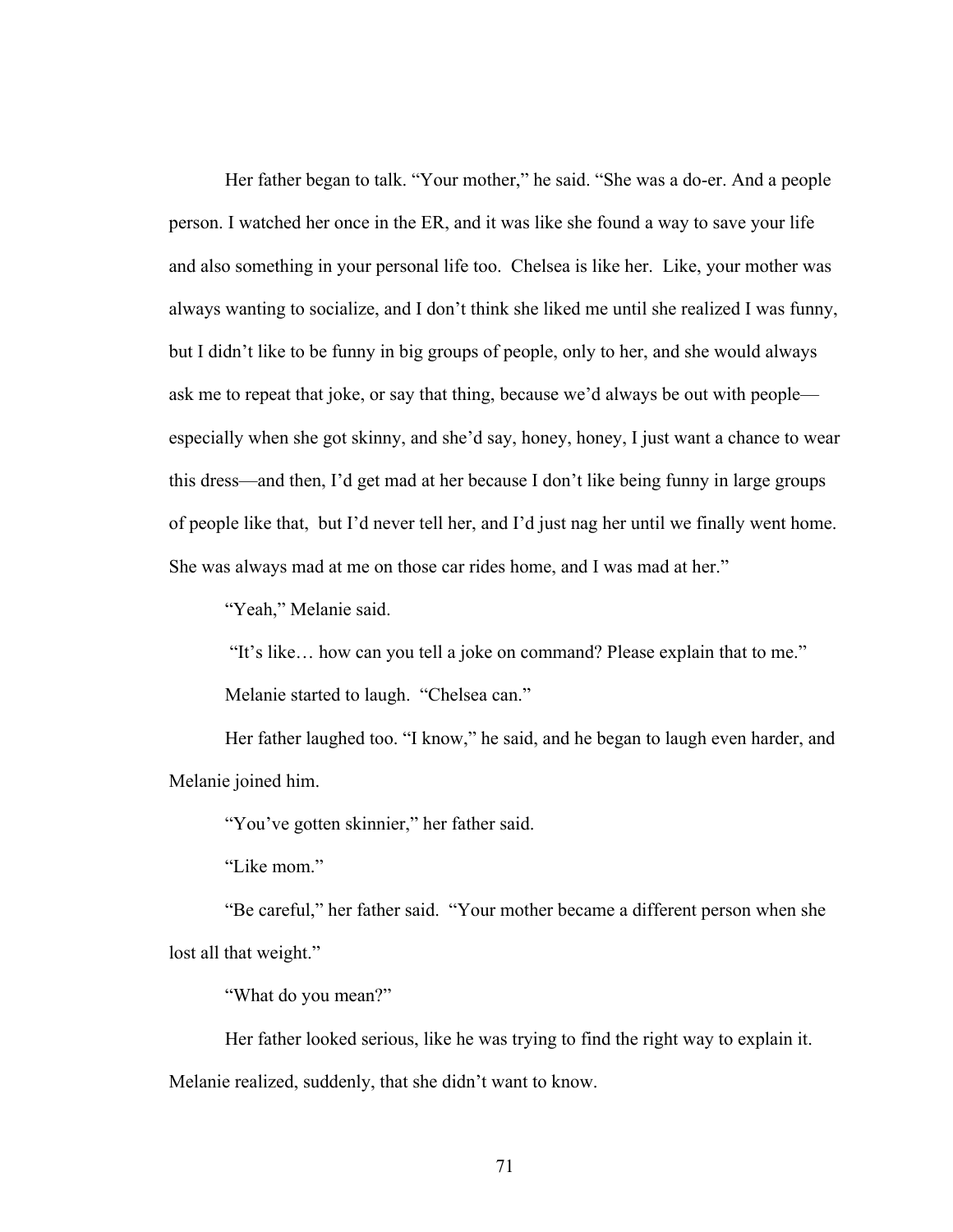"Can I show you something?" She reached for her phone. She watched her hand reach for her phone.

There were all these barriers in life. Whenever she got to one, Melanie gave up, like her mother's brain one day, like Chelsea's notes which stopped her from getting rid of the videos. Like the stupid videos, which had given her friends a reason to feel more popular when they were with her, which had given the world a chance to laugh at a fat girl. Melanie had to fight to stay awake and witness all of it. All these people riffing to Melanie about how inspiring her sister was. But the people were weirdos, all tattooed or fat, nose rings and band geeks. Melanie was not one of them. The normal girls—the pretty girls— told Melanie how much they loved Chelsea with a tone of slight mocking, and some of the boys spoke of Chelsea with something nearly resembling sex, like I saw your sister get weird and sexy on camera, now what about you? Melanie didn't want to be noticed when she walked down the street. It was what her father wanted too. When her mother lost all that weight, she'd been all bones and it'd been embarrassing to him, like her body was a map to all their problems.

"Come sit over here," she said to her father, patting at the seat next to her. The way a command came out of her mouth. It surprised her. She patted at the seat again.

She put the blanket over him too, and she looked through the screen at the sky. The clouds were gone. It was just a dark, normal night.

The lights started to flash, on and off, on the screen. Her father had no idea what was about to happen. Melanie turned away from the screen and watched his face. The brightness from her phone made temporary flickers on his cheek. He hadn't realized yet,

72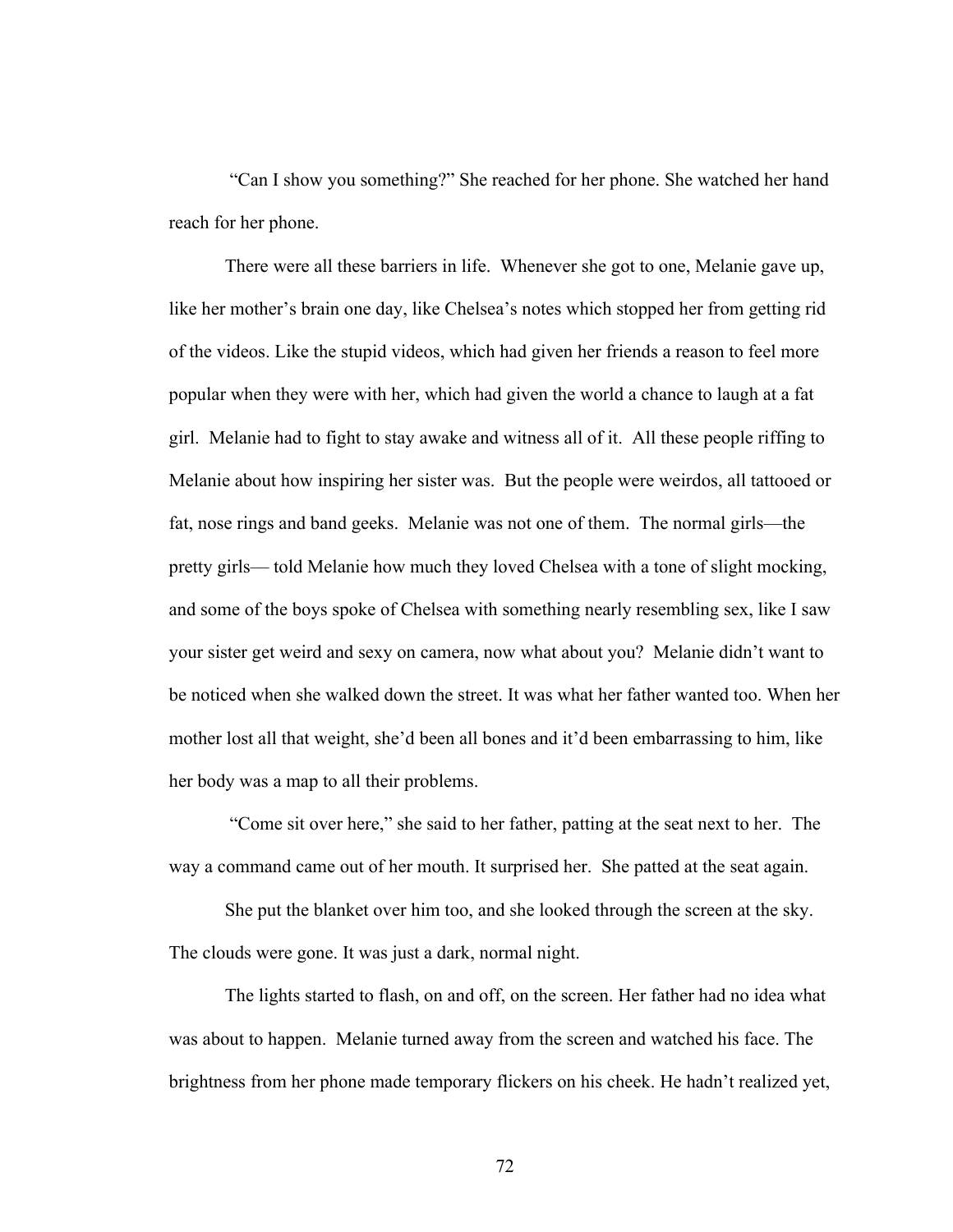and then, he did, and for a moment, Melanie thought he was trying to suppress a giggle, and maybe she'd been wrong about how he'd feel. Melanie felt that delicious desire for sleep, but she widened her eyes awake. At last, it happened. She watched her father as he became angry and then disgusted. It was all there on his face, in a snarl, which arched up towards his left cheek, which was much more serious than the toilet of tampons, much darker than the day of her mother's funeral, much more intense than how he'd reacted to her mother saying at a party, "Oh Zach, can you do that impression again?"

Melanie wasn't sure if she'd planned this whole thing all along, or if it would have just happened without her.

"How many people have seen this?" His voice was piercing now and loud.

Melanie clicked out of the full screen and showed him the 439, 275.

But there was something she hadn't seen before next to the video. She clicked on

it.

The video started to play. There was Steve's back. Katy Perry was singing.

"Days like this I want to drive away." Steve was wearing a purple sparkly three-piece suit and platform shoes, and he shook his butt to the beat.

"Who's that homo?" her father said.

"Shh."

The camera moved forwards and spun around, and there was Chelsea, and Steve was flamboyantly putting make-up on her, waving the powder brush to the beat. Cut. On the backdrop were bright pink and purple fireworks. Chelsea was standing at the front, wearing bright leggings and a shirt that cut off before her stomach, and a side ponytail.

73